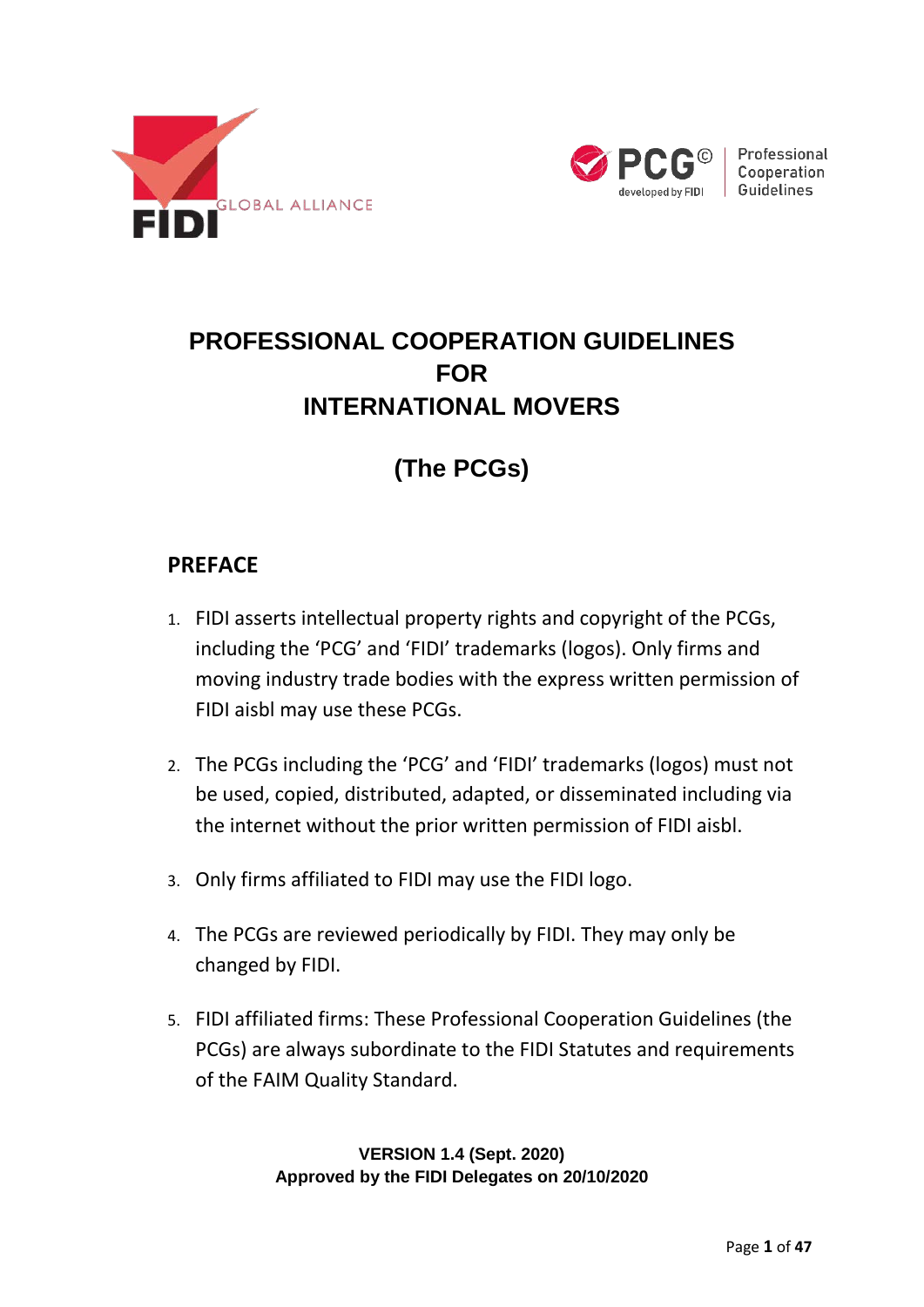



# A. Table of Contents

<span id="page-1-0"></span>

| А.       |                                                                          |                                                                                    |  |  |  |  |
|----------|--------------------------------------------------------------------------|------------------------------------------------------------------------------------|--|--|--|--|
| В.       |                                                                          |                                                                                    |  |  |  |  |
| C.       |                                                                          |                                                                                    |  |  |  |  |
|          |                                                                          |                                                                                    |  |  |  |  |
| C.1.1.   |                                                                          |                                                                                    |  |  |  |  |
| C.1.1.1. |                                                                          |                                                                                    |  |  |  |  |
| C.1.1.2. |                                                                          |                                                                                    |  |  |  |  |
| C.1.1.3. |                                                                          |                                                                                    |  |  |  |  |
| C.1.2.   |                                                                          |                                                                                    |  |  |  |  |
| C.1.3.   |                                                                          |                                                                                    |  |  |  |  |
| C.1.4.   |                                                                          |                                                                                    |  |  |  |  |
| C.1.5.   |                                                                          |                                                                                    |  |  |  |  |
| C.1.6.   |                                                                          | In the event of a container 'no show' or if the container is not fit for purpose17 |  |  |  |  |
|          |                                                                          |                                                                                    |  |  |  |  |
|          |                                                                          |                                                                                    |  |  |  |  |
| C.3.1.   |                                                                          |                                                                                    |  |  |  |  |
| C.3.2.   |                                                                          |                                                                                    |  |  |  |  |
| C.3.3.   |                                                                          |                                                                                    |  |  |  |  |
| C.3.4.   |                                                                          |                                                                                    |  |  |  |  |
| C.3.5.   |                                                                          |                                                                                    |  |  |  |  |
|          |                                                                          |                                                                                    |  |  |  |  |
| D.       |                                                                          |                                                                                    |  |  |  |  |
| Ε.       |                                                                          |                                                                                    |  |  |  |  |
| F.       | Supply of removal staff (and equipment) as help for packing, loading and |                                                                                    |  |  |  |  |
| G.       |                                                                          |                                                                                    |  |  |  |  |
|          |                                                                          |                                                                                    |  |  |  |  |
|          |                                                                          |                                                                                    |  |  |  |  |
|          |                                                                          |                                                                                    |  |  |  |  |
| Н.       |                                                                          | Claims Handling and Settlement; Loss or Damage Prevention and Action  39           |  |  |  |  |
|          |                                                                          |                                                                                    |  |  |  |  |
|          |                                                                          |                                                                                    |  |  |  |  |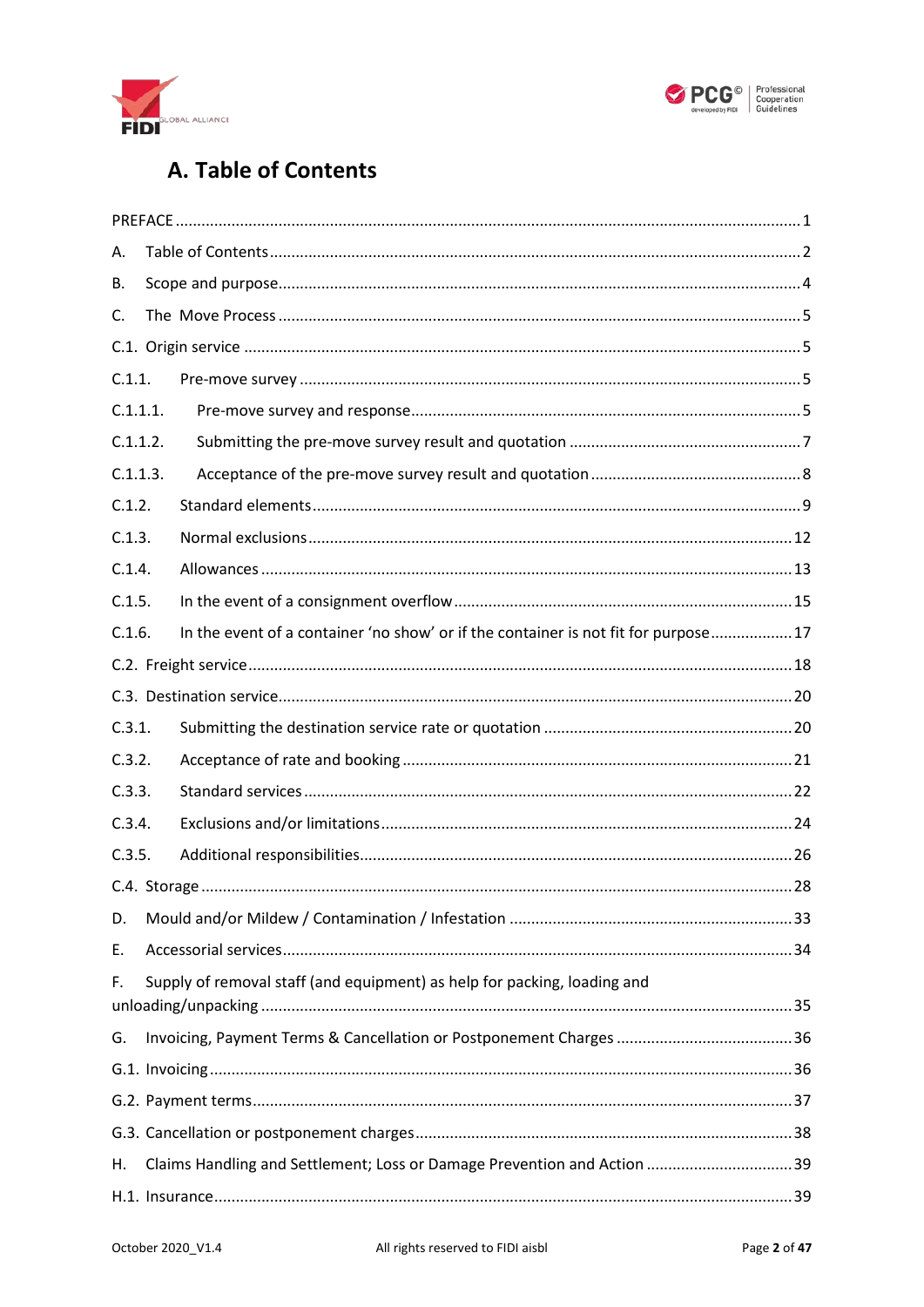



| H.3. Claims Handling (public and/or contractual liability, property damage) and Settlement 42 |  |
|-----------------------------------------------------------------------------------------------|--|
|                                                                                               |  |
|                                                                                               |  |
|                                                                                               |  |
|                                                                                               |  |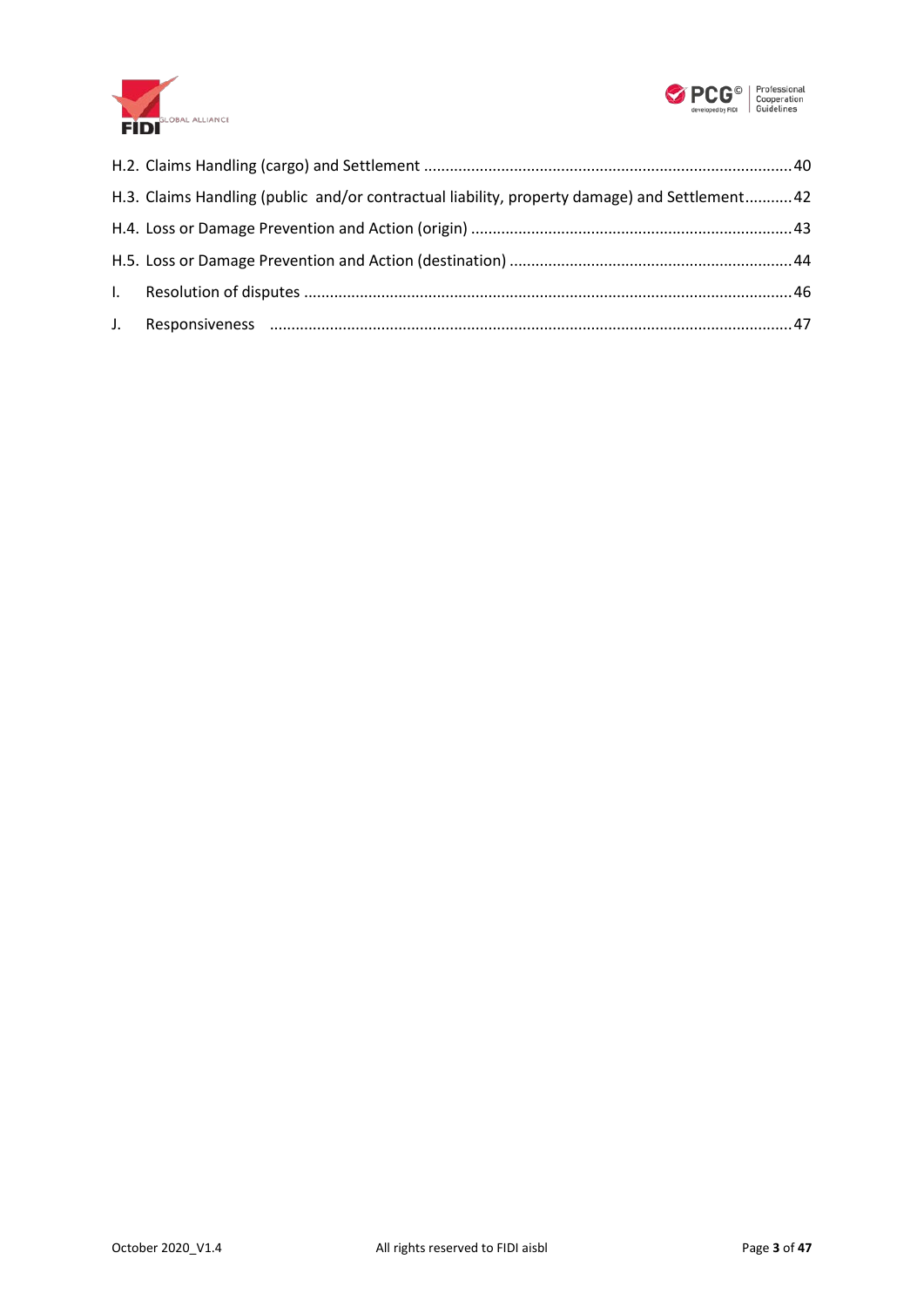



#### **B. Scope and purpose**

- <span id="page-3-0"></span>1. The Professional Cooperation Guidelines (PCGs) herein shall apply to all international household moving services arranged between any two contracting parties, namely any FIDI affiliated firms including their FIDI and/or non-FIDI affiliated branches and subsidiaries; and/or any non FIDI-affiliated household goods moving firms having full membership of and permission from their applicable household moving trade body (association) where that association has adopted these PCGs under a licence granted to them by FIDI.
- 2. FIDI affiliated firms: These Professional Cooperation Guidelines (the PCGs) are always subordinate to the FIDI Statutes and requirements of the FAIM Quality Standard.
- 3. The PCGs are intended as a minimum Service Level between the contracting parties.
- 4. The PCGs do not restrict the parties from concluding a separate written service agreement or specification with one another; however, where a separate agreement or specification does not exist or if it does not adequately cover particular aspect(s) of service level set out herein, the PCGs shall prevail.
- 5. FIDI affiliated firms: These guidelines in conjunction with the FIDI Statutes and FAIM Quality Standard form the basis for dispute resolution between Affiliates via the FIDI Dispute Resolution Scheme.
- 6. The PCGs are reviewed periodically by FIDI. The current version is available a[t https://fidinet.fidi.org/](https://fidinet.fidi.org/) or on application from [fidi@fidi.org.](mailto:fidi@fidi.org) Non-FIDI Associations licensed to use the PCGs are responsible to keep and must ensure their members use only the current version.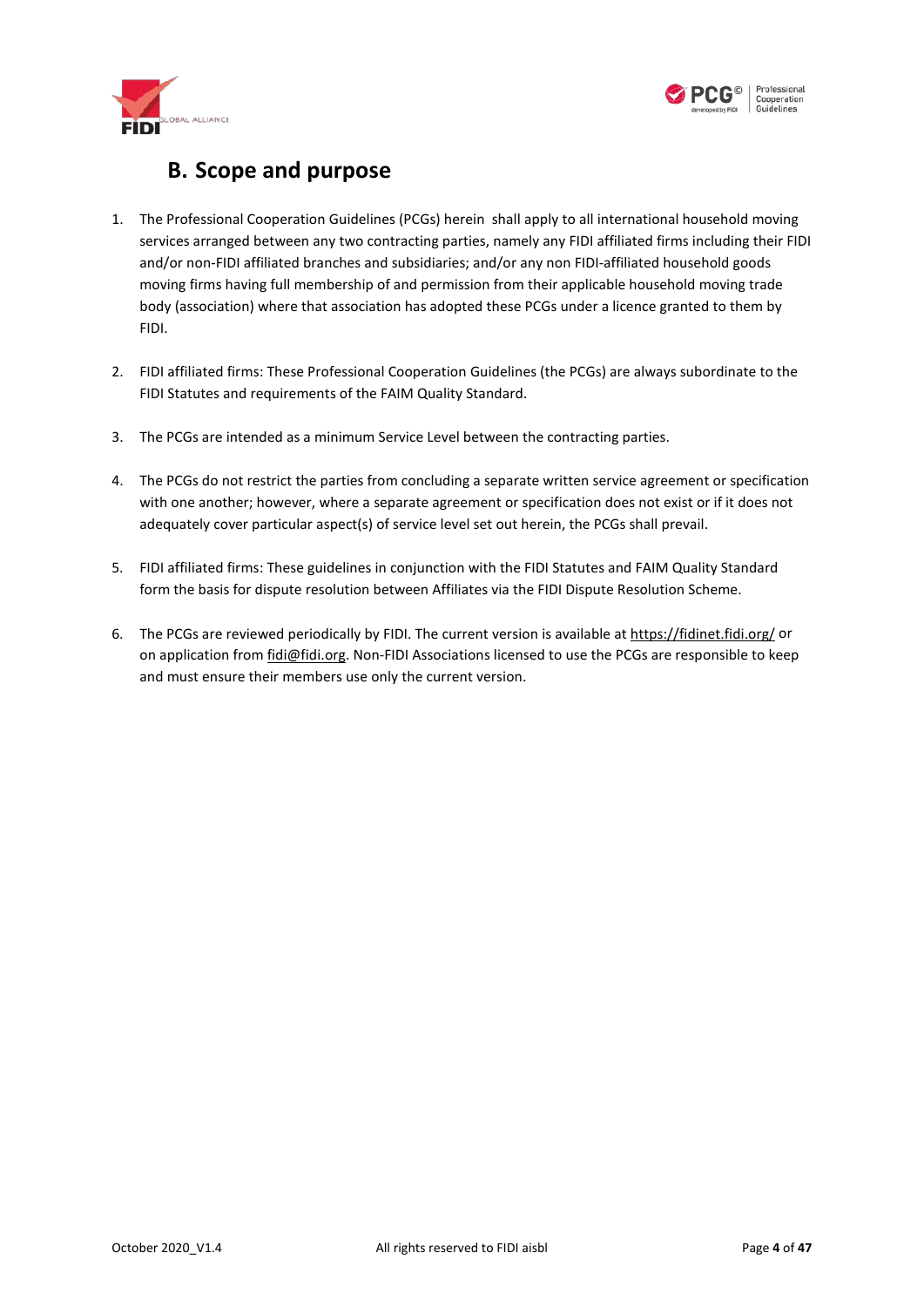



#### <span id="page-4-1"></span><span id="page-4-0"></span>**C. The Move Process**

#### **C.1. Origin service**

#### <span id="page-4-2"></span>**C.1.1. Pre-move survey**

#### **C.1.1.1. Pre-move survey and response**

- <span id="page-4-3"></span>1. The booker should contact the transferee to introduce themselves as the company organising the door-todoor move describing any allowances or other relocation policy requirements that apply to the move (see Allowance section). The booker should also give the transferee the details of the origin agent that will perform the survey.
- 2. The booker is responsible to give clear instructions in writing to their nominated origin agent to arrange a pre-move survey, including details of any allowances or other relocation policy requirements that apply to the move (see Allowance section).
- 3. The origin agent must reply to the booker's pre-move survey request within one ([1](#page-4-4)) working day  $1$ (confirming acceptance [2](#page-4-5) or declining request). If a charge is to be made for the survey, the origin agent must inform the booker of the amount prior to contacting the transferee. The origin agent is responsible to contact the transferee within one (1) working day (or on date specified by the booker if applicable) to arrange the survey appointment.
- 4. When a transferee cannot be contacted, the origin agent must inform the booker within one (1) working day that they have been unable to arrange the survey, and keep booker informed of date and time of subsequent attempts to contact the transferee.
- 5. The origin agent must confirm the survey date and time arranged to the booker within one (1) working day (of confirming the appointment with the transferee).
- 6. The origin agent is responsible to provide a physical survey inspection at the transferee's residence by a removals surveyor/estimator unless an alternative method to assess the transferee's move requirement has been agreed in advance between the booker and the origin agent (for example a telephone assessment, a digital/video survey, or based on a transferee-provided list of goods).
- 7. The origin agent's surveyor must have local and English language skills, be capable of providing an accurate survey and be able to counsel the transferee on specific matters identified by the booker including consignment allowances, restrictions and prohibited items which should not be included in an international move.

<span id="page-4-4"></span><sup>&</sup>lt;sup>1</sup> 'Working Days' refer to the normal working week in the applicable country in which the work was or is to be carried out, and excludes weekends and public holidays.

<span id="page-4-5"></span><sup>2</sup> FAIM Requirement.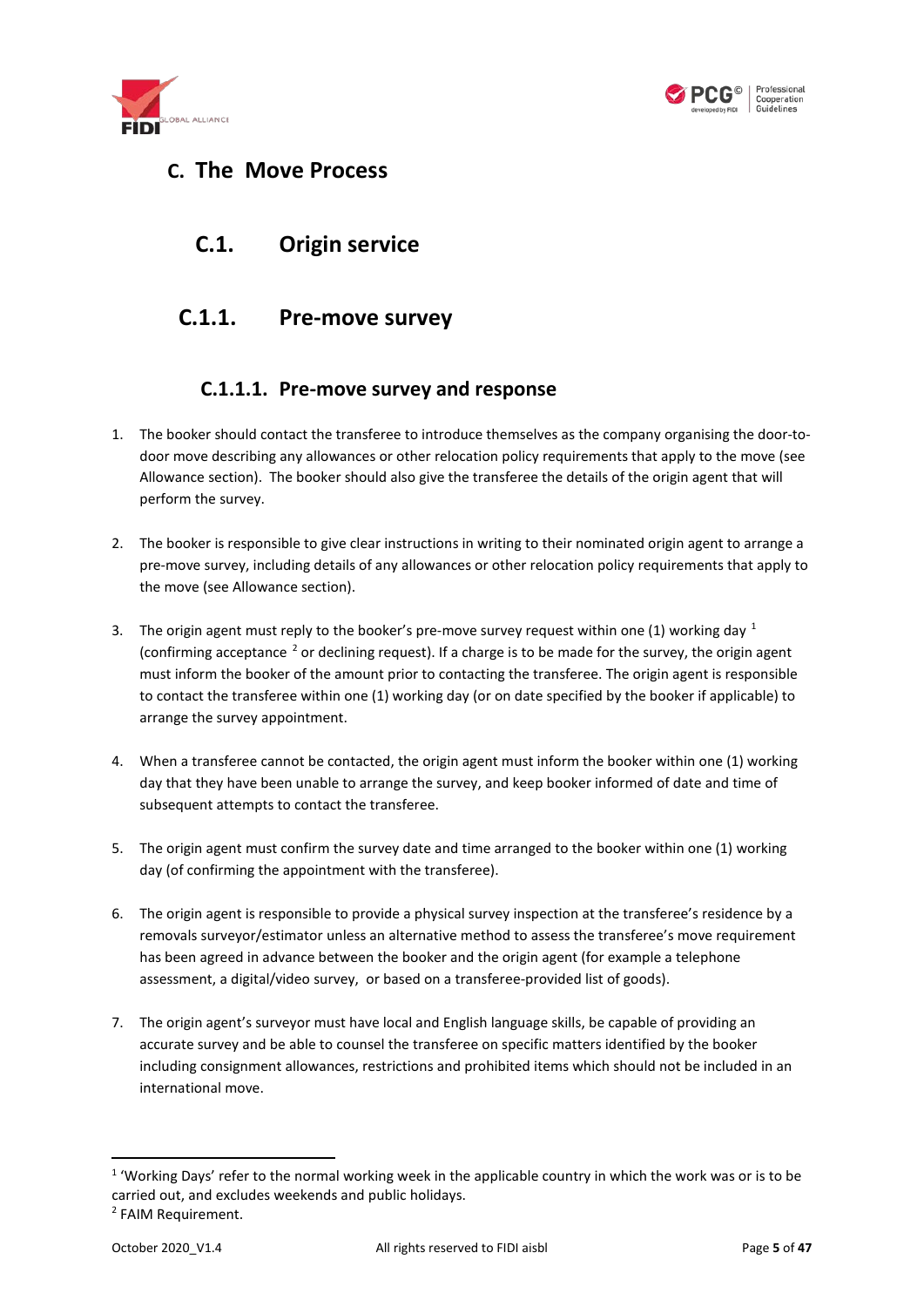



- 8. The origin agent is responsible to prepare a survey report for the booker, which must address the following elements:
	- 1) Describe the type of residence (e.g., Detached / Semi -detached / Terrace / Town-house (also called Brown Stone) / Flat or Apartment / High-rise or Tower-block Apartment …).
	- 2) Describe the suitability of vehicle approach and access (to the residence) and any exceptional requirements to overcome restrictions, including availability of parking; parking suspension requirement; need for a long (outside) carry and/or shuttle vehicle; need for an external hoist (outside elevator) or the like; steps from street level to building entrance above or below; applicable internal floor(s) above or below ground level; use of building's internal elevator (lift); need for a long corridor (internal) carry.
	- 3) Prepare a 'pre-move' inventory (survey list) of all items shown or described to the surveyor intended for the move (sometimes called a 'Cube Sheet').
	- 4) Note any exceptional or unusual goods including fragile, heavy and bulky items requiring extra labour or specialist handling.
	- 5) Note items which will require dismantling (and thus reassembly at delivery).
	- 6) Note if extra goods not at origin location, or new purchased goods intended for inclusion.
	- 7) Note if extra pick-up(s) from other location(s) is required.
	- 8) Provide the surveyor's estimate of net volume and/or constructed net weight for each separate move element.
	- 9) Describe the method(s) of packing and stowage to be employed for the work, e.g., export packing, woollen pad or blanket wrap, loose-load, lift-van pack. etc.
	- 10) Note any exceptional packing materials required.
	- 11) Note item(s) to be crated; provide item measurements (Length x Width x Height).
	- 12) Note any items which are not to be included in the move (e.g., staying, or being disposed of, sold …). Recommend recording 'items not included' on the pre-move inventory under separate heading.
	- 13) Identify any restricted or hazardous items which may not be included in the move.
	- 14) With transferee permission, recommend taking digital photos of :
		- a. Exceptional or unusual items requiring specialist handling, dismantling/reassembly, and/or crating;
		- b. Restricted access and parking.
	- 15) Describe any [accessorial](#page-33-0) and/or third party specialist services required*.*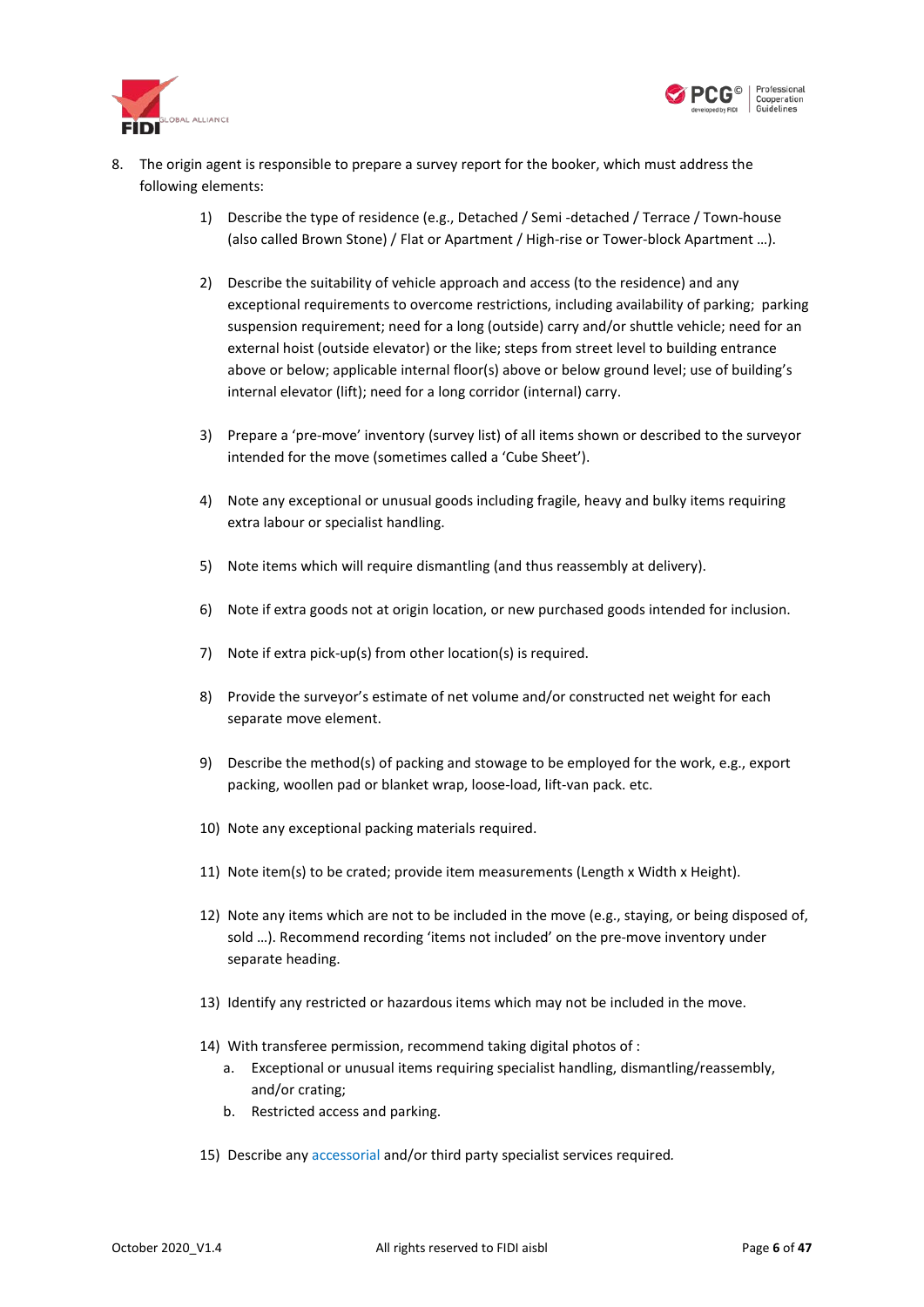



- 16) Identify and report transferee's move timing requirements where possible, including preferred pack/load and delivery dates, and if storage required, whether preferred at origin or destination and estimated duration.
- 17) Accuracy of the estimated volume and constructed  $3$  net weight is critical. The final net packed volume and/or constructed net weight must not exceed a tolerance of 10% against the estimate established by the surveyor during the pre-move survey, except when the transferee has added extra goods.

#### **C.1.1.2. Submitting the pre-move survey result and quotation**

<span id="page-6-0"></span>1. Quotation when a pre-move survey is requested <sup>[4](#page-6-2)</sup>: The origin agent will submit the pre-move survey report and service quotation with terms for handling the move and timetable to the booker within three (3) working days of the pre-move survey date, unless otherwise agreed and documented.

If any elements of the service and or freight quotation/quoted rates, including disbursements, are subject to an additional official government sales tax or similar (such as VAT/GST), this must be clearly indicated along with the applicable tax rate.

2. Quotation <sup>[5](#page-6-3)</sup> in response to an agent rate request (e.g., based on consignment specification supplied by the requesting agent): The origin agent will submit their rate offer within two (2) working days. Where complexity or scale of the request would prevent origin agent's submission of the rate offer within the two (2) day period, the origin agent must acknowledge the request within one (1) working day and provide the requesting agent an alternative date by which the rate offer will be submitted.

If the origin agent should decline to submit a rate offer, he must notify the requesting agent within one (1) working day.

- 3. Provision of service quotation or rate:
	- 1) The origin agent must include all the necessar[y service elements](#page-8-1) required to execute the appropriate packing, handling and removal of the consignment including documentation. Where applicable, the origin agent must include or specify separately the origin inland delivery element to the place/port/airport/terminal of departure.
- 4. *[Freight](#page-17-0)* transport service quotation or rate:
	- 1) When providing freight transport service, the origin agent must submit the applicable price or rate, specifying the method and route of transport, the port/airport/terminal/place of discharge, and the estimated transit time.
- 5. Identify origin port/airport/terminal handling charge(s) if applicable and state if included (or excluded) from either origin or freight rate.

<span id="page-6-1"></span><sup>&</sup>lt;sup>3</sup> A constructed net weight is calculated by multiplying the estimated volume in cubic feet by a density factor (for example 6.5 or 7 lbs per cu.ft.) to arrive at a net weight to be used in rate calculations.

<span id="page-6-3"></span><span id="page-6-2"></span><sup>4</sup> FAIM Requirement.

<sup>5</sup> FAIM Requirement.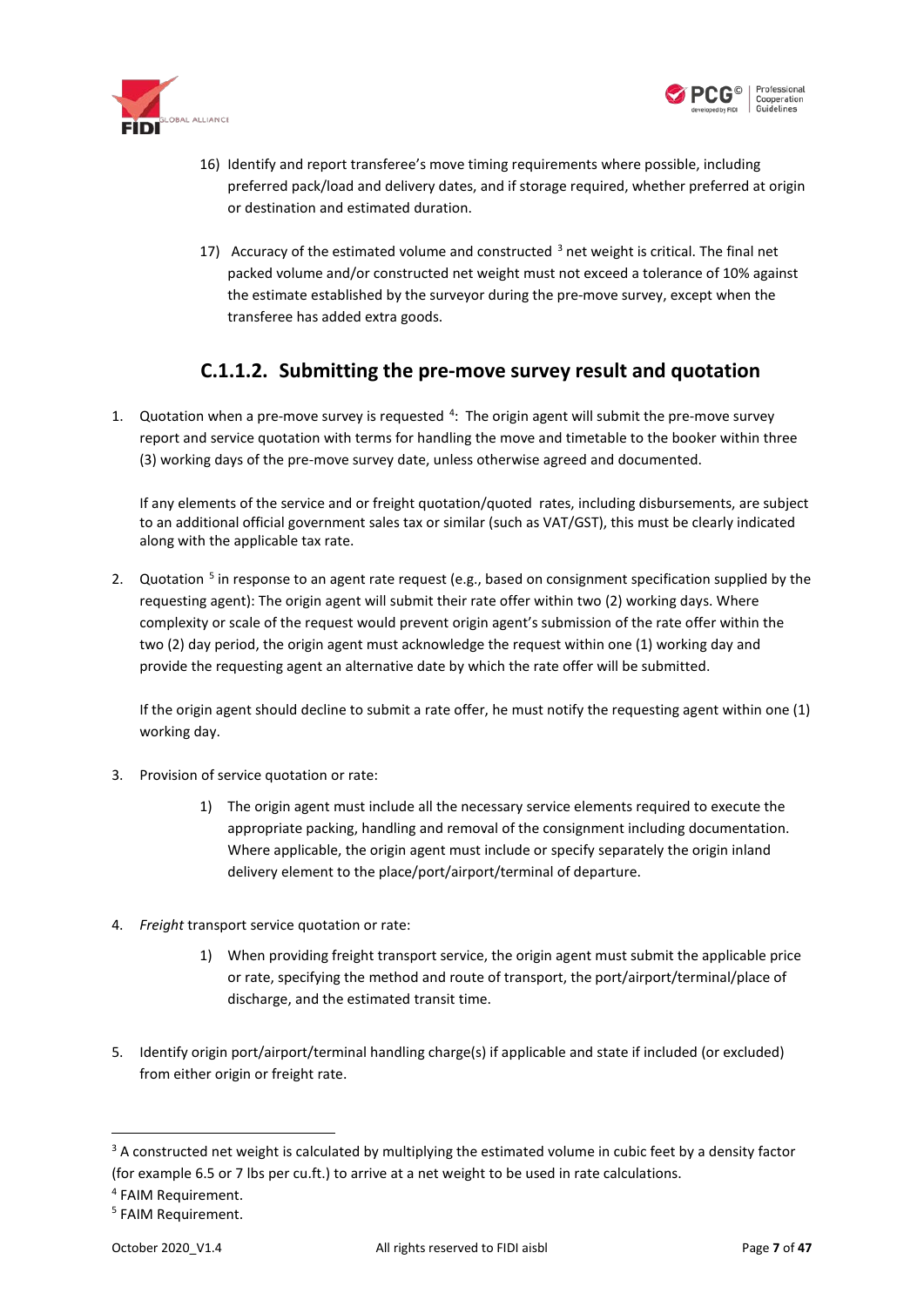



- 6. Identify export customs clearance formalities, if applicable and state if included (or excluded) from either origin or freight rate.
- <span id="page-7-0"></span>7. Identify separate handling fee charged by the origin agent, if applicable, for advancing payment of additional expenses incurred for accessorial services and/or disbursements which are not otherwise included in the standard service elements.

#### **C.1.1.3. Acceptance [6](#page-7-1) of the pre-move survey result and quotation**

- 1. The booker is responsible to give a clear purchase order or similar written authority to their nominated origin agent to proceed with the move. The booker must include consignment instructions and destination customs regulations, together with any documents required; such instructions must be submitted sufficiently in advance to allow the origin agent to carry out the work.
- 2. The origin agent is responsible to ensure that they have received adequate and timely written instructions from the booker, which are consistent with the terms of their offer.
- 3. The origin agent must confirm that they accept the order for work and by doing so they commit to perform that work as instructed.

<span id="page-7-1"></span> <sup>6</sup> FAIM Requirement.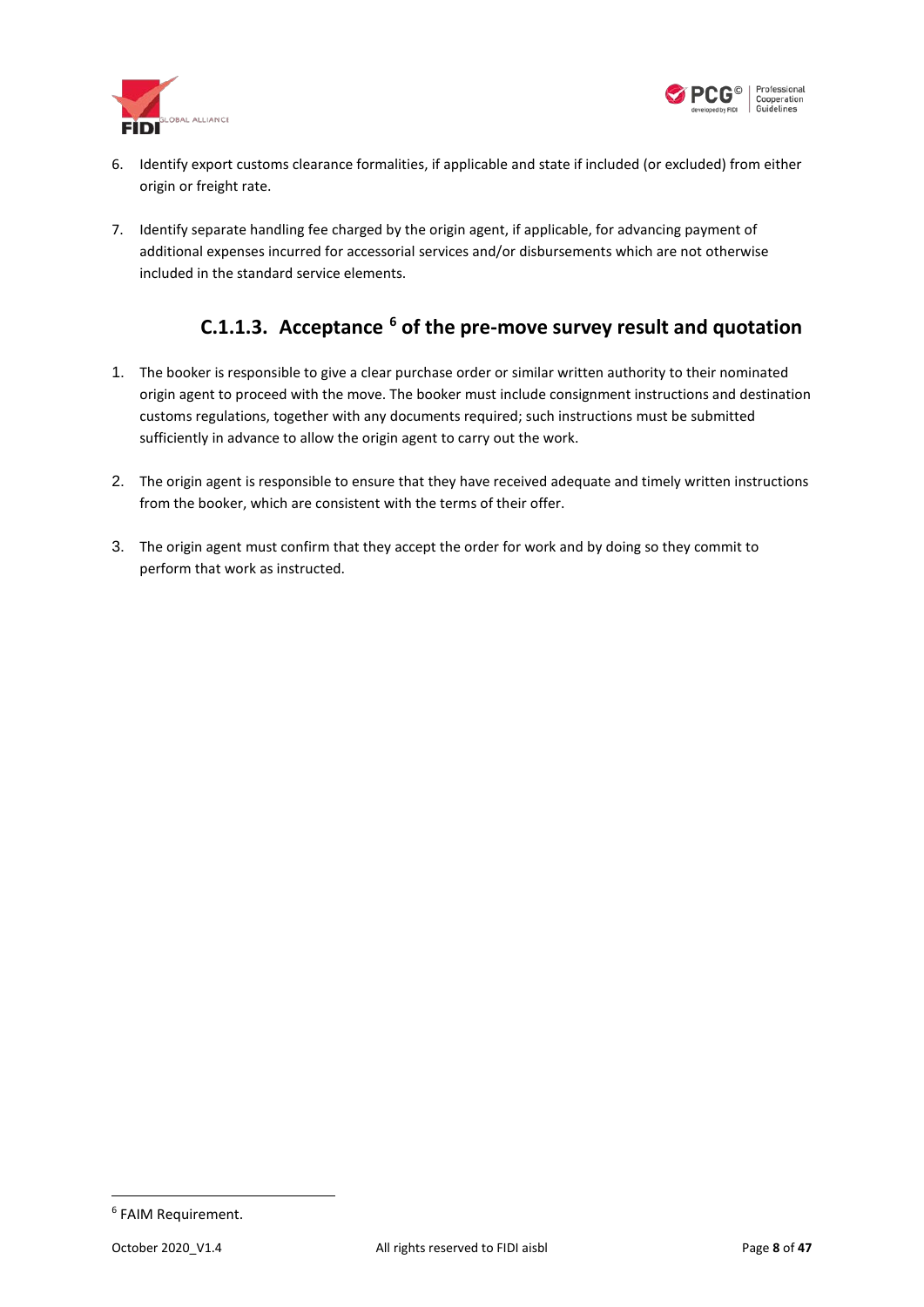



#### <span id="page-8-1"></span>**C.1.2. Standard elements**

- <span id="page-8-0"></span>1. The origin agent must provide all the standard service elements required to execute applicable packing, handling and removal of the consignment, and communications, including:
	- 1) Notifying the booker of all key progress dates as they are confirmed including but not limited to pack and load date(s), receipt into warehouse date, estimated and actual departure/shipped-on-board dates, estimated arrival date.
	- 2) Contacting the transferee at least one (1) working day in advance to confirm the scheduled commencement and timetable for the work.
	- 3) Arranging the necessary vehicle parking authority/permit if applicable, but not including the parking authority/permit expense outlay.
	- 4) Providing experienced personnel resources (i.e., removal crew) for packing and handling of the consignment sufficient for completion of work within the agreed timetable, and if applicable, appropriate vehicle(s) for the conveyance of the consignment.
	- 5) Ensuring that the packing crew is aware of *prohibited* items which must not in any circumstances be included in the consignment, as advised by the booker (or destination agent, if different), or in accordance with local origin export control regulations; and
	- 6) Ensuring that the packing crew is aware of *restricted* items which must not be included in the consignment without the prior approval of the booker (e.g. items not permitted by relocation policy or restricted by customs regulation).
	- [7](#page-8-2)) Supplying packing materials  $^7$  and cartons, and if applicable, fit for purpose crates, lift-vans, cases and air-freight cases.
	- 8) Place in-residence floor, stair and other protection prior to commencement of packing and handling of the consignment, to preven[t accidental damage](#page-42-1) or soiling of carpet or other floor coverings, and/or wooden floors and/or doorways, stairways, walls and other exposed areas.
	- 9) The dismantling of furniture as specified in their pre-move survey report and/or service quotation.
	- 10) Ensuring that all parts, fittings and keys (etc.) from a dismantled item must be packed, marked, cross-referenced to the related item and described on the packing list (inventory).
	- 11) Providing all necessary packing; the method of packing  $8$  shall be as described in the origin agent's service quotation, or otherwise export packed, including marking or labelling the

<span id="page-8-2"></span><sup>&</sup>lt;sup>7</sup> FAIM Requirement.

<span id="page-8-3"></span><sup>&</sup>lt;sup>8</sup> Origin packing should not rely on the packing and stowing of goods within (i.e., inside) Cabinets, Dressers, Drawers …, unless otherwise agreed in advance between the booker and the origin and/or destination agent. If a booker/origin agent intends to rely on the origin packing of goods within (i.e., inside) Cabinets, Dressers, Drawers …, he must state this to the booker/destination agent in advance.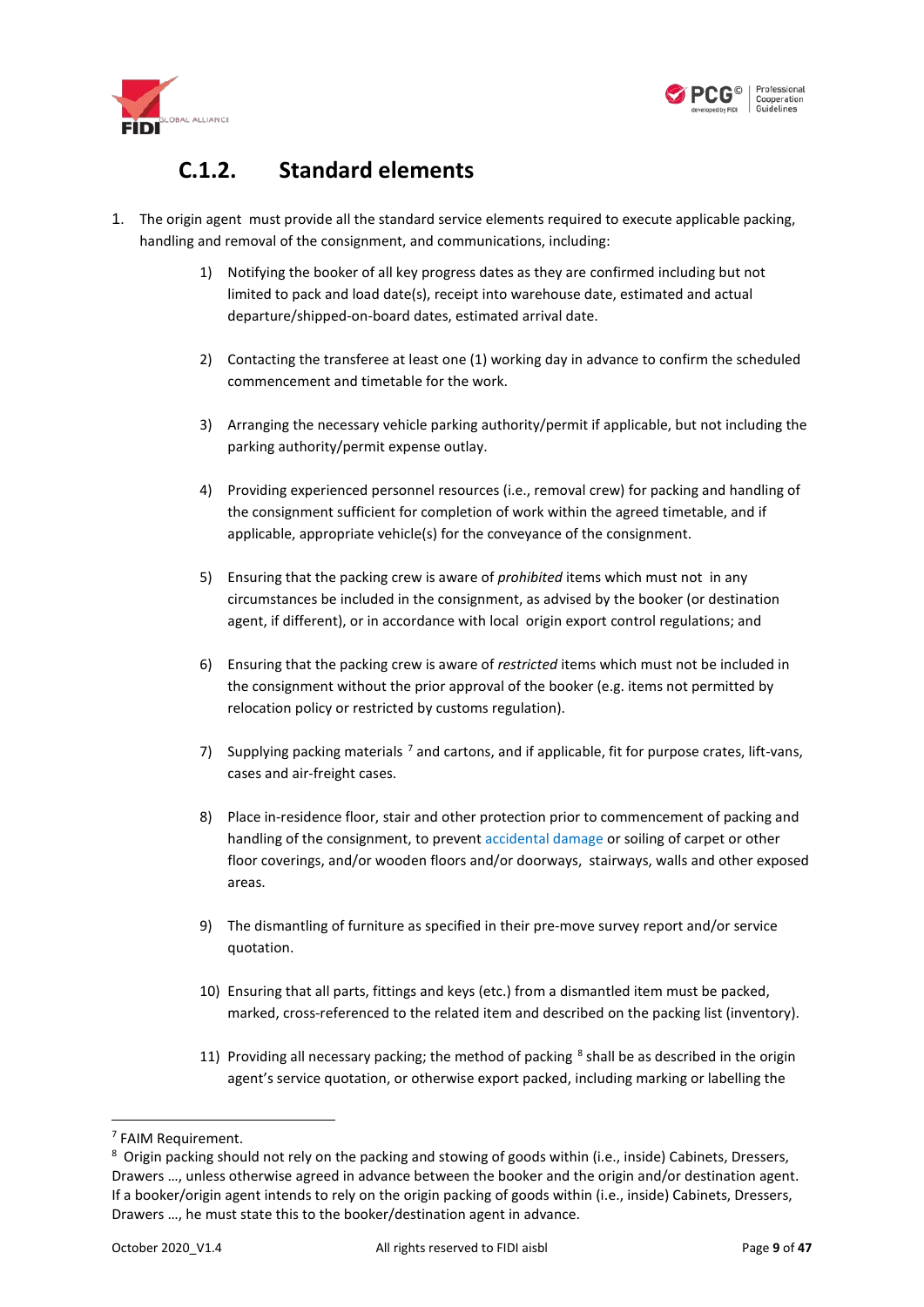



outside of each package, piece, carton or other type of container with a clearly visible sequential package number.

- 12) Preparing a descriptive packing list  $9$  (inventory) which corresponds to the number(s) marked on the packages, which on completion of packing must be signed  $10$  and dated by both origin agent's removal crew team leader and the transferee or his/her representative. Separate packing lists must be prepared for each element of the move, e.g. surface, air, storage, disposal etc.
- 13) Positioning and/or supplying appropriate container, vehicle, case, lift-van, or air-container at intended place of container loading or case-packing.
- <span id="page-9-3"></span>14) Ensuring container, vehicle, case, lift-van or air-container is fit for purpose prior to loading and/or stowing the consignment. Containers provided by the ocean-carrier/shipping company or third party vehicle for conveyance of the consignment must be inspected and certified by the origin agent as internally clean, dry, and wind/watertight - meaning free of any contamination, wet damage or dampness, physical damage, rust deterioration, holes and/or damaged or worn rubber door seals. Any container or vehicle which does not satisfy these conditions must not be utilised by the origin agent.
- 15) Loading and stowing goods into suitable container, vehicle, case, lift-van, or air-container.
- 16) Installing a bulkhead in sea-container, if applicable.
- 17) Ensuring that where the use of timber is necessary or agreed, only treated and certified timber/wood products are used (e.g. a visible ISPM 15 compliance stamp on the timber); this applies for any application involving wood e.g., crates, cases, lift-vans, packaging, including bulkheads and dunnage including wood used to load and secure cargo during transportation.
- 18) Confirming final weight and volume to the booker:
	- a. Notifying final consignment weight and/or volume to the booker.
	- b. Providing individual gross and net weight(s) and external dimensions (of cases, liftvans and/or air-containers) for case packed consignments.
	- c. The final net packed volume and constructed net weight must not exceed a tolerance (greater or lesser) than 10% against the estimate established by the surveyor during the pre-move survey.
	- d. Where the final net volume and constructed  $11$  net weight is likely to exceed or has exceeded the original estimate, the origin agent's crew leader must :

<span id="page-9-0"></span> <sup>9</sup> FAIM Requirement.

<span id="page-9-1"></span><sup>&</sup>lt;sup>10</sup> FAIM Requirement.

<span id="page-9-2"></span> $11$  A constructed net weight is calculated by multiplying the estimated volume in cubic feet by a density factor (for example 6.5 or 7 lbs per cu.ft.) to arrive at a net weight to be used in rate calculations.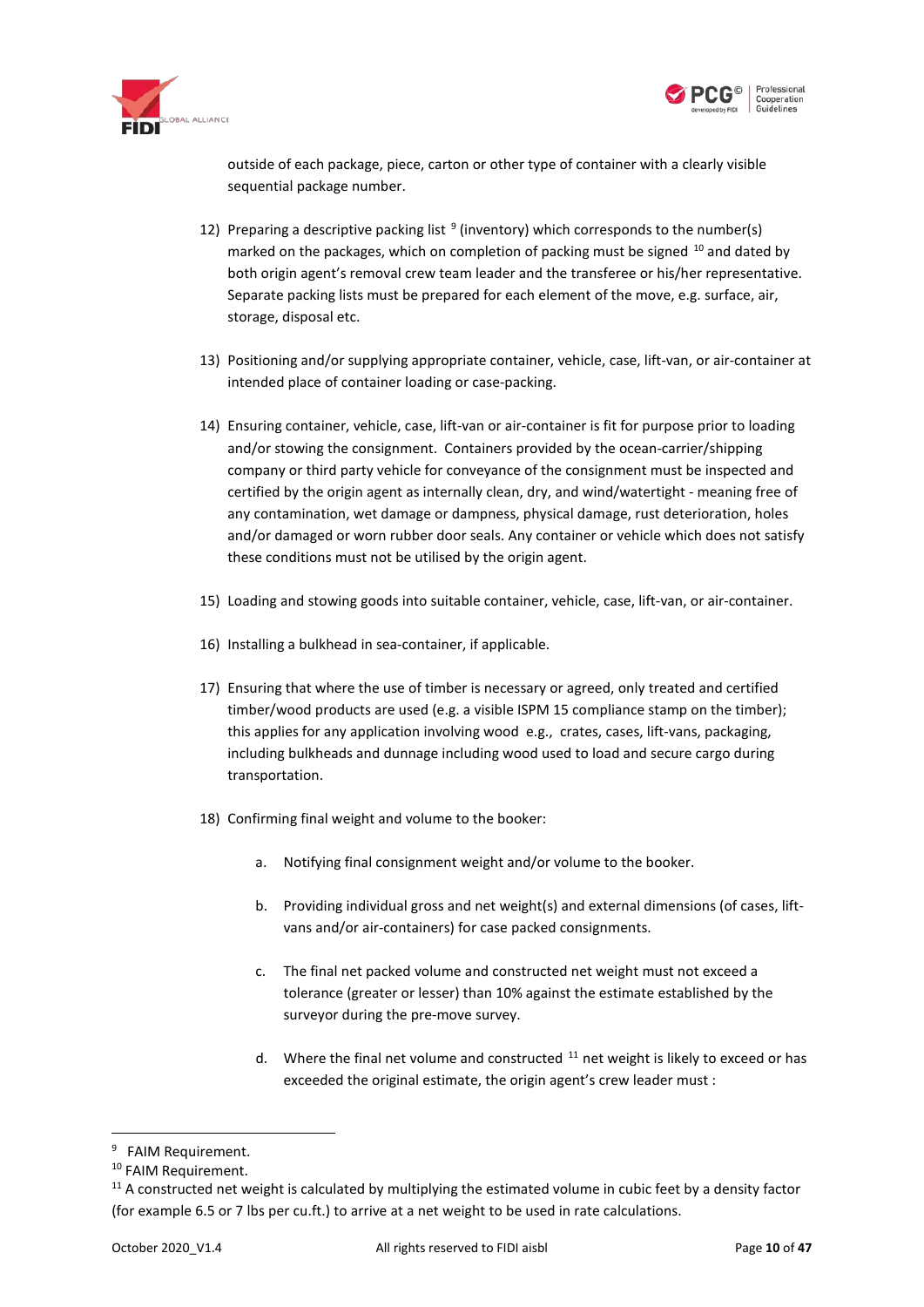



i. make the transferee aware, and

ii. notify their (origin agent) line manager

prior to completion of loading and sealing the container.

- e. The origin agent must immediately communicate to the booker that the final net volume and constructed net weight is likely to exceed, or has exceeded, the original estimate. This is especially important if a consignment overflow is likely, or has occurred (see 'In the event of a consignment overflow' section).
- f. The booker must advise the origin agent whether to proceed with the shipment as scheduled or to hold it pending further instructions.
- g. When impossible to contact booker, the origin agent must perform services in the best interests of the booker.
- 19) Preparing export cargo documentation and if applicable, export cargo customs formalities.
- 20) Delivering consignment to the place/port/airport/terminal of departure.
- 21) Providing or arranging to provide the Verified Gross Mass of a sea-container in compliance with (worldwide) SOLAS regulations.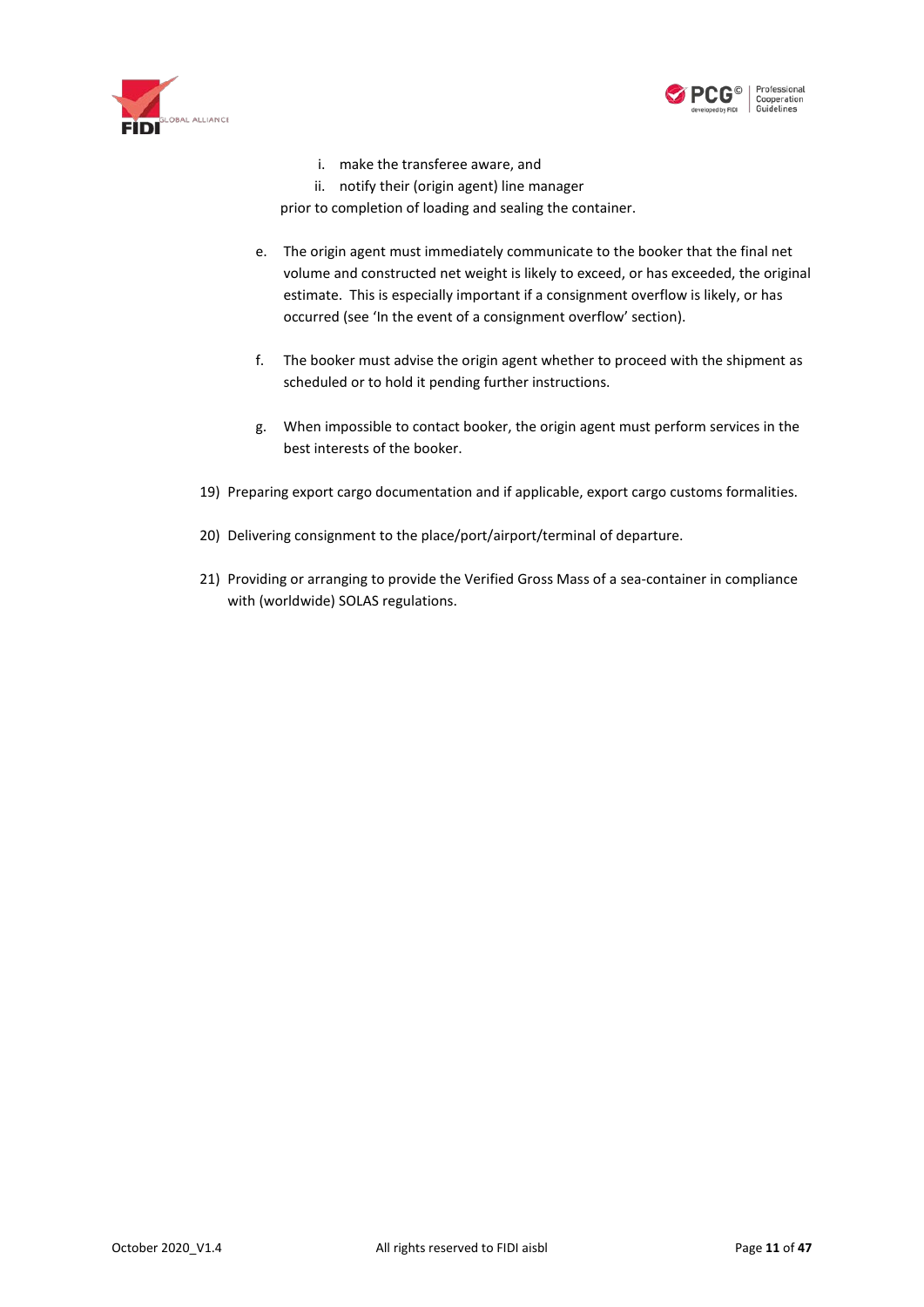



#### **C.1.3. Normal exclusions**

- <span id="page-11-0"></span>1. Origin service will **not** include the following elements unless previously specified and agreed between the booker and the origin agent:
	- 1) Provision of [marine/](#page-38-2)transit insurance  $12$  cover or equivalent extended liability cover for the consignment.
	- 2) Payment of parking authority/permit expense where applicable.
	- 3) Provision of individual crates or cases for special / additional packing protection.
	- 4) Provision of van and additional staff for a shuttle service.
	- 5) Provision of additional staff for a long carry over 20 metres (65 feet).
	- 6) Additional stair carry above the first upper floor (ground floor +1).
	- 7) Provision of special external hoisting equipment such as an outside elevator or ladder lift.
	- 8) Additional staff for handling heavy items such as a piano or safe.
	- 9) Provision of [non-removal](#page-33-0) services by a third party contractor, such as but not limited to handyman, electrical, plumbing, cleaning and specialist dismantling or reassembly services.
	- 10) Packing and stowing of goods within (i.e., inside) furniture items  $^{13}$  $^{13}$  $^{13}$  such as but not limited to cabinets, dressers, drawers etc.
	- 11) Costs resulting from a consignment examination ordered by the applicable Customs authority or other official government body (except where such an examination is a routine and known element of normal export formalities).
	- 12) Customs Authority or other official government body levy on export consignments.
	- 13) Warehouse handling into and out of the origin agent's warehouse (unless part of the normal export process in the origin country).
	- 14) Provision of [storage service](#page-27-0) at the origin agent's warehouse.
	- 15) Carrier's demurrage and/or container detention charges, and/or port/terminal and/or airport rent (storage) dues.

<span id="page-11-1"></span><sup>&</sup>lt;sup>12</sup> FAIM Requirement.

<span id="page-11-2"></span><sup>&</sup>lt;sup>13</sup> Origin packing should not rely on the packing and stowing of goods within (i.e., inside) Cabinets, Dressers, Drawers etc, unless otherwise agreed in advance between the booker and the origin and/or destination agent. If a booker/origin agent intends to rely on the origin packing of goods within (i.e., inside) Cabinets, Dressers, Drawers etc, he must state this to the destination agent in advance.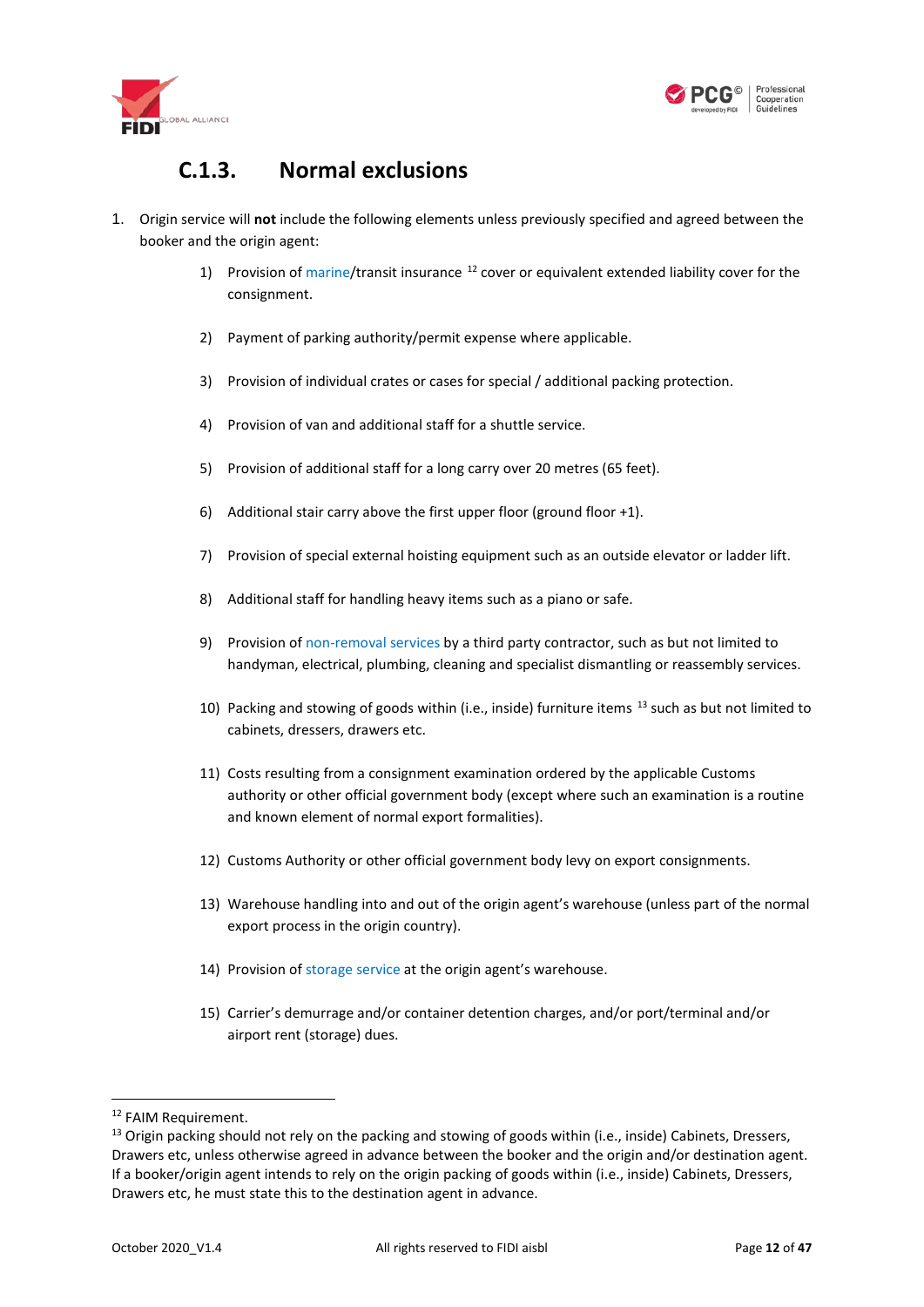



#### **C.1.4. Allowances**

<span id="page-12-0"></span>1. Employees moving for corporations or government bodies are often subject to a strict relocation policy set by their employer, with limits or restrictions on what and how much can be shipped. A relocation policy may also impose other restrictions such as certain goods which may not be included, a cap on moving costs, or a maximum insurance value. Some employers will not accept customs duties or taxes or may even ban their employee from including items which would inevitably incur duty or tax, for example, alcohol. Some value-add accessorial services offered by the mover such as special crating, storage, additional pick-up or delivery and separate debris collection might be restricted or even excluded by the employer's relocation policy.

#### 2. Clear instructions

- 1) It is always the booker's responsibility to set out in their instructions to the origin and/or destination agent, *clearly and without ambiguity*, in advance of the move, any allowance or relocation policy restriction which will apply to the contract.
- 2) It is the origin and/or destination agent's responsibility to ensure that they understand the allowance(s) and/or any restrictions set out by the booker, and always to seek clarification in writing from the booker if the specified allowance or restriction is vague or ambiguous, before committing to incur additional expense or provide additional service, or otherwise to permit the transferee to conflict with the allowance or relocation policy restrictions imposed.
- 3. Quoting
- 1) It is the booker's responsibility to set out applicable relocation policy restrictions with their request for pricing (i.e., at the pre-booking stage) to the origin and/or destination agent, to enable the origin and/or destination agent to incorporate appropriate resources and costs in their pricing response. If the booker fails to do so and subsequently imposes policy restrictions at the booking stage or later, which were not stated in the original pricing request, the origin and/or destination agent may adjust their pricing accordingly at time of the booking, or may decline to accept the order.

It is always the origin and / or destination agents' responsibility to define and quote to the booker, any extra charge(s) for additional services requested by the booker or the transferee which were not previously authorised or set out in the origin/destination agents first offer; this includes for example, extra costs for excess volume or weight of goods over the authorised consignment, or additional services including accessorial services not included in the original agreement between the booker and the agent.

- 2) The origin and/or destination agent must always apply to the booker for approval of additional charges for additional services and/or costs for an excess to the authorised consignment; the agent must not discuss or quote terms or charges for additional services or excess volume or weight with the transferee or any other party, unless the booker has issued their authority in writing to do so, to the origin and/or destination agent.
- 4. Failure to adhere to allowance or relocation policy restrictions
	- 1) Always subject to properly communicated, clear and unambiguous instructions from the booker, it is the origin and/or destination agent's responsibility to adhere to the consignment allowance or relocation policy restrictions. Failure by the origin and/or destination agent to take reasonable steps to comply with the booker's instructions, may result in the booker refusing to pay the origin and/or destination agents additional charges if the booker is unable to secure retrospective authorisation for unauthorised deviation of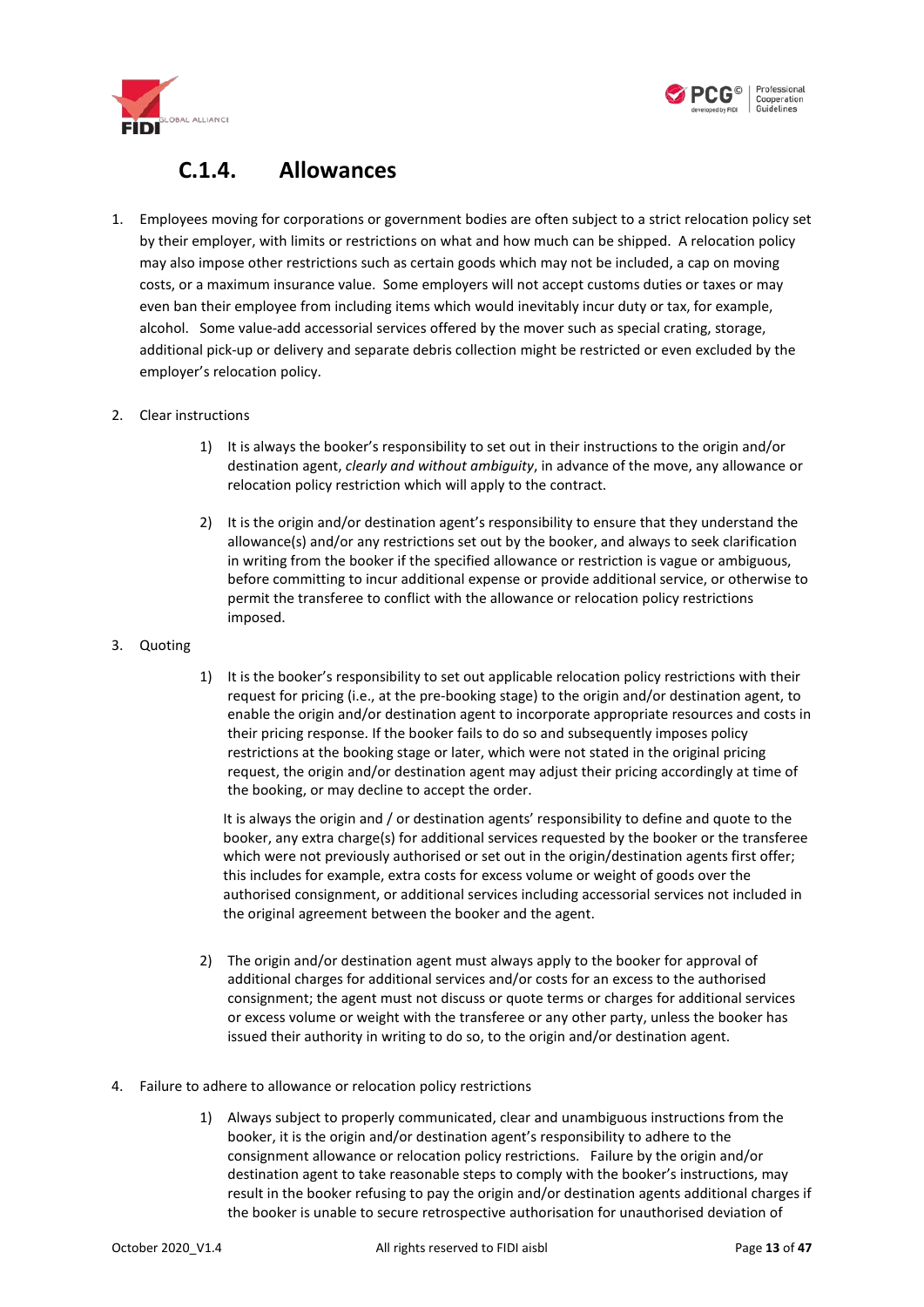



allowance or policy, from his client.

2) Furthermore, in respect of an outbound consignment undertaken by the origin agent, the booker may incur extra costs such as but not limited to increased freight charges, handling, storage, THC and destination agent delivery charges, for which he may reasonably expect reimbursement of the applicable and properly receipted expenses.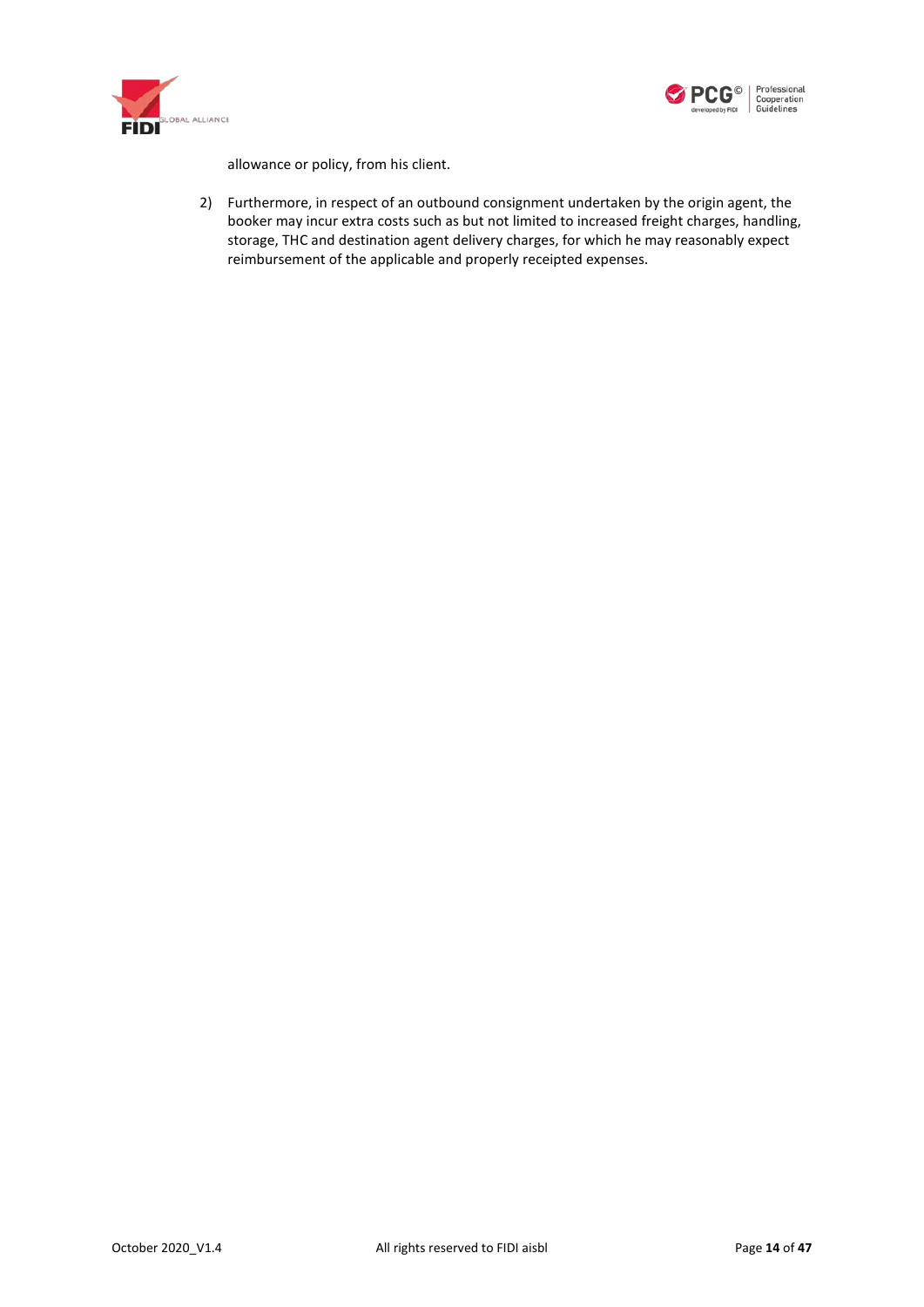



### **C.1.5. In the event of a consignment overflow**

- <span id="page-14-0"></span>1. An overflow is an **unexpected** additional quantity of transferee's goods which cannot be stowed into the applicable shipping container(s) because the total consignment volume exceeds the capacity of the shipping container, resulting in a surplus (overflow) of goods.
- 2. Whatever the reason for an overflow, it is important to act quickly and decisively dependent on the circumstances.
- 3. Where the consignment is being directly loaded into the container at the transferee's residence, an overflow situation typically arises towards the end of the loading process; it must be dealt with immediately since the transferee's residence will usually need to be cleared on that same day necessitating removal of the surplus goods, and the container, once loaded, will usually be sealed for direct transfer to the port or terminal of departure.

This means it may not always be possible to report an overflow to the booker with sufficient time for the booker to respond with instructions prior to the imminent completion of the work.

In this situation, the following procedure should be applied by the origin agent and their crew:

- 1) When surplus consignment (overflow) is apparent, the crew leader must (a) make the transferee aware, and (b) notify their (origin agent) line manager prior to completion of loading and sealing the container.
- 2) The origin agent's representative must immediately communicate to the transferee that a surplus consignment will arrive separately from (and usually after) the main shipment and invite the transferee to consider priority versus non-priority items, so that wherever possible the non-priority items form the overflow.
- 3) The crew leader must check that the overflow does not contain any part(s) or fittings which are separately packed but are otherwise a part of a priority item(s) in the main shipment.
- 4) The origin agent must report the overflow to the booker immediately, so that when possible, the booker has an opportunity to contact the transferee to agree a plan of action, before the crew leave the residence.
- 5) Where it is not possible for the booker to contact the transferee prior to completion and departure by the crew, and if the residence must be cleared of all goods, then the origin agent should transfer the surplus consignment items to their warehouse pending further instructions from the booker.
- 6) It is the responsibility of the booker to determine who will pay for the overflow consignment and to instruct the origin agent accordingly.
- 7) It is the origin agent's responsibility to compare the pre-move survey inventory and final packing list to establish (if) items were included which were not identified and listed during the pre-move survey, and report their findings to the booker (see Origin Services – Standard Element[s C.1.2\)](#page-8-0).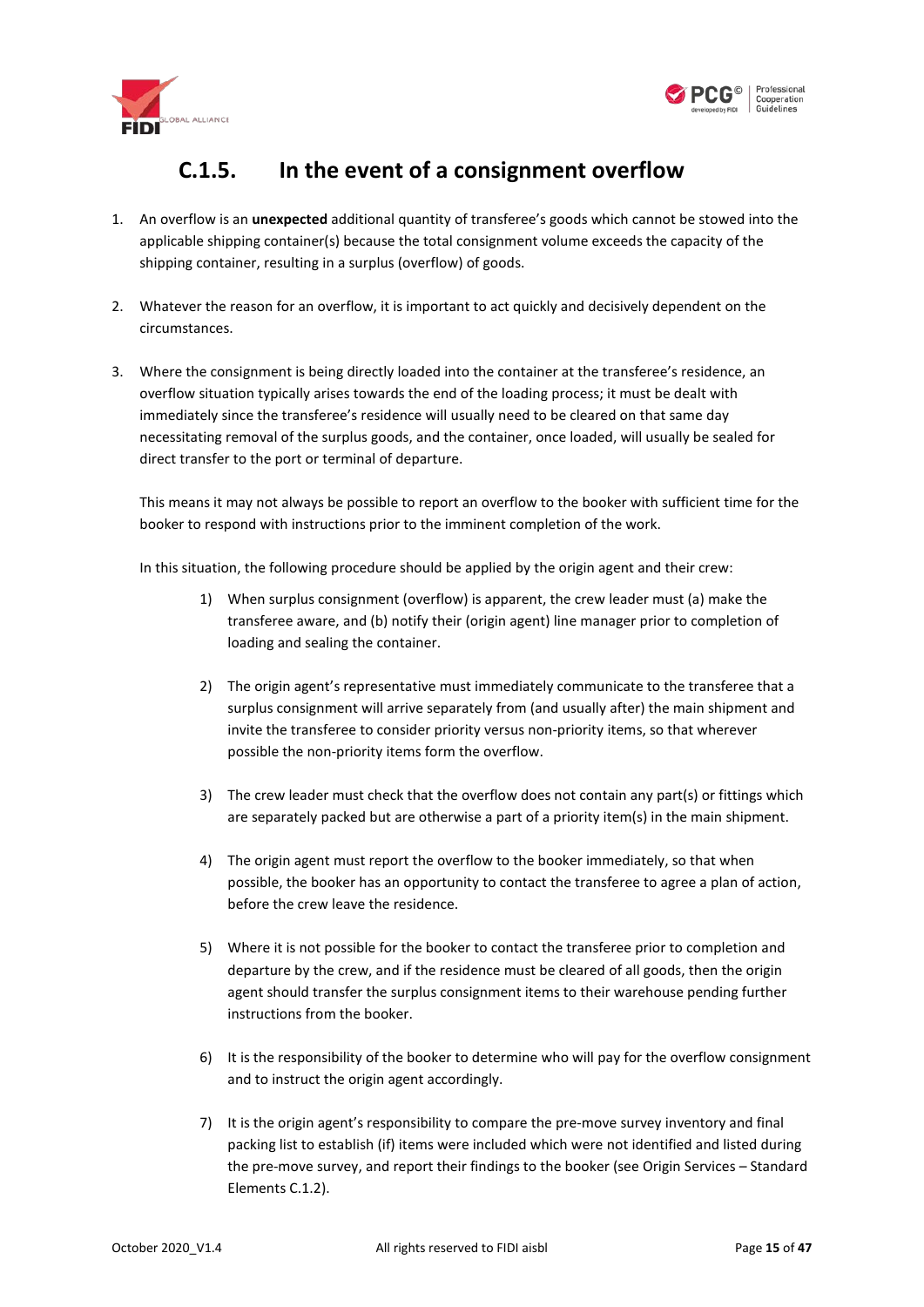



8) The origin agent should not release the surplus (overflow) consignment for dispatch/shipment until additional consignment /dispatch instructions have been issued by the booker, and agreement on responsibility for extra costs (if any) has been established between the origin agent and the booker.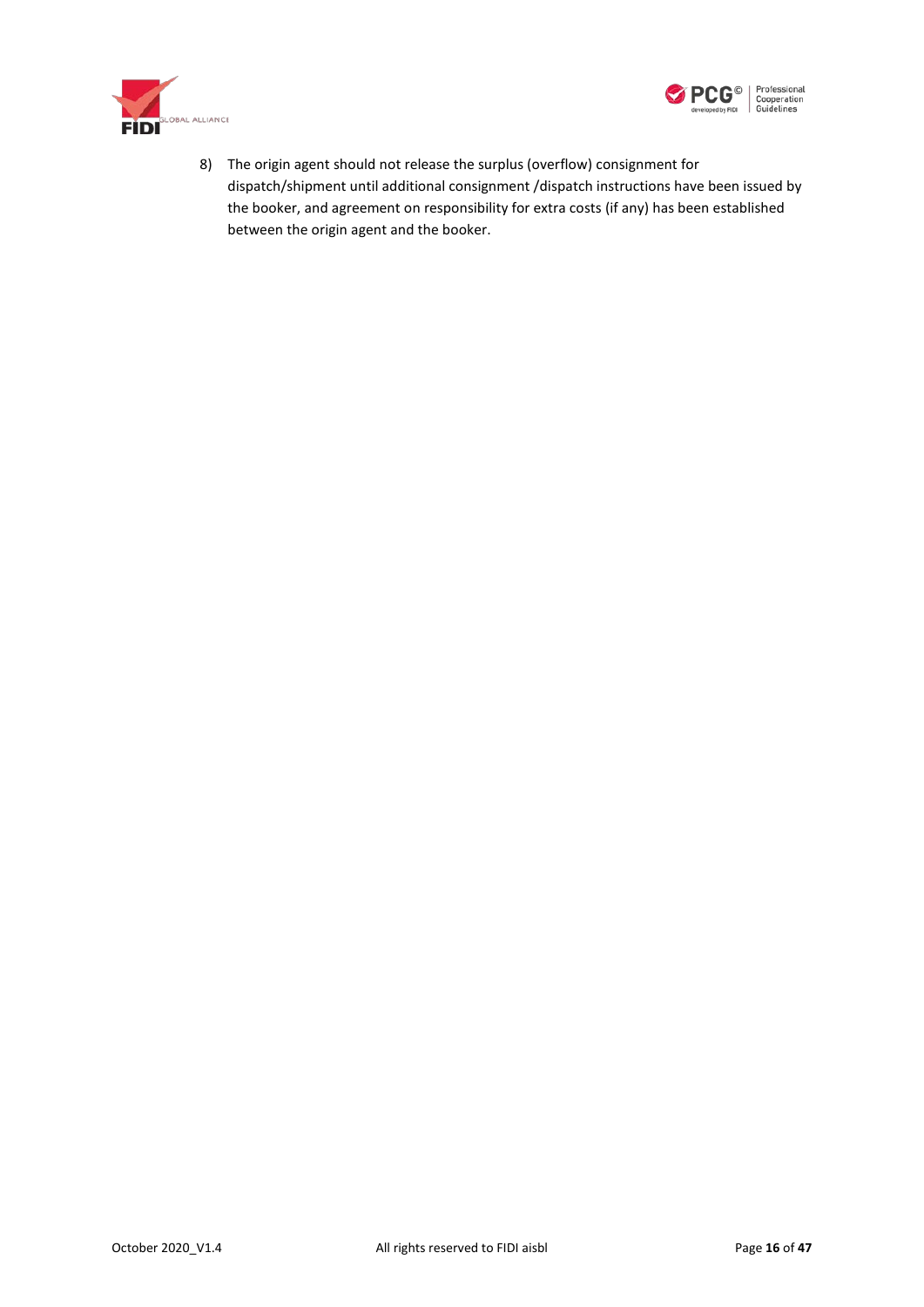



# <span id="page-16-0"></span>**C.1.6. In the event of a container 'no show' or if the container is not fit for purpose**

- 1. A 'no show' is an unexpected non-arrival of a container at the transferee's residence.
- 2. A container which is contaminated or damaged is not fit for purpose (see Origin Services Standard Elements C1.2.1[-14\)](#page-9-3)
- 3. Where the consignment is to be directly loaded into the container at the transferee's residence, then whatever the reason for a 'no show' or not being fit for purpose, it is important to act quickly and decisively depending on the circumstances (see Origin Services – Standard Elements C1.2/1[-14\).](#page-9-3)
- 4. When either situation becomes apparent, the crew leader must :
	- 1) Make the transferee aware, and
	- 2) Notify their (origin agent) line manager  $^{14}$  $^{14}$  $^{14}$ .
- 5. The origin agent must:
	- 1) Establish status of the 'no show' container.
	- 2) Establish availability for a replacement container.
- 6. In the event that a suitable container cannot be loaded on the scheduled day,
	- 1) The origin agent must report to the booker immediately, so that when possible, the booker has an opportunity to contact the transferee to agree a plan of action.
	- 2) If the residence must be cleared of all goods on the scheduled loading day, and where it has not been possible for the booker to make a decision, then the origin agent should transfer the consignment to their warehouse pending further instructions from the booker.
	- 3) The origin agent must issue a formal 'notice of intent to claim' to the carrier <sup>[15](#page-16-2)</sup> for the additional costs and inform the booker accordingly.
	- 4) It is the responsibility of the booker to determine who will pay for any extra costs and to instruct the origin agent accordingly.

<span id="page-16-1"></span><sup>&</sup>lt;sup>14</sup> The manager to whom the crew foreman would routinely report.

<span id="page-16-2"></span><sup>&</sup>lt;sup>15</sup> The carrier is the shipping line, airline, road and/or rail transport operator.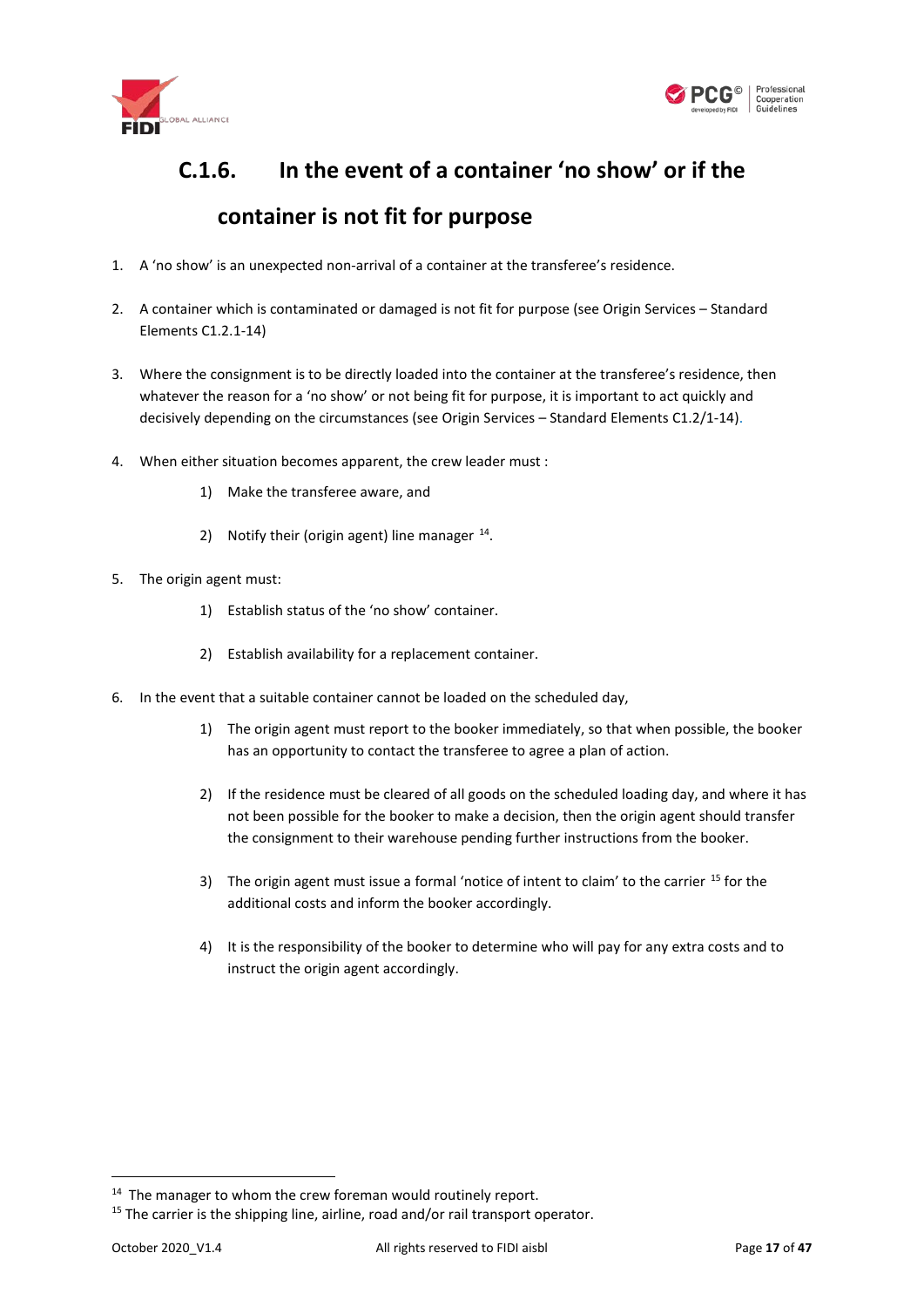



#### **C.2. Freight service**

- <span id="page-17-0"></span>1. Where the booker instructs the origin agent to arrange freight transport, it is the booker's responsibility to specify the required mode of transport, the destination place of arrival e.g., port/airport/terminal, and any other applicable requirements.
- 2. Where the origin agent agrees to arrange the freight transportation of the consignment on behalf of the booker, they must do so in accordance with the booker's requirements.
- 3. Where the origin agent agrees to arrange the freight transportation of the consignment on behalf of the booker, they do so subject to the standard terms and conditions of carriage imposed by the applicable international carrier.
- 4. Unless otherwise instructed by the booker, the origin agent will book the consignment by the first available means of agreed freight transport and routing.
- *5.* Unless otherwise agreed between the origin agent and the booker, the origin agent shall have sole discretion to choose the freight transport carrier.
- 6. It is the booker's responsibility to clearly specify to the origin agent in writing prior to commencing packing if the consignment is to be withheld at origin, i.e., it must not be dispatched or 'shipped on board' by the international carrier until separate written authorization is given by the booker; and
- 7. It is the origin agent's responsibility to notify the booker (if applicable) of any deadline (cut-off date) for releasing a 'withheld' consignment for dispatch or 'shipped on board' for a pre-booked vessel or flight and to inform the booker of additional / consequential costs (if any) that will be incurred due to the continuing withholding of the consignment.
- 8. It is the booker's responsibility to provide authority to dispatch the consignment and clear consignment documentation instructions to the origin agent including any necessary customs, security or other exceptional documentation and protocol requirements prior to the closing date (or other deadline if specified for dispatch of the consignment to enable the origin agent to obtain a compliant and accurate carrier Bill of Lading, Air Waybill or similar carrier's freight transport receipt).
- 9. It is the origin agent's responsibility to arrange for the container to be weighed prior to being loaded onto the vessel (in line with the SOLAS requirements).
- 10. It is the origin agent's responsibility to verify the carrier's departure date of the consignment and advise the booker, including notification of any changes to the freight booking such as vessel name or flight number, departure or estimated arrival dates, or routing.
- 11. Pre-advice and shipping documents:
	- 1) It is the booker's responsibility to provide the origin agent with details of the nominated destination agent as part of the consignment instruction.
	- 2) It is the origin agent's responsibility to send a Pre-Advice of consignment to both the booker and the nominated destination agent unless otherwise instructed by the booker.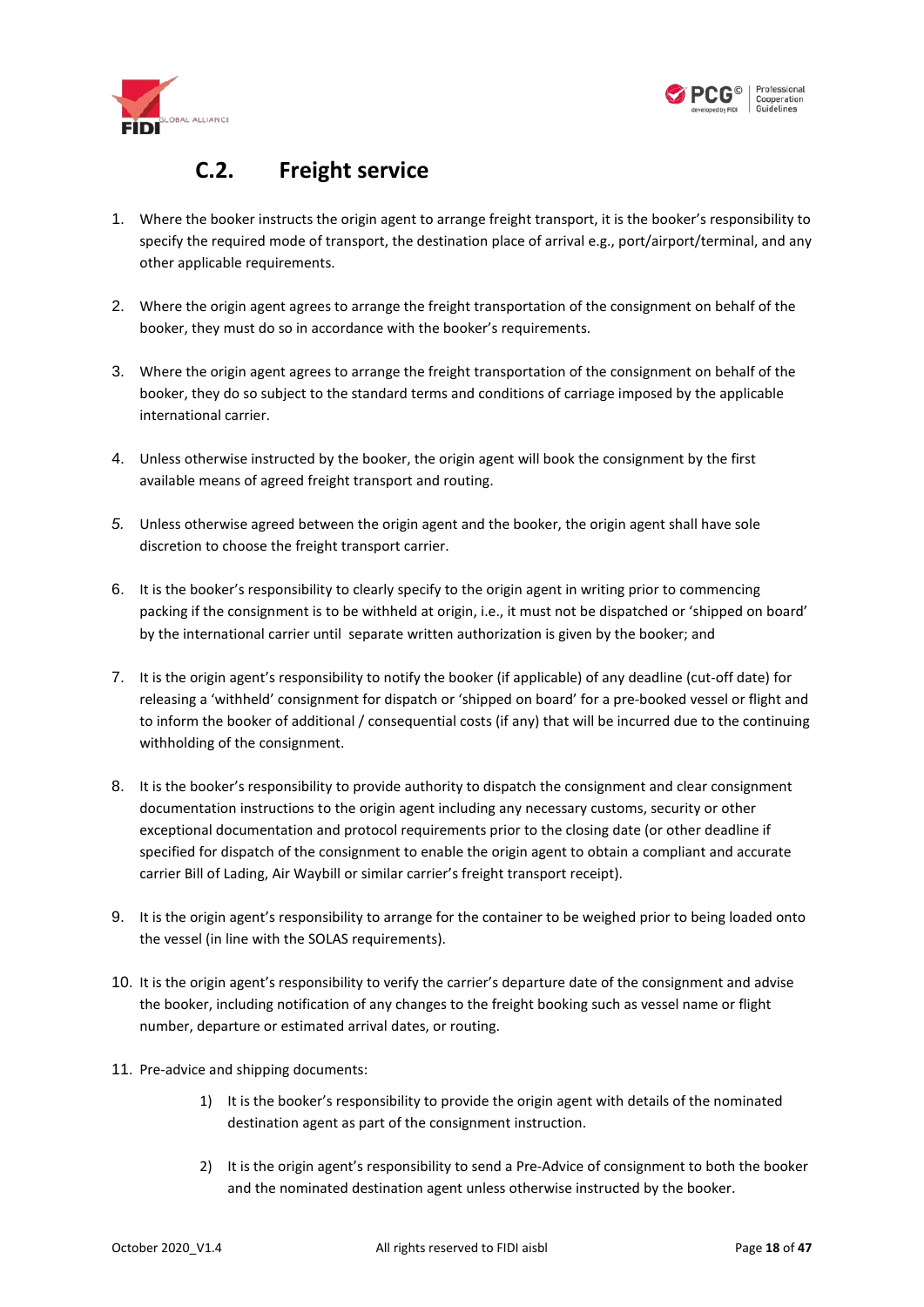



3) It is the origin agent's responsibility to send original documentation  $16$  to the nominated destination agent unless otherwise instructed by the booker, to include origin agents Waybill or instruction cover letter, Carrier's Bill of Lading, Air-Waybill or similar carriers freight transport receipt, Packing List(s) (with contractors and transferee's origin signatures) and any other applicable documents requested by the booker.

<span id="page-18-0"></span><sup>&</sup>lt;sup>16</sup> FAIM Requirement.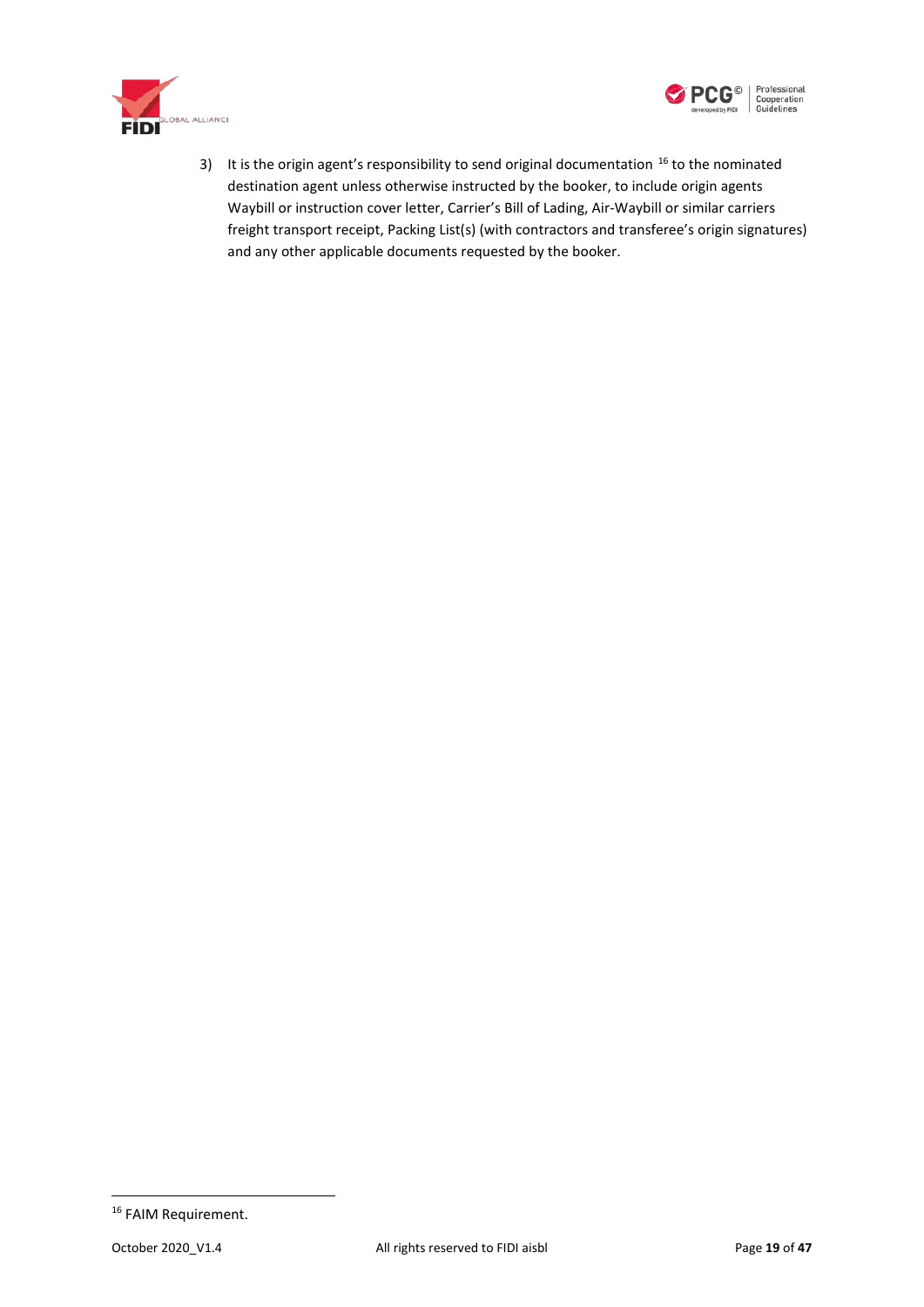



### <span id="page-19-0"></span>**C.3. Destination service**

#### <span id="page-19-1"></span>**C.3.1. Submitting the destination service rate or**

#### **quotation**

- 1. Quotation or rate offer in response to an agent rate request (e.g., based on consignment specification supplied by requesting agent): The destination agent will submit an electronic response to any rate enquiry from another agent within 2 working days <sup>17</sup>, unless otherwise agreed and documented.
- 2. If any elements of the service quotation/quoted rates, including disbursements, are subject to an additional official government sales tax or similar (such as VAT/GST), this must be clearly indicated along with the applicable tax rate.
- 3. Provision of service quotation or rate The destination agent must:
	- 1) Include all th[e service elements](#page-21-0) required to execute the normal import documentation and customs clearance (if applicable) and transfer of the consignment from port/airport/terminal of arrival to the notified place of delivery, including unloading, unpacking and setting-up in the transferee's residence unless otherwise specified and agreed in advance between the booker and the destination agent.
	- 2) Specify if destination port/airport /terminal handling or wharfage charge(s) including normally incurred ocean/air Carrier or NVOCC handover fees will apply and whether they are included or excluded from the rate offer.
	- 3) Identify import customs clearance formalities, if applicable and state if included (or excluded) from rate offer.

It is the destination agent's responsibility to inform the booker when submitting the quotation if the consignment must not be dispatched until the destination agent has confirmed that customs clearance can proceed (see also [C.1.1.2](#page-6-0) and [C.1.1.3\)](#page-7-0).

- 4) Identify separate handling fee charged by the destination agent, if applicable, for uncrating, advancing payment of additional expenses incurred fo[r accessorial](#page-33-0) services and/or disbursements including customs charges, demurrage (…), which are not otherwise included in the standard service elements.
- 5) Specify the basis on which their destination rate is offered (e.g. lump sum, rate per 100 lbs, rate per cbm, rate per kg ACW …).

<span id="page-19-2"></span><sup>&</sup>lt;sup>17</sup> FAIM Requirement.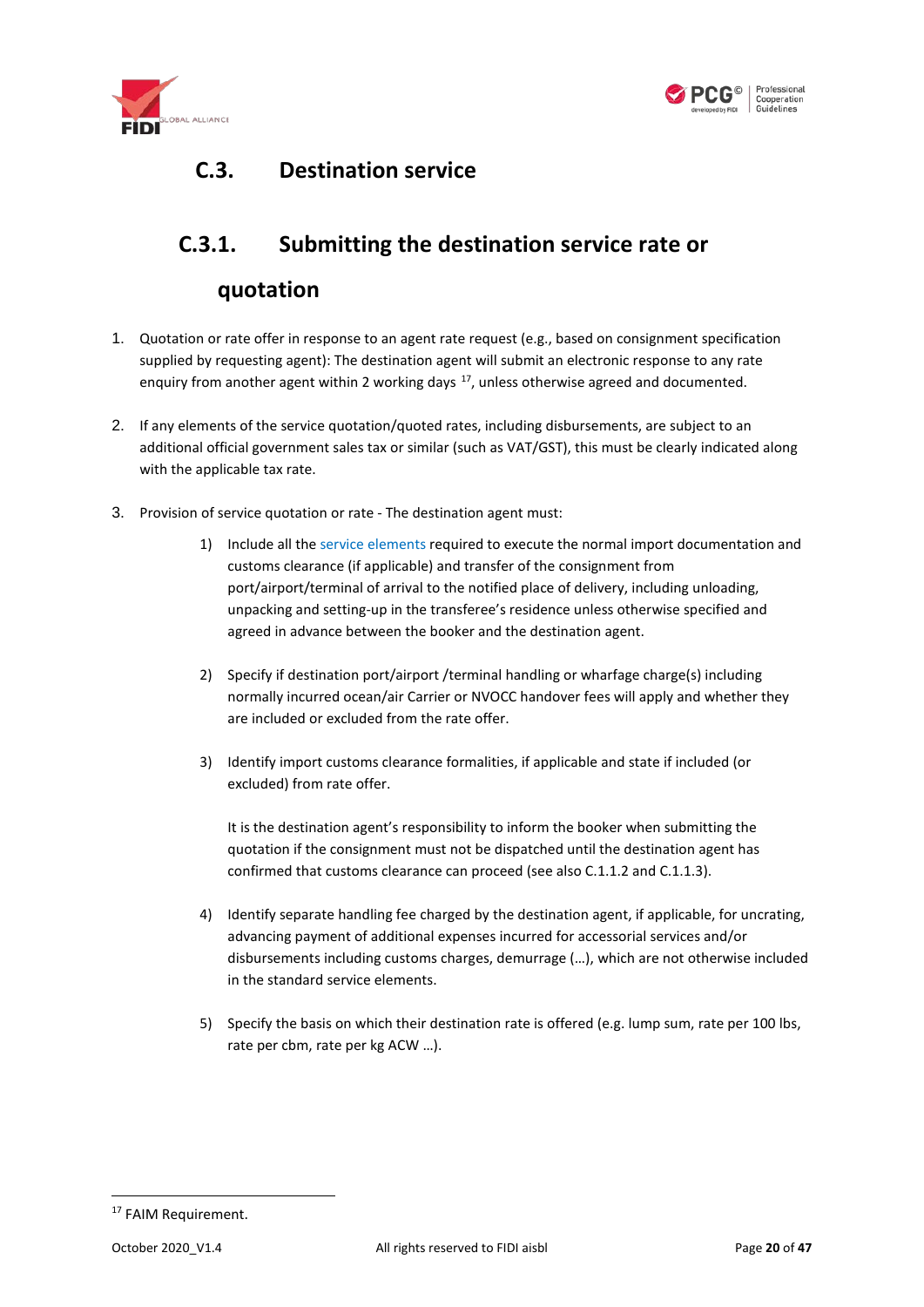



### **C.3.2. Acceptance of rate and booking**

- <span id="page-20-0"></span>1. The booker is responsible to give clear instructions to their nominated destination agent to carry out the destination service.
- 2. The booker must provide a pre-advice of shipment to their destination agent together with any documents required sufficiently in advance to allow the destination agent to carry out the work.
- 3. It is the booker's responsibility to advise the destination agent before the arrival of the consignment if there is any reason why the shipment may not be delivered without the booker's further authorisation. (see section 'Submitting the destination agent rate or quotation' [C.3.1\)](#page-19-1)
- 4. The destination agent is responsible to ensure that the booker's instruction is adequate and consistent with the terms of their offer.
- 5. The destination agent must confirm that they accept the order for work and by doing so they commit to perform the work as instructed (see section 'Additional Responsibilities' [C.3.5\)](#page-25-0).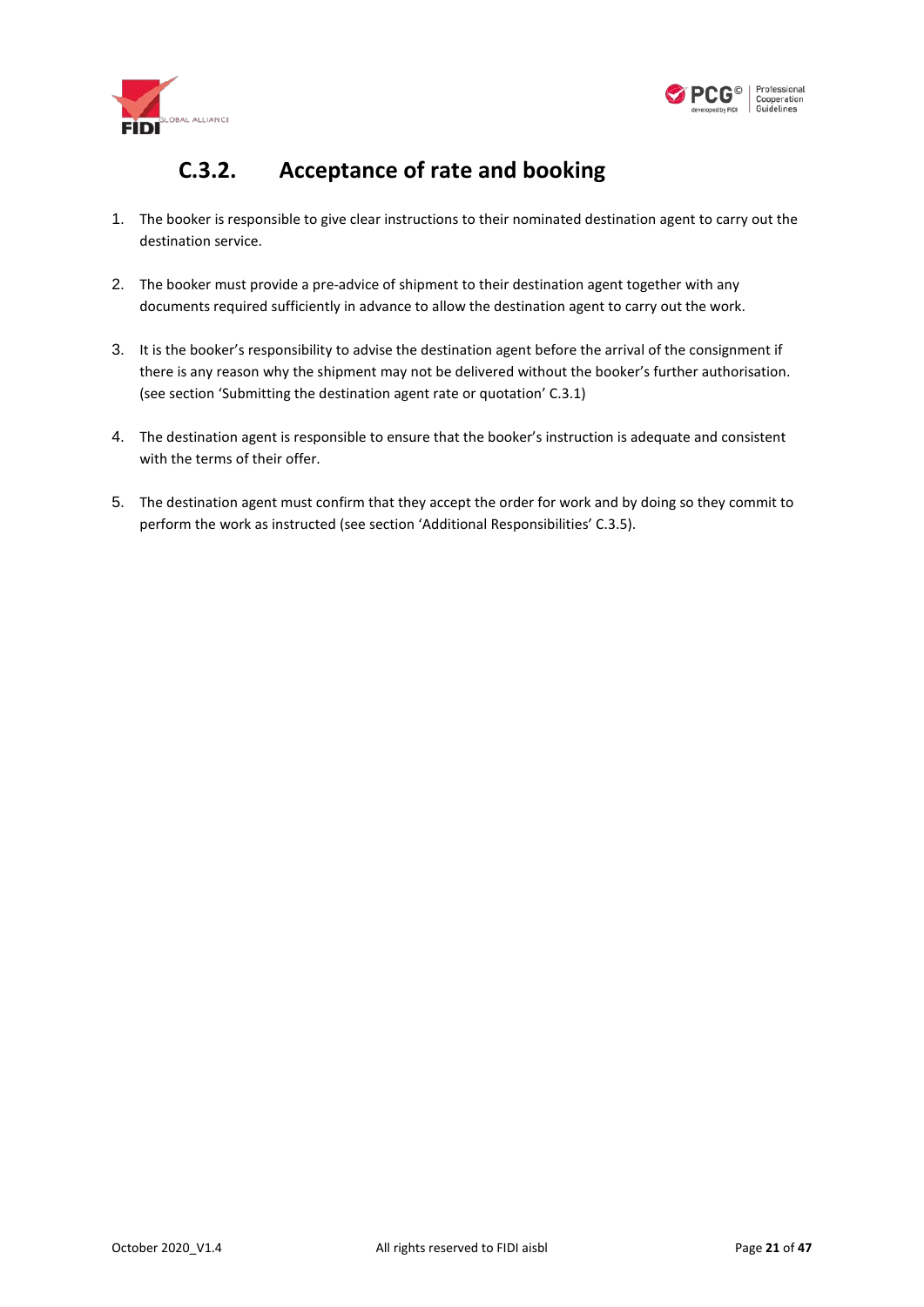



#### **C.3.3. Standard services**

- <span id="page-21-0"></span>1. The destination agent must provide all the standard service elements necessary to facilitate the consignment arrival formalities and onward transmission from place (port/airport/ terminal) of arrival to the transferee's nominated delivery address, which should include the following services and communications (unless otherwise agreed in advance):
	- 1) Inform the booker if the consignment must not be dispatched until the destination agent has confirmed that customs clearance can proceed.
	- 2) Notify the booker of all key progress dates as they are confirmed including but not limited to consignment arrival date, customs clearance date, receipt into warehouse date and delivery to final residence date.
	- 3) Notify the booker of any extraordinary events or unexpected delays, such as late vessel arrival, customs inspections, strikes, etc.
	- 4) Initial and ongoing contact with the transferee including confirmation (or re-confirmation) of the delivery timetable at least one (1) working day prior to the scheduled delivery date.
	- 5) Obtain carriers release, prepare necessary import documentation and (when applicable) submit normal documentary or electronic customs declaration entry to obtain clearance and release by Customs of the consignment.
	- 6) Notify the booker immediately of potential and/or actual and/or ongoing port storage/rent and demurrage liability and costs, and seek instructions regarding payment.
	- 7) Pay (if required) destination port/airport/terminal Handling, service or wharfage charge(s) including normally incurred ocean/air Carrier or NVOCC handover fees.
	- 8) Arrange the necessary vehicle parking authority/permit if applicable, but not including the parking authority/permit expense outlay.
	- 9) Collect and transfer the container/consignment from port/airport/terminal of arrival to the notified delivery address and/or warehouse, as applicable.
		- a. If the (sealed) container, vehicle, case or liftvan is not to be delivered intact (unopened) to the residence, e.g. unloading container/case contents at warehouse, it is the responsibility of the destination agent to explain in advance to the booker this necessity.
		- b. In this case, the warehouse agent must provide a suitable alternative 'Inventory Control' document (sometimes called a 'warehouse checklist' or 'bingo sheet') which corresponds to the descriptive inventory package/piece count, noting any exceptions or discrepancies to the consignment identified at time of warehouse receipt. This must be forwarded to the booker.
		- c. For a container, the destination agent must also check and record the container and seal number and report any discrepancy to the booker.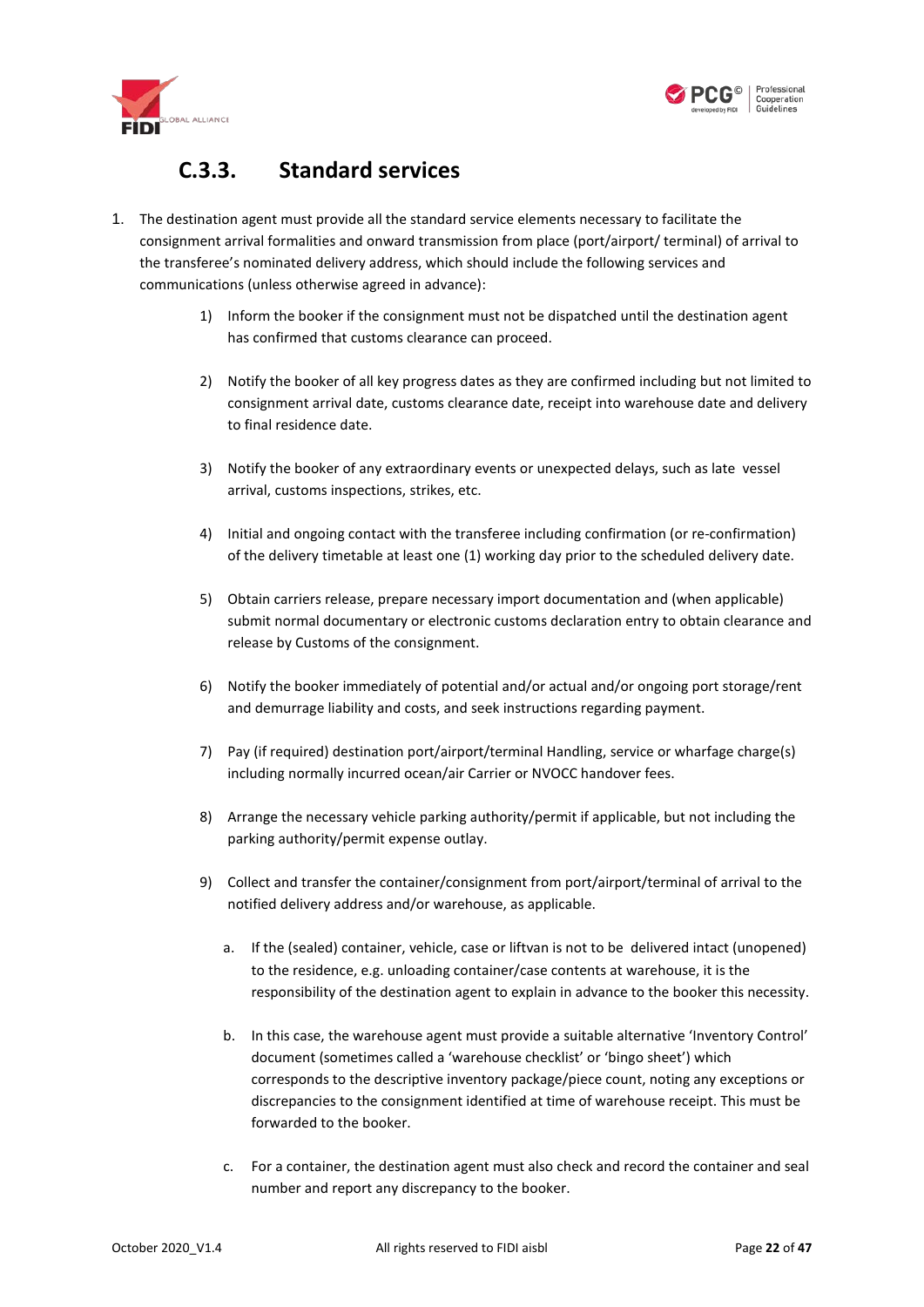



- 10) Place adequate in-residence floor, stair and other appropriate protection prior to commencement of inside delivery, to preven[t accidental damage](#page-42-1) or soiling of carpet or other floor coverings, and/or wooden floors and/or doorways, stairways, walls and other exposed areas.
- 11) Provide sufficient number of professional experienced removal staff to unload the consignment at residence from the container, vehicle, case or lift-van and carry the goods to inside the residence not above the first upper floor (ground floor +1).
- 12) Provide unwrapping, unpacking and setting-up service of all the goods within appropriate or requested rooms; carton contents should be unpacked unless otherwise requested and placed on an appropriate work-top or flat surface area; furniture and large items should be set down and positioned appropriately wherever possible as directed by the transferee including the necessary re-assembly of standard beds and furniture items previously dismantled by the origin agent; this work should be carried out by the removal staff at the time of delivery as a continuous operation, unless otherwise agreed.
- 13) Checking-off packing list at the time of delivery, noting any damages/exceptions on delivery paperwork, ensuring that the packing inventory is signed by the crew foreman and the transferee.
- 14) Packing debris: Removal from residence and disposal (including associated costs for lawful disposal and/or recycling) of all resulting packing debris and empty cartons, including empty crates, cases and lift-vans upon completion of above work, at the time of delivery.
- 15) Empty crates, cases and lift-vans remain the property of the transferee after delivery; where empty cases are not wanted by the transferee , the responsibility for removal from residence (with packing debris) at time of delivery, and appropriate lawful disposal or recycling remains with the destination agent.
- 16) Arrange return transfer of the carrier's empty container, if applicable, to the appropriate container-yard or port.
- <span id="page-22-1"></span>17) The destination agent must send the signed delivery paperwork including the signed inventory sheet, to the booker within 5 working days  $18$  of the delivery.

<span id="page-22-0"></span><sup>&</sup>lt;sup>18</sup> FAIM Requirement.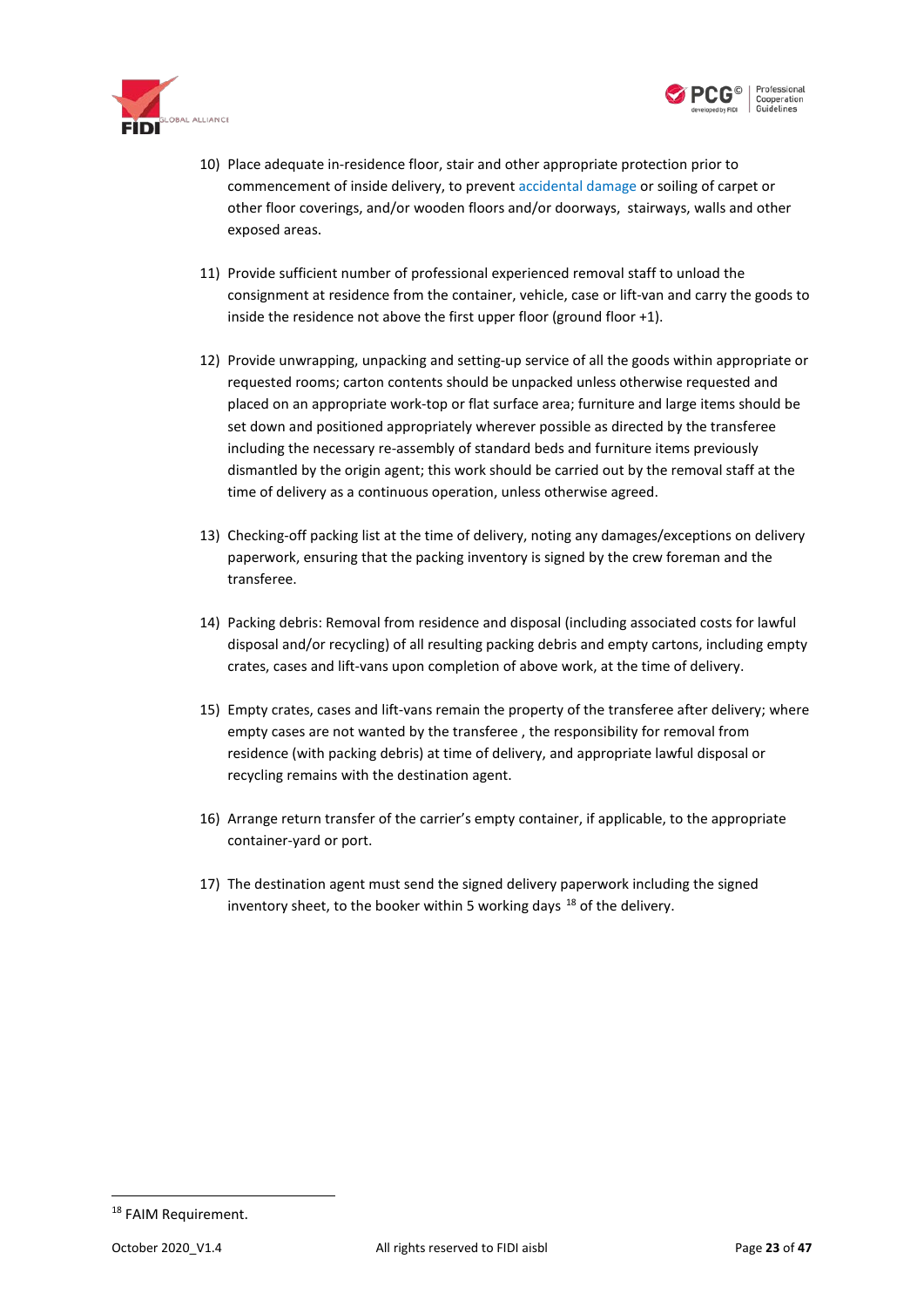



### **C.3.4. Exclusions and/or limitations**

- <span id="page-23-0"></span>1. Unless otherwise agreed in writing, normal import terms either exclude or are limited as follows:
	- 1) Port storage or rent, airport storage, container demurrage and/or container detention charges, if incurred, are excluded.
	- 2) Container deposit charge, if required by the shipping company or their destination port agent, is excluded.
	- 3) Customs duties, Excise duties or other official taxes levied by government agencies which have a right to examine and tax a consignment (if incurred), including but not limited to Customs, Revenue, Border Protection, Food, Agriculture and Health authorities are excluded.
	- 4) Customs or any other official government agency fees charged separately (from duty and taxes) for inspection or consignment X-Ray process and the like, if incurred, are excluded.
	- 5) Normal customs clearance is defined as the standard formalities applicable in the destination country for clearing of USED household and personal effects (belongings), and USED private automobiles, for account of a private person, based on a Transfer of Normal Residence.
	- 6) Customs clearance of goods for sale and/or restricted goods is excluded.
	- 7) Warehouse Handling and Storage charges at the destination agent's warehouse, if not requested as part of the contract, are excluded.
	- 8) Parking authority/permit fee, where applicable, is excluded.
	- 9) Delivery is limited to a normal radius of 50 kilometres (30 miles) calculated on the distance between the consignment arrival port, terminal, airport or place and the transferee's nominated delivery address.
	- 10) Delivery of partial consignment to a second or additional delivery address is excluded.
	- 11) Where the approach road or driveway is unsuitable for an articulated vehicle and/or Heavy Goods Vehicle carrying a container to access and legally park within 20 metres (65 feet) from the delivery residence doorway for unloading, necessitating additional labour for a long-carry and/or a separate shuttle van service, such additional work is excluded.
	- 12) Where the stairs, lifts or doorways are not adequate for free movement of the goods without necessitating mechanical equipment or structural alteration such additional work is excluded.
	- 13) Handling of acoustic (traditional) upright and grand pianos, safes or similar heavy items is excluded.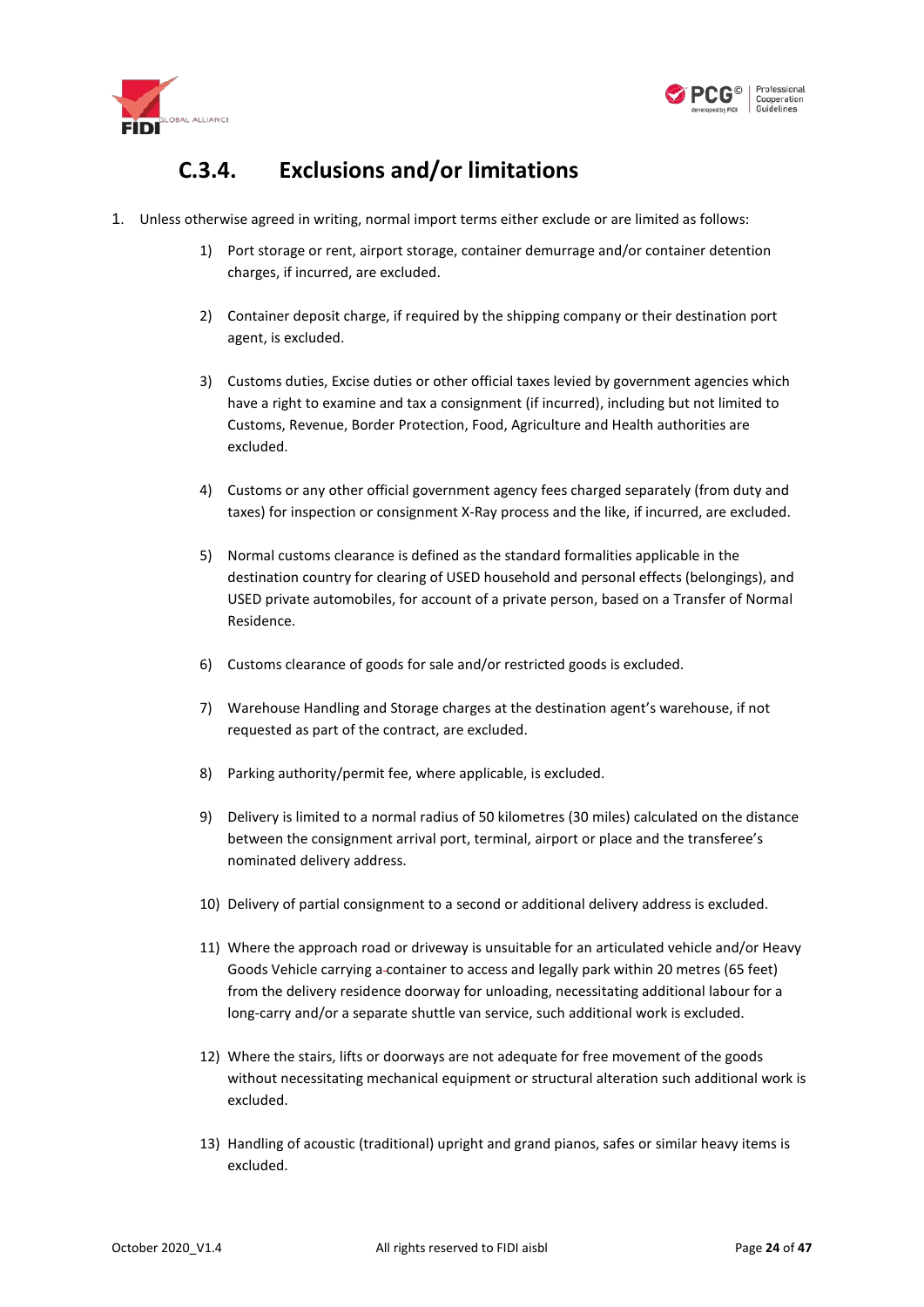



- 14) Re-assembly of Flat-Pack, Knock-Down, System or Kit furniture (i.e. types of furniture made for transferee's own self -assembly) is excluded.
- 15) Handyman, picture hanging, electrical, mechanical or plumbing services is excluded.
- 16) Additional debris collection.
- 17) Other unspecified services generally provided by a third party, such as but not limited to reassembly of Gymnasium or Garden Play-Centres and equipment, water-beds, snooker (pool) tables, clocks …, furniture restoration and repairs, maid service, cleaning services, e.g., for carpets, curtains, upholstery and the like, taking down/putting-up curtains, blinds, takingup/fitting of carpets, floor coverings and the like, are all excluded.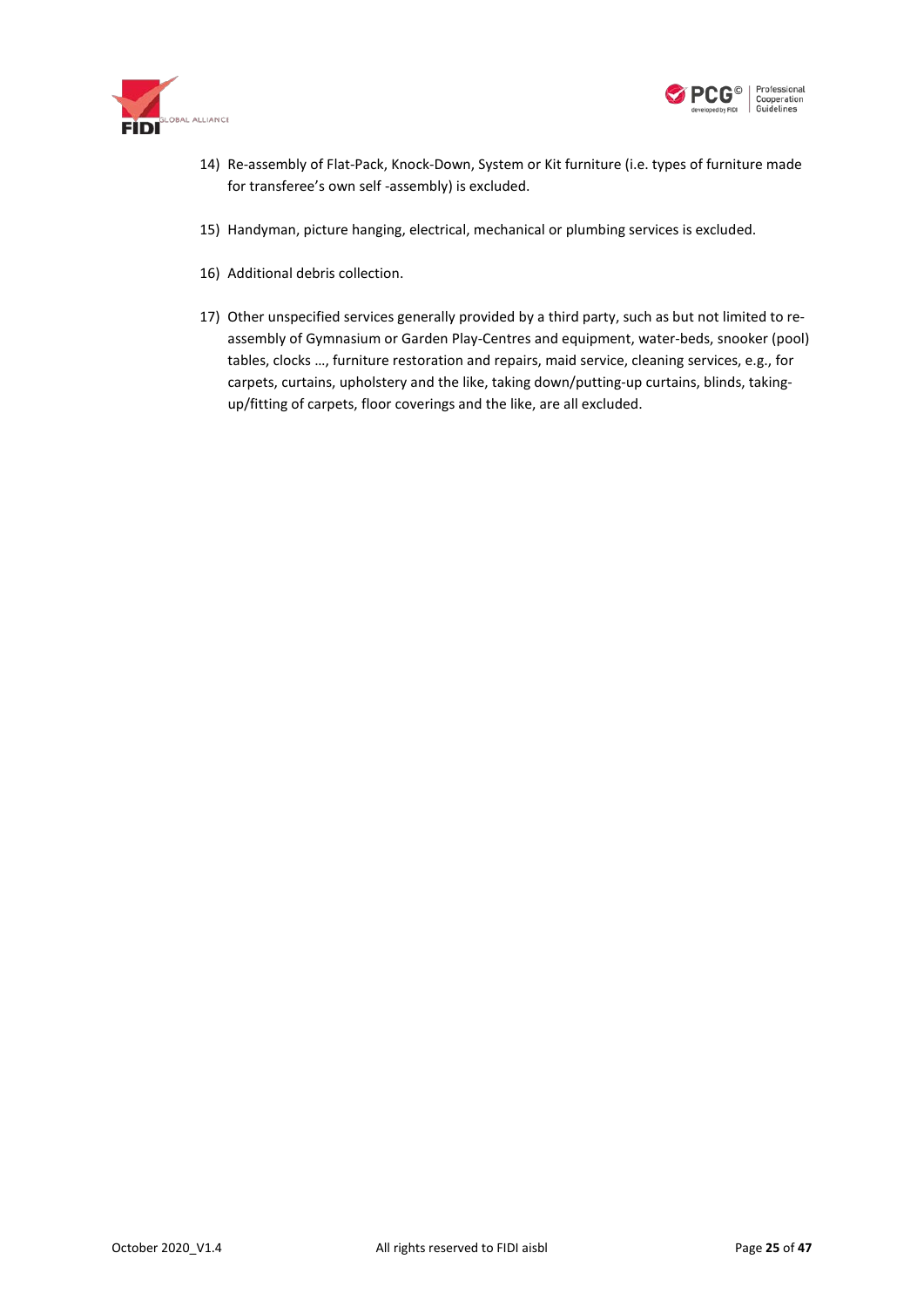



### **C.3.5. Additional responsibilities**

- <span id="page-25-0"></span>1. Where the booker requires a financial charge or expense on the consignment to be collected from the transferee 'before delivery' by the destination agent, it is the booker's responsibility to ensure THAT:
	- 1) The destination agent has agreed in writing to collect the specified charge or expense.
	- 2) The destination agent must specify if a separate fee for collecting or remitting a COD charge is to be applied.
	- 3) The destination agent is put in control of the goods on which the charge or expense is levied.
	- 4) The destination agent is in receipt of the booker clear written instructions to collect payment of the charge or expense in good time.
	- 5) The destination agent (if he so requests) is provided with a copy of the removal contract or agreement signed <sup>[19](#page-25-1)</sup> by the client or transferee (if different) specifying that payment of the applicable charge or expense is to be made before delivery.
- 2. The expressions 'COD' and 'Deliver against payment' shall have the same meaning as 'Collect before delivery'. In this connection, 'COD' does not have the same meaning as 'Cash on Delivery' or 'Private Account Shipment'.
- 3. When the COD has been collected from the client or transferee by the destination agent on behalf of the booker, the full amount of the charge in the currency in which it was charged, shall be remitted (paid) to the booker.
- 4. Where the booker requires the destination agent to withhold delivery of the consignment (for example whilst the booker collects their outstanding charge from the client and/or transferee), it is the booker's responsibility to ensure that:
	- 1) The destination agent is put in control of the goods.
	- 2) The destination agent is in receipt of the booker clear written instructions to withhold the goods in good time.
	- 3) The destination agent has agreed in writing to withhold the goods.
- 5. It is the destination agent's responsibility to notify the booker (if applicable) of any deadline (cut-off date) for releasing a 'withheld' consignment and to inform the booker of additional/consequential costs (if any) that will be incurred due to the continuing withholding of the consignment.
- 6. If the client or transferee refuses to pay a COD charge and/or the law of the destination country prevents the destination agent from exercising a lien on the consignment, the destination agent must immediately

<span id="page-25-1"></span> <sup>19</sup> FAIM Requirement.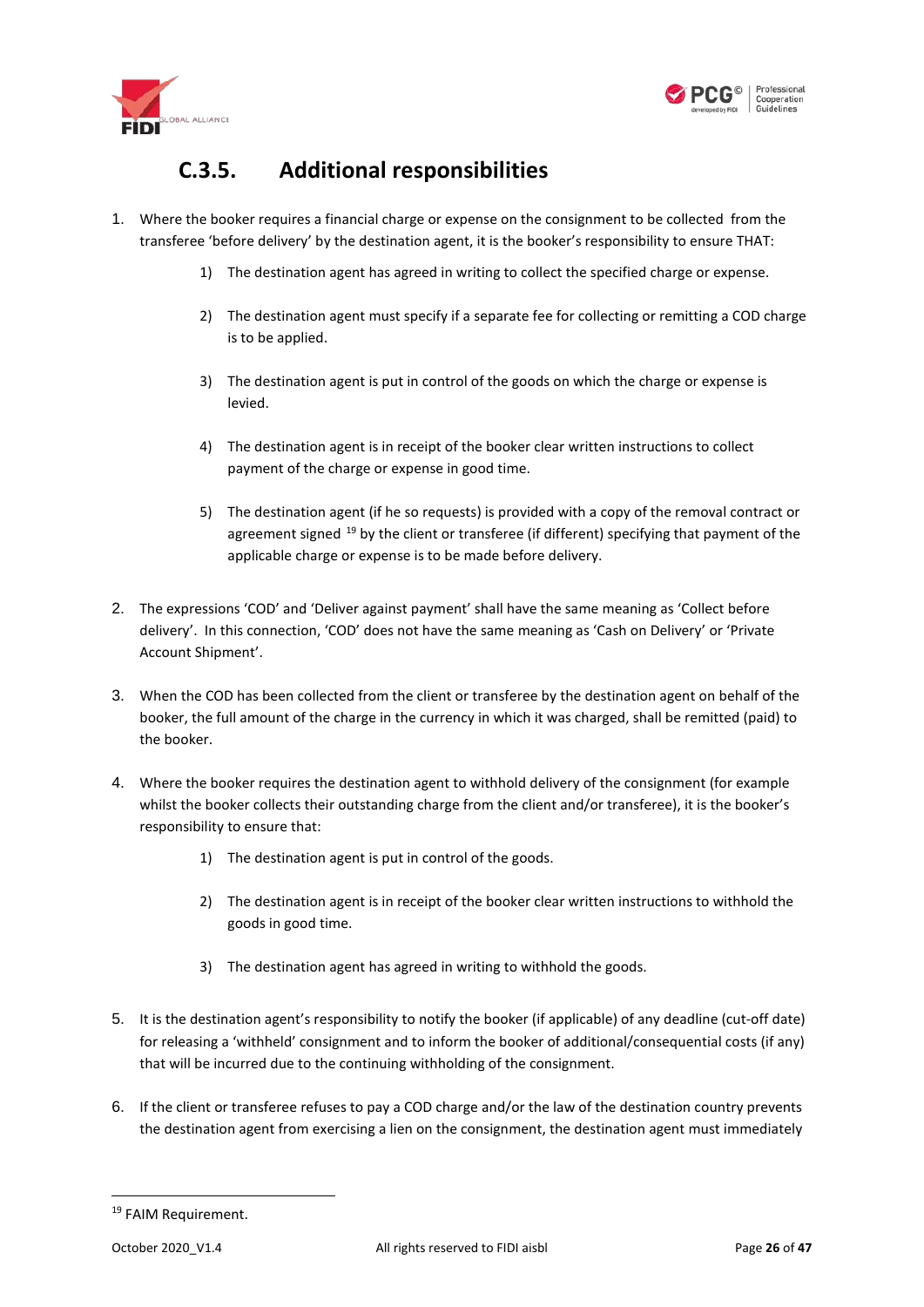



inform the booker. The consignment remains the responsibility and at the risk of the booker; all particular costs incurred in attempting to carry out the instructions of the booker are the booker's responsibility.

7. In respect of loss or damage reported when the consignment is delivered, the destination agent must protect the interests of the transferee and the booker in accordance with the [Loss or Damage Prevention](#page-43-0)  [and Action \(destination\)](#page-43-0) section.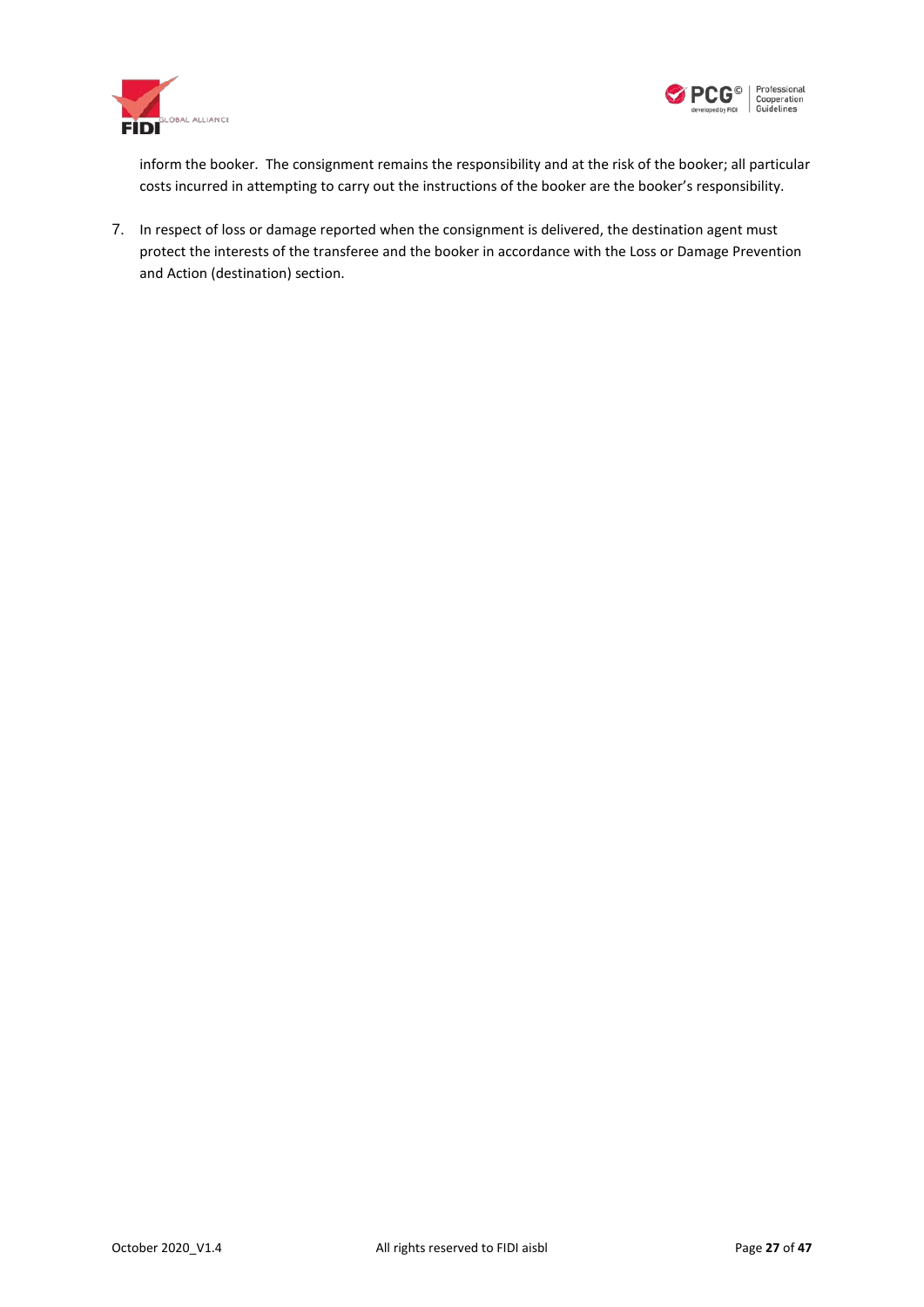



#### **C.4. Storage**

- <span id="page-27-0"></span>1. Where a booker contracts with a warehousing agent to store a transferee's consignment for the booker's account they do so as the authorised agent of the legal owner of the goods (or the legal owner's representative) and warrants that they have authority to sub-contract part or the whole of the storage of goods.
- 2. In any arrangement with a warehousing agent, the booker shall require that the warehousing agent does not further delegate their contractual responsibilities without the prior written authority of the booker.
- 3. The booker remains contractually responsible to the legal owner of the goods (or the legal owner's representative) for the safekeeping of the consignment at all times and retains power of authority on behalf of the transferee in respect of the consignment, to instruct the warehousing agent in all matters, unless or until they otherwise informs the warehousing agent in writing.
- 4. The warehousing agent is at all times responsible for the secure warehousing of the consignment; they may only accept instructions from the booker (for example in respect of related access, handling, handover and/or onward transmission of the consignment during or upon termination of storage), unless or until they are otherwise informed in writing by the booker.
- 5. Storage-in-Transit (SIT) is defined as being part of an international move and occurs either before or after a shipment. It is usually for a short-term period, not exceeding ninety (90) days. It is a service which is described and made part of the removal contract. The liability for care of the goods remains the booker's responsibility as specified in the contract.
- 6. Permanent Storage (Perm) is defined as storage of goods for a longer or unspecified period of time. When there is a perm storage requirement in an international move it is treated as a separate contract, with the storage company having distinct liability for the extent and duration of the warehousing.
- 7. Where the booker requires the origin or destination agent to store a transferee's consignment at agent's warehouse for booker's account, it is the booker's responsibility to:
	- 1) Provide written instructions or approval to the warehousing agent, including transferee's name (e.g., owner of the goods), and if applicable, their contact details.
	- 2) Indicate the kind of storage required, e.g., SIT or Perm.
	- 3) Confirm insurance coverage arrangement for the consignment whilst in store including requirements, if any, for extension of pre-existing transit insurance cover whilst in storage; or clearly specify if the consignment is not covered by the booker's or other third party insurance.
	- 4) If the consignment is not covered by either the booker's, the client's, or other third party insurance, the booker is responsible to provide the warehousing agent with an insurance valuation list or declaration of the goods and value, prepared by transferee/client.
	- 5) Provide a descriptive packing list of the goods (if not prepared by the agent when providing origin service).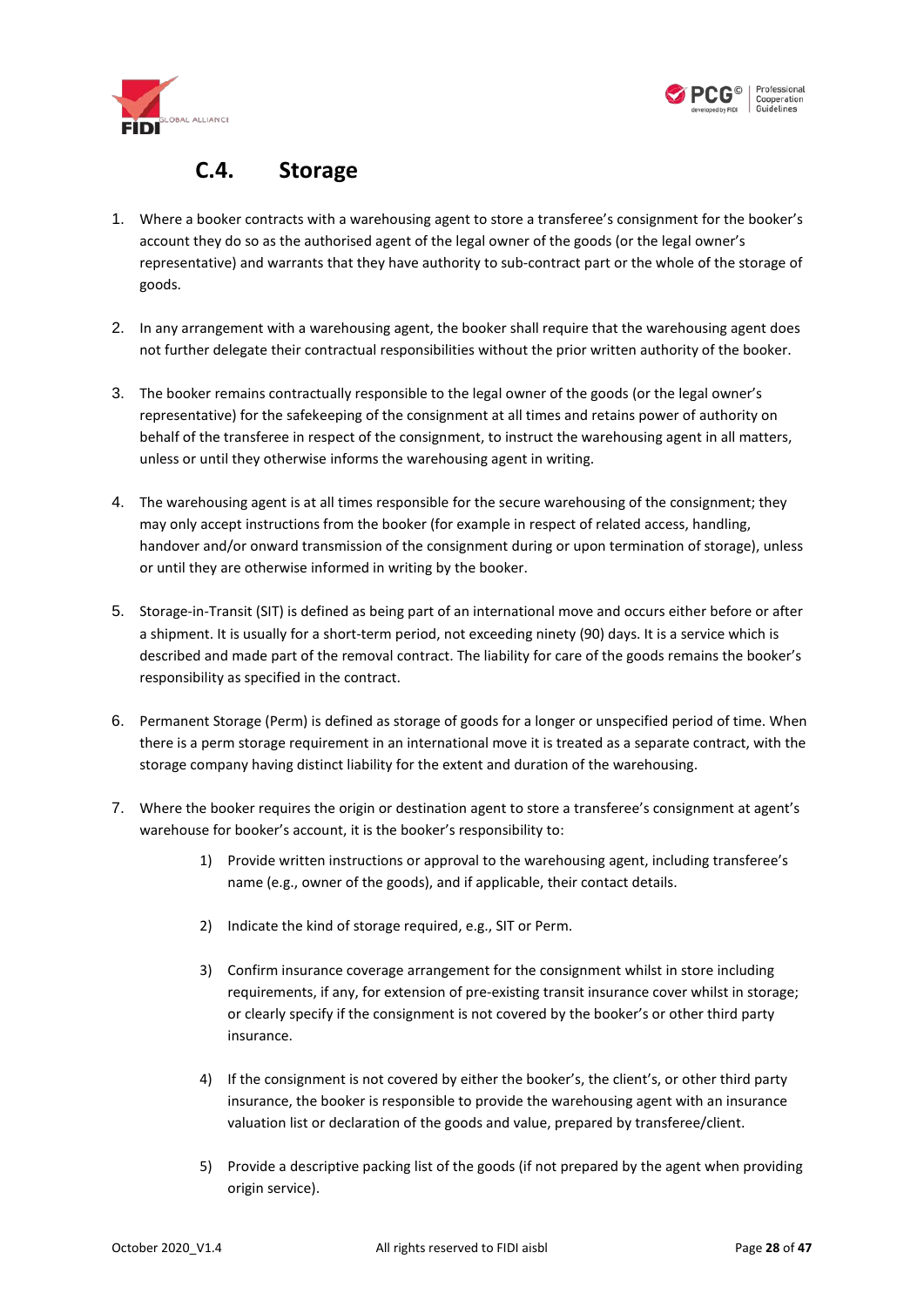



- 6) Provide written instructions  $^{20}$  $^{20}$  $^{20}$  or approval when applicable for the release for onward transmission; and/or delivery; and/or handover of the consignment when storage is (to be) terminated.
- 7) Where a storage consignment is to be released or transferred to order of a third party, the booker must specify in writing (to the warehousing agent) the name of that party (person or business entity) which is henceforth empowered to receive the consignment and/or to give instructions in respect of the disposal of the goods, and who is responsible for subsequent charges.
- 8) Before storage consignment is released from the warehouse or transferred to order of a third party, the booker and the warehousing agent must reach an agreement in respect of the charges due on the consignment.
- 8. Where the warehousing agent has agreed to store a transferee's consignment for account of the booking agent, it is the warehousing agent's responsibility to:
	- 1) Confirm their rate and terms for storage and if applicable, terms of insurance cover whilstin-store with the booker in writing (in advance, or within ten (10) days of receipt of goods if no prior notice of storage was received), and subsequently invoice and collect their charges from the booker.
	- 2) Keep the consignment safe in their professional mover's warehouse which must be dry, secure and adequately equipped and managed.
	- 3) Inform the booker of the consignment receipt date and warehouse address location.
	- 4) Provide a receipted descriptive packing list (for loose-packed consignment), noting any exceptions or discrepancies to the consignment identified at time of receipt; or
	- 5) If receiving a ready packed (loose-packed) consignment (i.e., not packed by the warehousing agent), e.g., for SIT, provide a suitable alternative 'Inventory Control' document (sometimes called a warehouse checklist or 'bingo sheet') which corresponds to the descriptive inventory package/piece count, noting any exceptions or discrepancies to the consignment identified at time of warehouse receipt; or
	- 6) If receiving a case or lift-van packed consignment (i.e., not packed by the warehousing agent), provide a Warehouse Receipt for the number and type of cases/lift-vans, noting any exceptions or discrepancies to the consignment identified at time of warehouse receipt.
	- 7) Establish a written storage contract for perm (non-SIT) storage with the booking agent; or
	- 8) If the storage consignment is both not for account of the booker and not insured by the booker or other third party, establish a written storage contract with the legal owner of the goods, or his representative, setting out the (warehousing agent) contract terms and conditions, and if applicable, strongly advise the transferee/client (in writing) to take out

<span id="page-28-0"></span> <sup>20</sup> FAIM Requirement.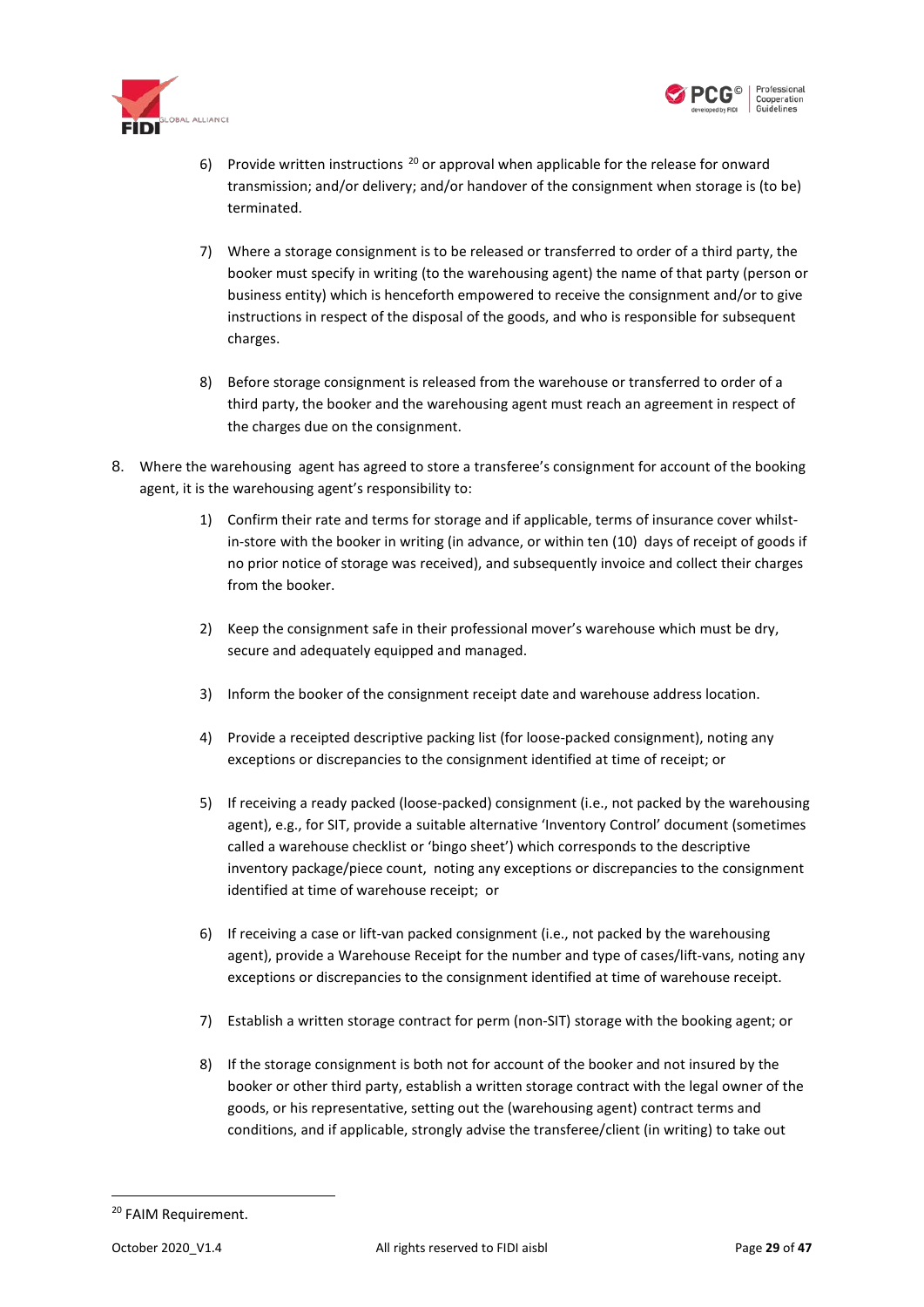



appropriate insurance cover whilst the consignment is in store and/or to note the warehousing agents limits of liability.

- 9. Storage charges in arrears and lien <sup>[21](#page-29-0):</sup>
	- 1) The booker is at all times liable to the warehousing agent for payment of properly agreed warehousing agent's storage charges including applicable related handling charges, fees and other expenses in accordance with warehousing agents quotation and payment terms. Failing properly agreed warehousing charges, the warehousing agents published tariff charges will apply at the time when the goods were received for storage.
	- 2) The warehousing agent is at all times responsible to protect the booker's lien on the goods, which means he must not release the consignment to the transferee or any other party without express written authority to do so, from the booker, except when an official order has been issued by the Judge of a Court or applicable Body of Law in the jurisdiction in which the consignment is held, naming and requiring the warehousing agent to release the storage consignment to the owner of the goods or somebody else. In the event of such an order, it is critical that the warehousing agent notifies the booker immediately upon becoming aware of the official order.
	- 3) Where an instruction or request for service or release of the storage consignment is given directly to the warehousing agent by the transferee or any other party other than the booker, thus having the effect of bypassing the booker, the warehousing agent must notify the booker immediately. They must not proceed to act on the transferee's or other party's instruction or request until written authority to do so has been given by the booker.
	- 4) Where contractual responsibility for a storage consignment intended to remain in-situ is to pass from the current booker to order of a new third party, the booker must give the warehousing agent proper notice in writing, identifying the new party taking over contractual responsibility, and must settle all charges due on the consignment up to date.
	- 5) The booker remains liable for storage charges due on the consignment and ensuring continuation of insurance cover in respect of the goods until the warehousing agent has established a new contract with the third party taking over responsibility for the consignment.
	- 6) If it is not within the booker's control to ensure continuation of insurance cover after termination of their contractual responsibility for the storage consignment, they must inform the warehousing agent straight away, in writing.
	- 7) If the warehousing agent is unable to establish a new contract with the new third party which is acceptable to them, they must give notice in writing to the original booker, instructing them to remove the consignment from their warehouse, and to pay all charges due up to the date of removal.

<span id="page-29-0"></span><sup>&</sup>lt;sup>21</sup> A lien is a right to keep possession of property belonging to another person until a debt owed by that person is discharged.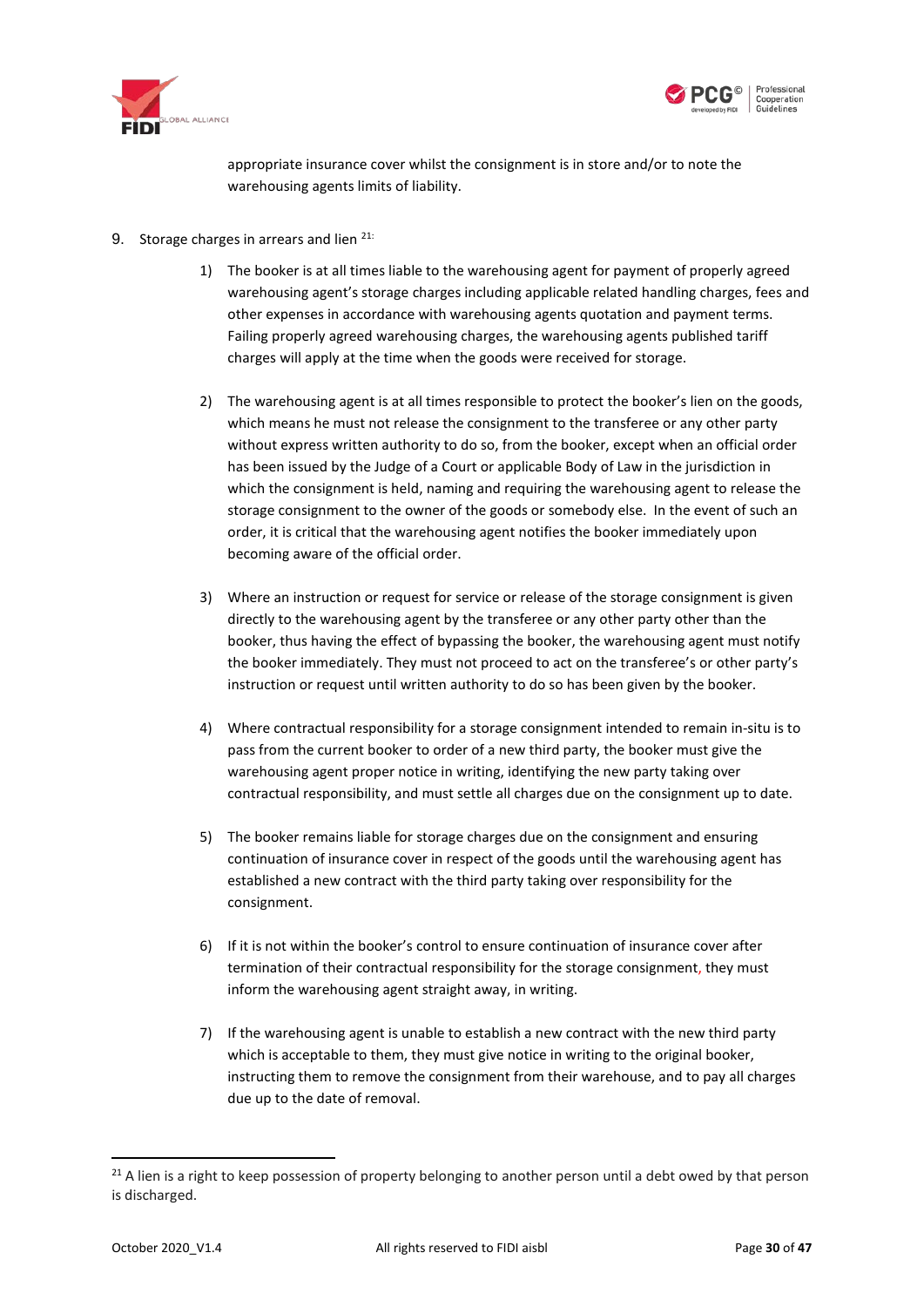



- 8) If the notice of transfer of contractual responsibility to a third party by the booker is late, the booker continues to be liable for the contract with the warehousing agent from the effective date of the transfer until a new contract is established by the warehousing agent, or until the goods have been removed from the warehouse.
- 9) The warehousing agent may not unreasonably delay the establishment of a new contract with the third party or otherwise unreasonably delay giving notice of termination of storage to the booker which would have the effect of unnecessarily increasing the booker's liability for additional storage charges.
- 10) If the booker has arrears owed to them by his client accumulating as a result of the debtor client's failure to make regular payments for applicable storage and related charges (having exhausted all reasonable attempts to properly trace the client if he has not responded to written communications to collect his arrears) and intends to exercise their right of lien on the consignment held by the (warehousing) agent to whom they has sub-contracted the storage, they must:
	- a. Provide written authorisation or certifying document to the warehousing agent warranting booker's authority to exercise lien and to sell or dispose of the goods (or part of the goods) to offset the client's unpaid debt due to the booker; and
	- b. Indemnify the warehousing agent in writing against all liabilities or actions if any brought against the warehousing company by the owner of the goods or his agent for compensation or and/or damages arising from the sale or disposal of the goods or part of the good.
- 11) If the agent holding the storage has monies owed to him by the booker accumulating as a result of the booker's failure to make regular payments for the subject storage consignment including related charges, and he intends to exercise their right of lien on the consignment, the agent may take the following alternative steps:
	- a. The agent holding the storage should exhaust all reasonable attempts to collect their monies from the booker including but not limited to referral to FIDI's or other relevant Payment Protection Plan and/or Dispute Resolution service.
	- b. Withhold release or handover of the consignment to the transferee or his agent until either the booker or the transferee (or his agent) discharges the warehouse agents arrears against the consignment; or
	- c. If storage is to continue in-situ  $^{22}$  $^{22}$  $^{22}$ , notify the booker in writing of (warehousing agents) intention to apply to the booker's client and/or the transferee to endeavour to secure payment of the due debt against the consignment, directly from that party  $^{23}$  $^{23}$  $^{23}$ ; and

<span id="page-30-0"></span> <sup>22</sup> In-situ means 'in the same place'.

<span id="page-30-1"></span><sup>&</sup>lt;sup>23</sup> If the warehousing agent is forced to apply to the booker's client or transferee to secure payment of overdue charges on the consignment, they should also inform the booker that he remains liable in full for the debt until and if the debt is paid in full by the client or transferee. If the debt is not recovered through this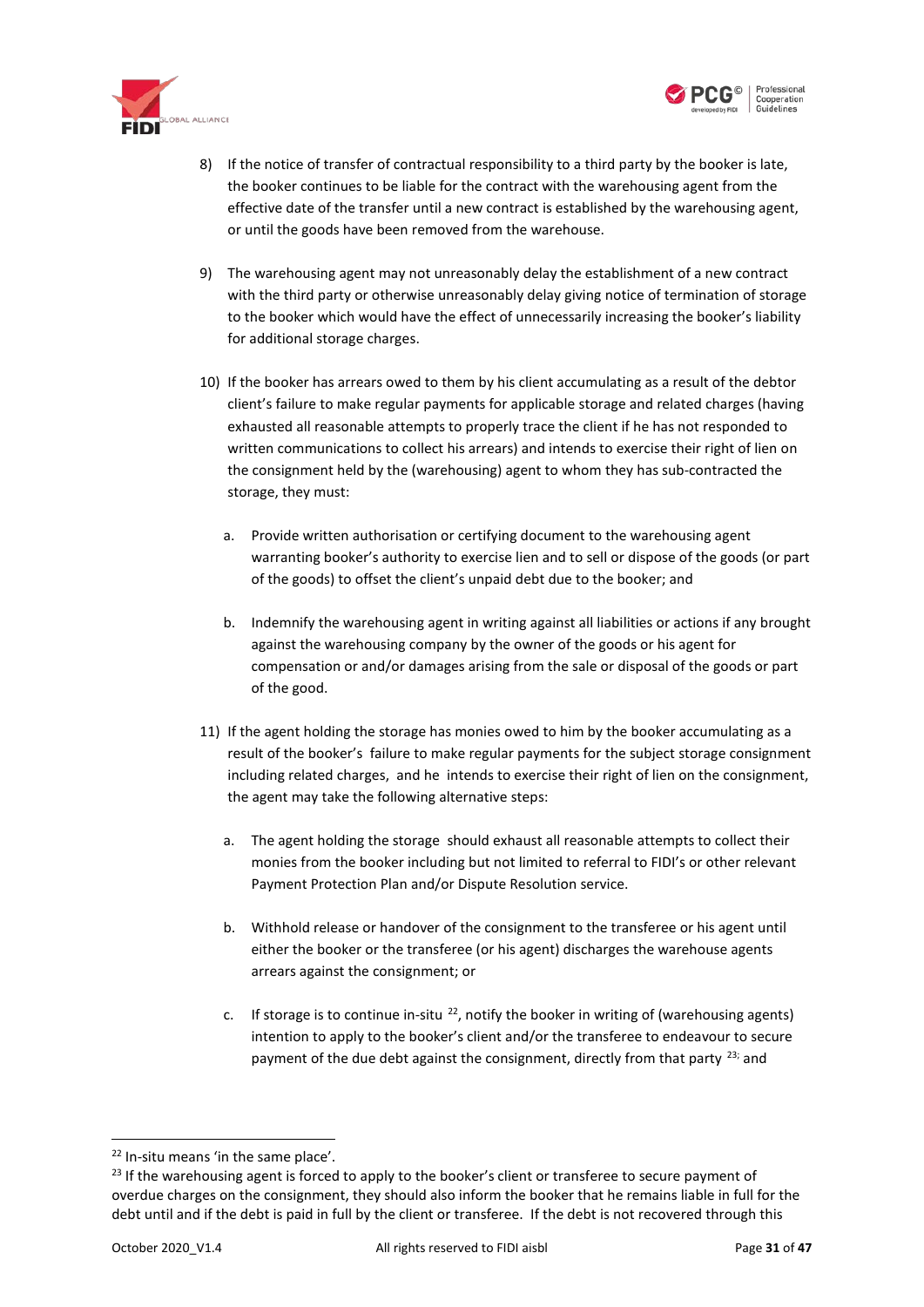





- d. If the booker's client and/or the transferee is agreeable, offer a new contract of storage (and direct billing / payment arrangements on future storage service) to that party (in this case, the warehousing agent must terminate the original storage contract in force with the booker, in writing).
- 12) It is important for all parties to understand that where a booker representing the owner of the goods sub-contracts the storage consignment to the warehousing agent and fails to fulfil their contractual responsibilities to the warehousing agent, that warehousing agent does not have a clear legal right to sell or otherwise dispose of the storage goods to recover unpaid storage and related charges. For this reason, if the warehousing agent is faced with this course of action as a last resort, they are strongly advised to seek local professional legal advice in the jurisdiction in which the consignment is held before proceeding.

**.** 

action, the warehouse agent reserves the right to seek recovery from the booker by other legal channels such as the Court or a Debt Collection agent.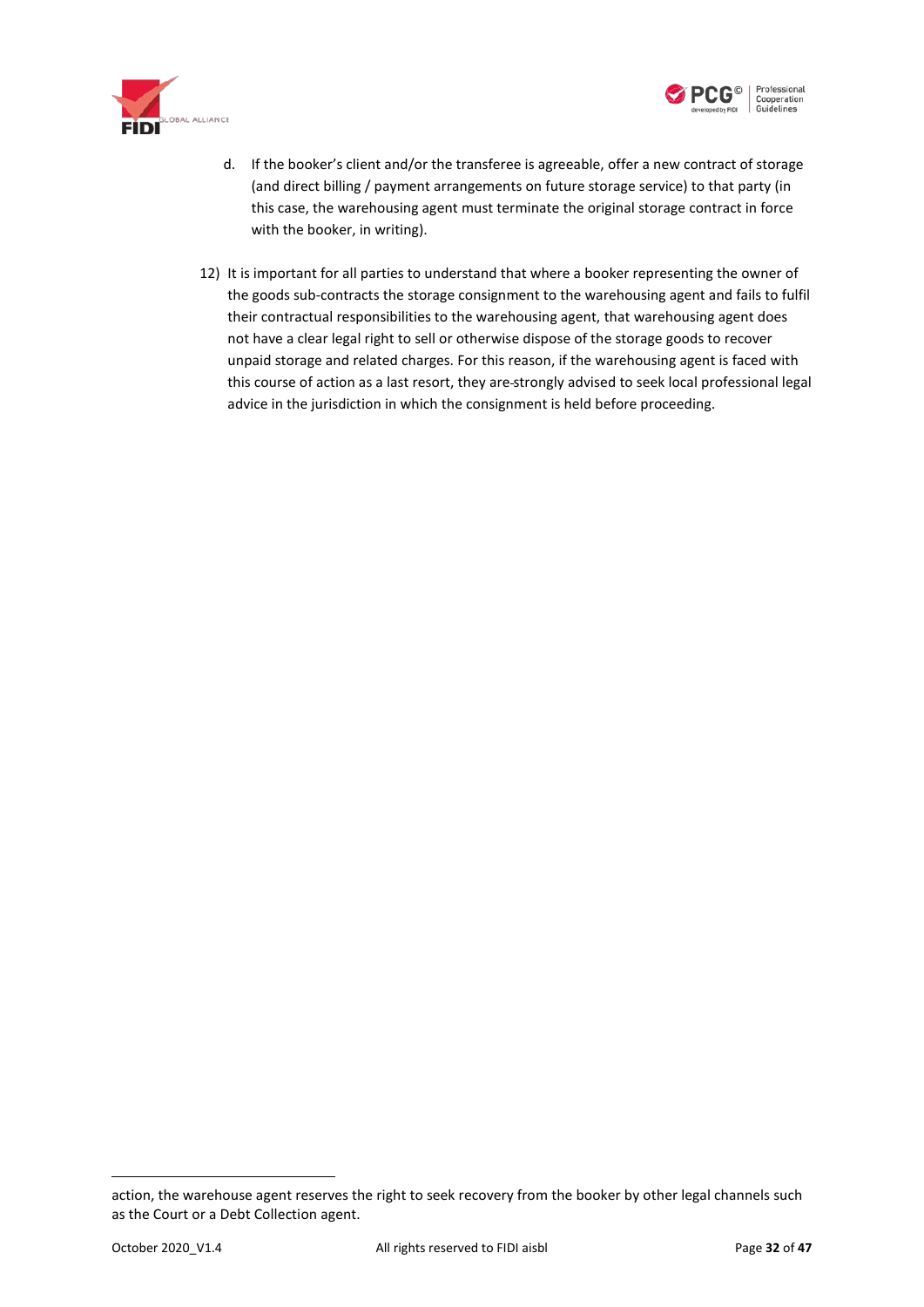

<span id="page-32-1"></span>

# **D. Mould and/or Mildew / Contamination / Infestation**

<span id="page-32-0"></span>In the event of any form of contamination and/or infestation in a consignment:

- 1. If the consignment shows either visual presence of mould and/or mildew or associated wet damage, damp or fungal odour suggesting mould or mildew contamination, or any other contamination or infestation, it is important to act quickly and decisively. If discovered at time of handling the consignment, the following steps must be followed by the applicable handling agent:
- 2. If mould and/or mildew contamination is present on the goods at origin place of collection, the origin packing team must not proceed with packing or loading and/or removal of the affected goods from residence until a further response/course of action has been agreed with the transferee and approved by the booker.
- 3. If mould and/or mildew contamination is discovered or suspected to be substantially present on the goods prior to delivery into the transferee's residence, (for example when opening and/or un-stowing goods from the sea-container, liftvan or case, or when removing the packaging material or unpacking contents from carton(s)), the applicable destination/delivery agent must immediately halt the delivery and unpacking service until a further response/course of action has been agreed with the transferee and approved by the booker.
- 4. The agent handling the consignment must inform the transferee of the presence of, or suspected presence of mould or mildew contaminated goods and explain that they are required to isolate the consignment pending further instructions (from the booker).
- 5. Contact the booker immediately (before proceeding any further), to agree upon an appropriate response; or (see below).
- 6. If due to time zone / business hours difference, the booker is not immediately available to agree an appropriate response, the agent handling the consignment should take the following immediate precautionary steps in the interest of the transferee and the booker:
	- 1) Do not continue to deliver into the transferee's residence any goods which are contaminated by mould or mildew (or strongly suspected of contamination).
	- 2) Do not leave any contaminated goods or packages in-situ at the transferee's residence; immediately and carefully remove (to outside) any actual or suspected contaminated goods (which may have) already been taken inside the residence.
	- 3) Secure all contaminated goods, where possible by stowing back into the original container, liftvan or case, ready for removal from site, or otherwise safely isolate the items away from the transferee's residence, and return the contaminated consignment to the handling agents warehouse, pending further instructions from the booker.
- 7. Follow the applicabl[e Loss or Damage Prevention steps](#page-43-1) as outlined in section ['Claims Handling and](#page-42-2)  Settlement; Loss [or Damage Prevention and Action](#page-42-2)*'*.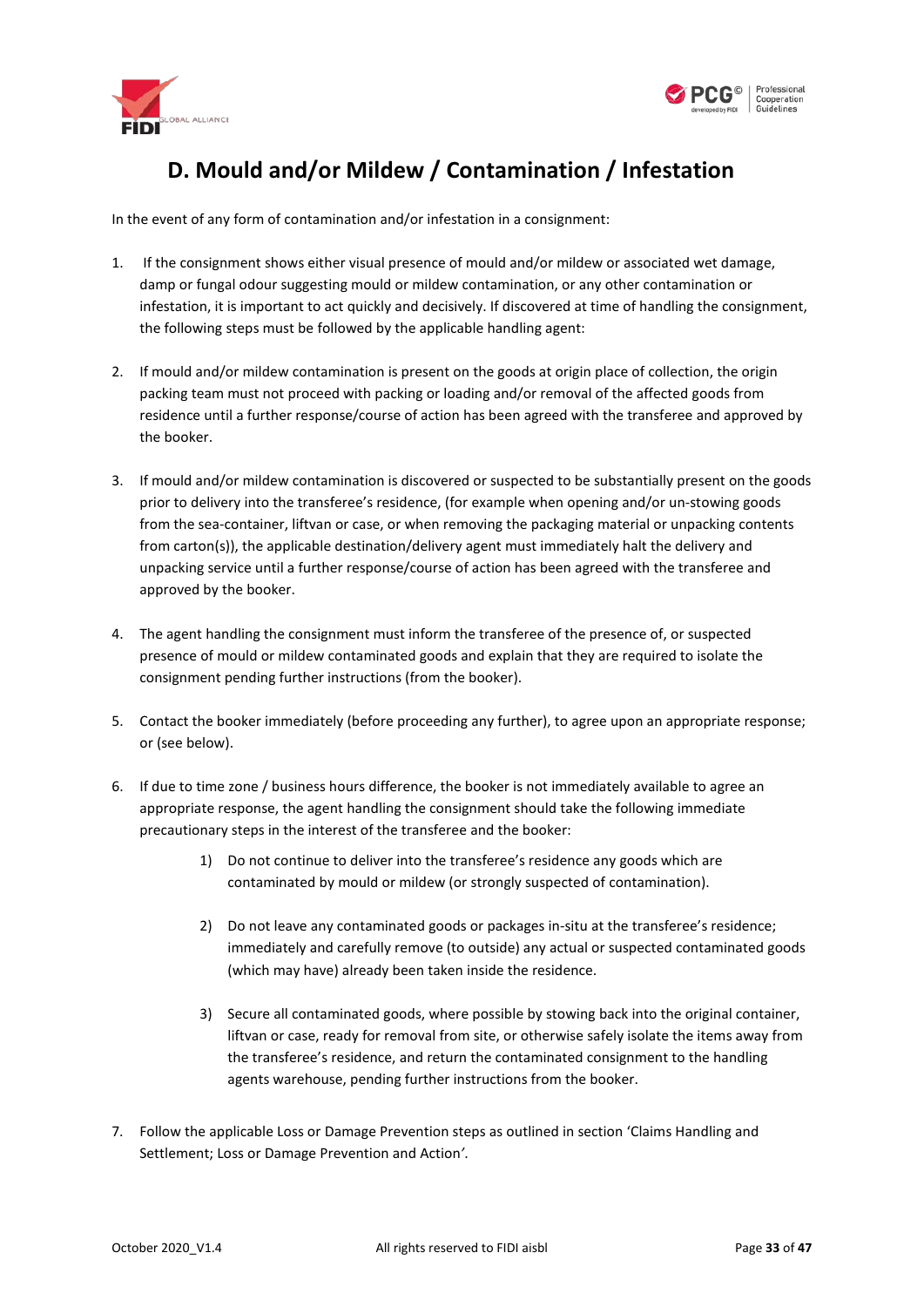



# **E. Accessorial services**

- <span id="page-33-0"></span>1. Accessorial service is a supplemental or special service provided in addition to the standard contracted service
- 2. Where accessorial service(s) is required or recommended at origin or destination for the safe and efficient operation of the move, or by special request of the transferee, it is the origin/destination agent's responsibility to submit an explanation of, quotation or rate, and request for authority to proceed, to the booker prior to offering and/or confirming to the transferee and/or commencing and/or contracting with a third party to carry out the proposed accessorial service(s).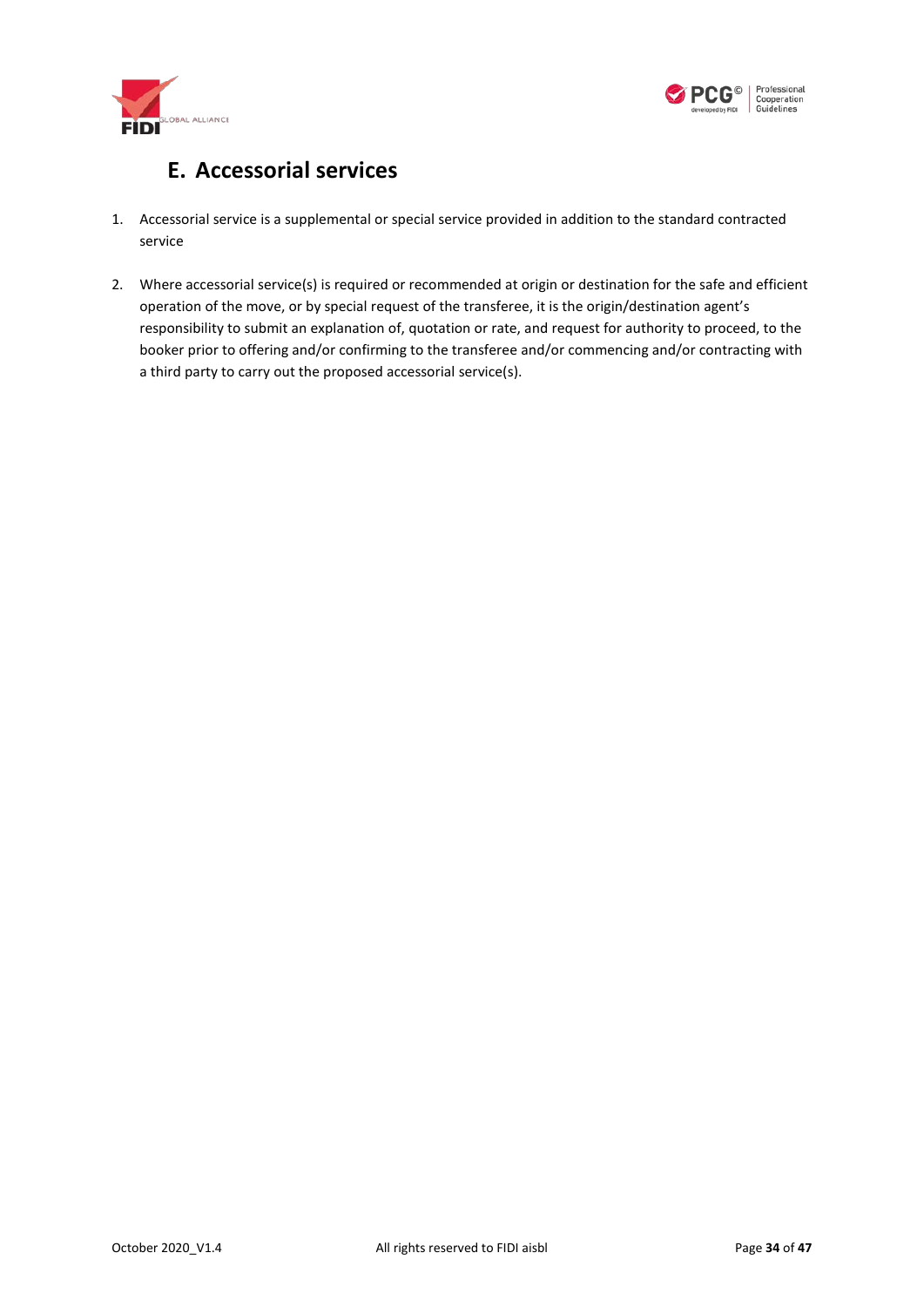



# <span id="page-34-0"></span>**F. Supply of removal staff (and equipment) as help for**

### **packing, loading and unloading/unpacking**

- 1. Supply of removal staff for labour assistance (by the supplying agent) to help a fellow removal company (i.e., the requesting agent) is not a substitute for origin and/or destination service as defined in this document. It is intended solely as a support service to enable the requesting agent to supplement their own on-site personnel to fulfil their physical origin or destination service obligations.
- 2. Removal staff supplied as labour assistance will work under the direction and supervision of the requesting agent (and requesting agent's on-site supervisor or contractor).
- 3. The requesting agent remains at all times accountable to the transferee/client and responsible for the removal related work, accounting for the consignment (checking against inventory), including the removal related actions, errors and omissions of the supplying agent's removal staff.
- 4. It is the requesting agent's responsibility to describe in their request to the supplying agent the scope and duration of work and minimum number of staff required, start and finish times, and any separate equipment or vehicles required.
- 5. It is the supplying agent's responsibility to respond to the requesting agent with their price and terms including cancellation terms if any, together with any variation to the number of staff, start/finish times, or equipment requested.
- 6. The supplying agent must provide uniformed and applicably trained and/or licensed operative staff.
- 7. Where the requesting agent is not to be represented at the residence (either with own operative staff or their appointed contractor) for which labour assistance is being requested and thus cannot directly account for the consignment or supervise the supplying agents staff, this is outside the scope of 'Supply of removal staff' and such service requirements should be requested and treated under 'origin' or 'destination' service, as applicable.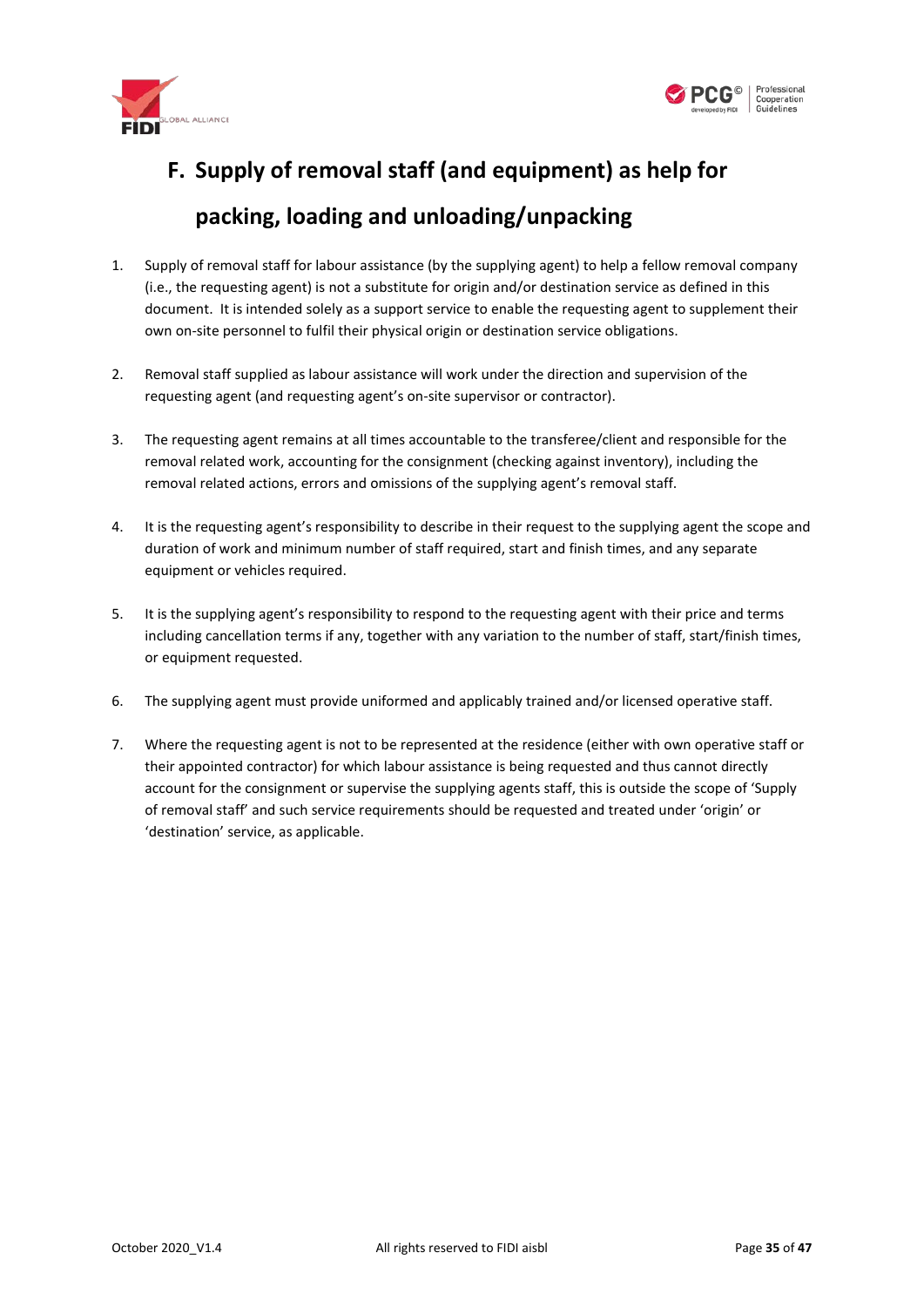



# <span id="page-35-0"></span>**G. Invoicing, Payment Terms & Cancellation or Postponement Charges**

#### **G.1. Invoicing**

<span id="page-35-1"></span>Unless otherwise agreed in writing,

- 1. Origin and/or destination agent invoices (for contracted services and authorised expenses) must be issued and sent to the booker no later than 30 days after the completion date of the contracted service(s) performed [24.](#page-35-2)
- 2. Notwithstanding the agents' responsibility for timely invoicing as above, late presentation of an invoice to the booker does not invalidate the invoice; the booker remains liable to pay for approved contracted services and expenses within the established payment terms; however:
- 3. Where the booker requires to receive the origin and/or destination agent's invoice within a specified time limit (for example, due to billing rules imposed by their client), it is the booker's responsibility to inform the applicable agent in writing with their purchase order or similar written authority to proceed with the work; it follows that if the agent is unable to meet the booker's specified time limit for invoicing, it is the agent's responsibility to notify the booker by immediate return and prior to commencement of the work, with their explanation and alternative invoicing timeline proposal, if applicable.
- 4. Invoice(s) must be accompanied by the receipted (signed by the transferee) Packing List<sup>[25](#page-35-3)</sup> and Work Order and/or Delivery Receipt, unless these documents have previously been submitted (See C 3.3[/17\).](#page-22-1)
- 5. Invoices must be accompanied by applicable back-up documents and/or receipts relating to any third party charges or expenses included in the invoice.
- 6. It is the booker's responsibility to specify in writing with their purchase order or similar written authority to proceed with the work, any conditional requirement for third party back-up documents, receipts, evidence (…) needed to approve payment; it follows that if the agent is unable to provide the back-up document, receipt or evidence in the form requested, they must immediately reply, either (a) describing the alternative form of back-up document, receipt or evidence that they are able to provide, or (b) provide a valid reason why they will be unable to provide the requested documentary back-up.
- *7.* Invoices must be rendered in the same currency as the applicable quote or tariff.
- 8. If the shipment goes into storage and remains in storage for longer than 30 days, the origin/destination agent may bill the booker for the services performed from arrival point to the warehouse, including ongoing storage charges. The balance will be invoiced at the time the shipment goes out of store.

<span id="page-35-2"></span><sup>&</sup>lt;sup>24</sup> FAIM Requirement.

<span id="page-35-3"></span><sup>&</sup>lt;sup>25</sup> FAIM Requirement.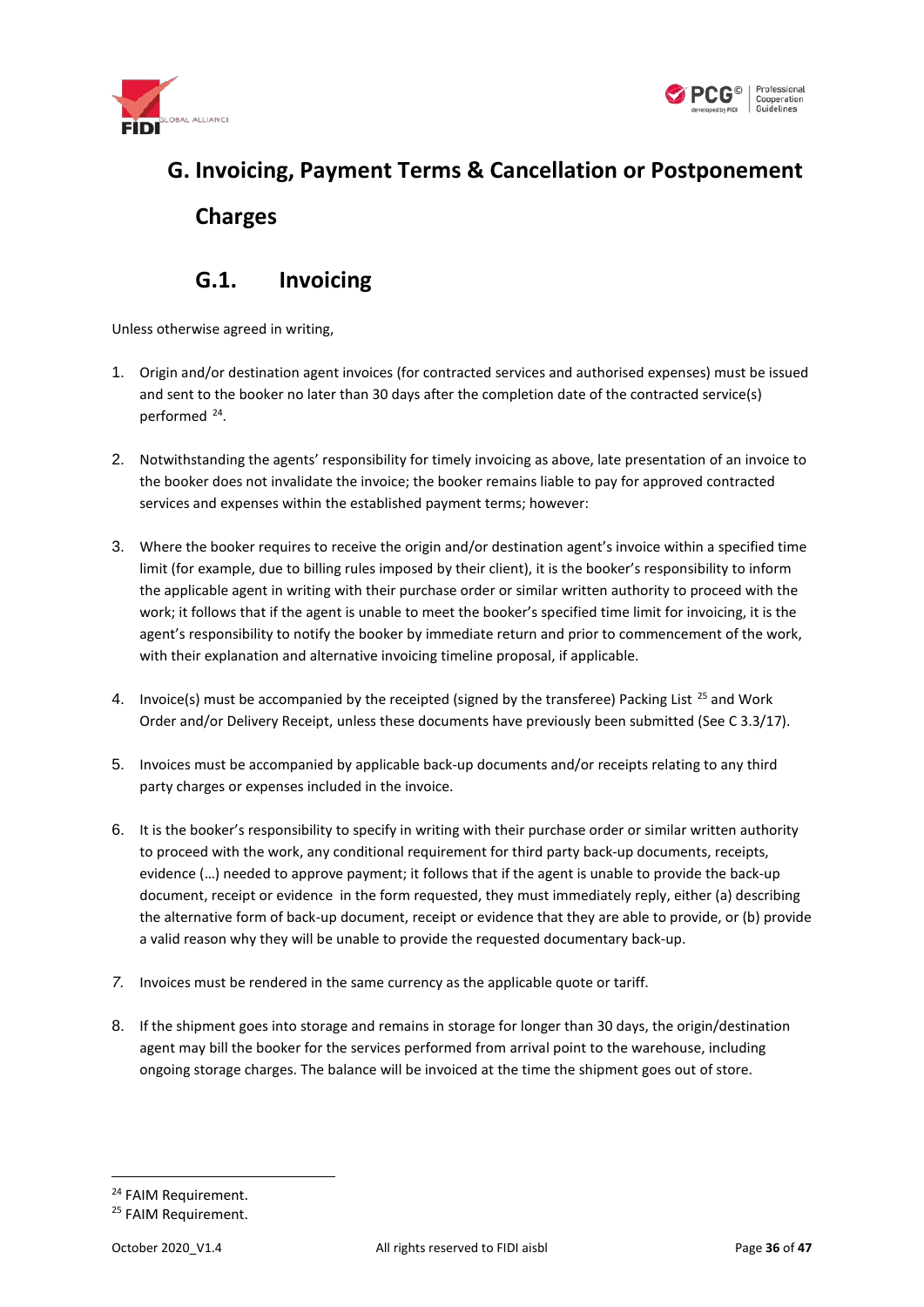



#### **G.2. Payment terms**

- <span id="page-36-0"></span>1. Unless separate payment terms have been established in writing between the (creditor) agent and the (debtor) booker, invoices must be paid by the booker within 30 days of receipt (of the invoice). This is regardless of any agreement that the booker may have with their customer on any other terms.
- 2. The creditor agent (to whom the money is owed) is entitled to receive payment of an invoice in full, in the currency specified in the invoice, without deduction or off-set, and free of any bank charges imposed by the (debtor) booker's bank and/or that bank's corresponding agent bank(s); it is the (debtor) booker's obligation to ensure correct and full payment.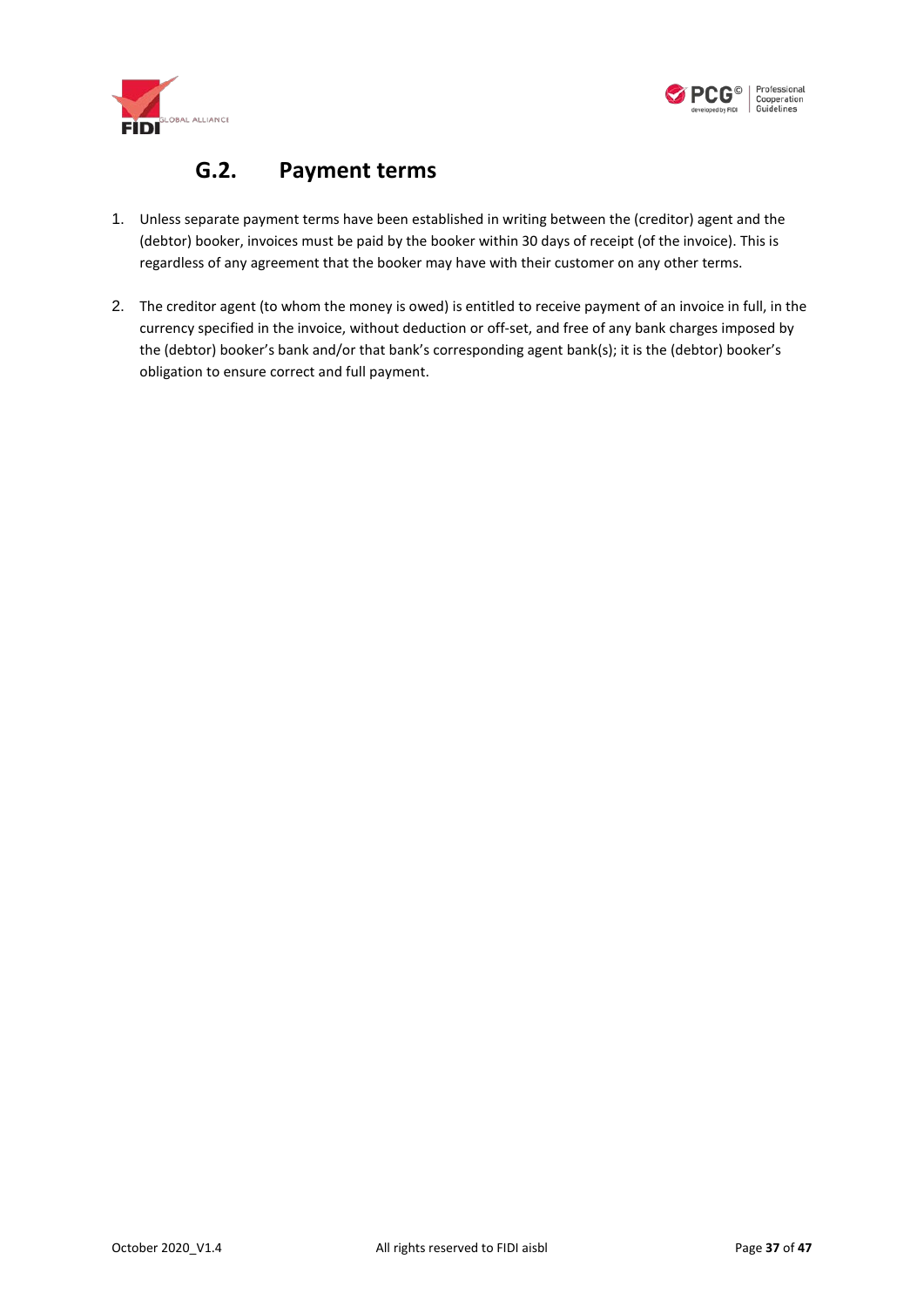



### **G.3. Cancellation or postponement charges**

<span id="page-37-0"></span>Unless otherwise agreed between the parties:

- 1. If the booker, having issued authority (to the applicable origin and/or destination agent) to proceed with a booked move, cancels the agreement or postpones the commencement date of the origin or destination work (this includes notification of cancellation by the transferee), or the move is otherwise prevented from proceeding at short notice, the origin and/or destination agent contracted to handle the work may apply a cancellation charge to reflect their loss of non-recoverable expenses and wasted labour, for account of the booker, according to how much notice is given.
- 2. If the origin or destination agent accepts the booker's instructions in writing *committing to perform the origin or destination work at customer's residence on pre-agreed specified dates*, and subsequently arbitrarily cancels the booking 10 working days or less before the work was due to start, then the booker is entitled to compensation payable by the origin or destination agent, not exceeding 50% of the agreed origin or destination rate.
- 3. A cancellation charge for wasted labour may be applied if the period between the cancellation date and the scheduled start of the physical origin and/or destination work is three (3) working days or less. This charge should reflect the given origin and/or destination service rate after deducting any and all third party expenses/or service elements normally incurred which were included in the original origin and/or destination rate calculation, which have not been and will not be incurred, on the following basis:
	- 1) 4 days (or more) notice: No cancellation charge;
	- 2) 3 days' notice: 30% of the given rate for origin or destination services;
	- 3) 2 days' notice: 40% of the given rate for origin or destination services;
	- 4) 1 day or less notice: 50% of the given rate for origin or destination services.
- 4. Non-recoverable expenses for required services booked in advance and outlaid may be invoiced at cost; including (but not limited to) port fees; container hauling; vehicle hire; parking authority suspension; preordered and supplied bespoke internal crates.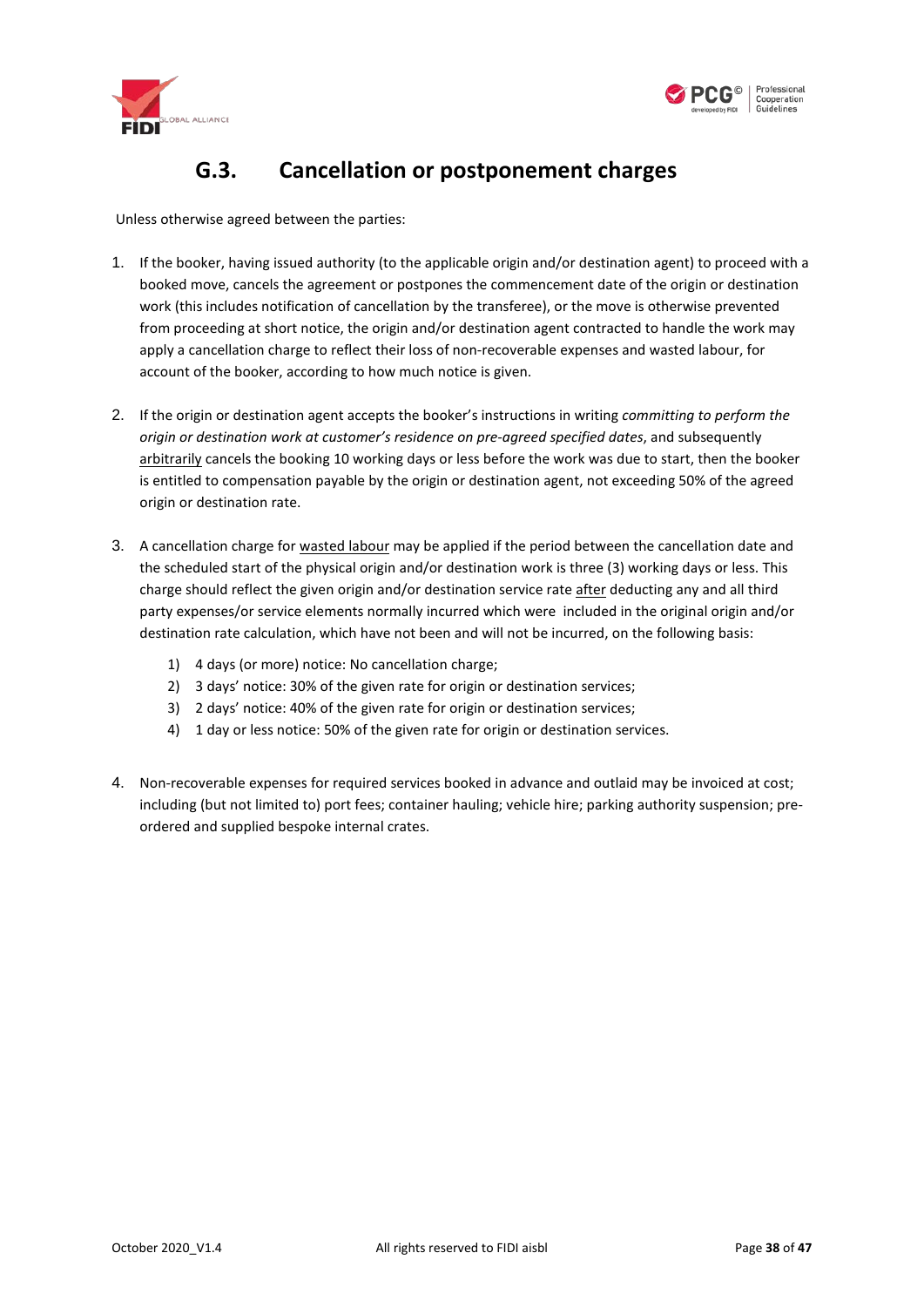



# <span id="page-38-0"></span>**H. Claims Handling and Settlement; Loss or Damage Prevention and Action**

#### **H.1. Insurance**

<span id="page-38-1"></span>For clarity, it is appropriate to differentiate the types of insurance  $^{26}$  $^{26}$  $^{26}$  referred to in this section, which may apply or be relied upon in response to a claim:

- <span id="page-38-2"></span>1. Marine/Transit/Cargo Insurance including general average and salvage charges (hereinafter referred to as marine/transit insurance). This is insurance arranged on behalf of (or by) the owner/shipper of the goods for his/her consignment during removal handling, whilst in-transit and delivery, including during professional in-transit storage.
- <span id="page-38-4"></span>2. Extended Liability Program (hereinafter referred to as extended liability) This is contractual liability insurance, also known as cargo liability or goods in transit insurance taken out by the mover, to protect their liabilities of loss or damage (to transferees goods) including general average and salvage charges, which upon written instruction by the transferee, the mover extends up to a preagreed limit of liability and contracts to pass on any insurance compensation (to the transferee) in the event of transit loss or damage to the goods. This alternative is offered to transferees by some movers instead of offering a marine/transit/cargo insurance option.
- 3. Contractual Liability Insurance

This is insurance, also known as cargo liability or goods in transit insurance, taken out by the remover, to protect their liabilities of loss or damage to transferees' goods, legal costs, consequential loss, and errors and omissions.

4. Public Liability Insurance

This is insurance taken out by the remover to protect their liabilities for claims by a transferee (or third party) awarded against them because of loss or damage to property, or injury caused by the remover.

<span id="page-38-3"></span> <sup>26</sup> FAIM Requirement.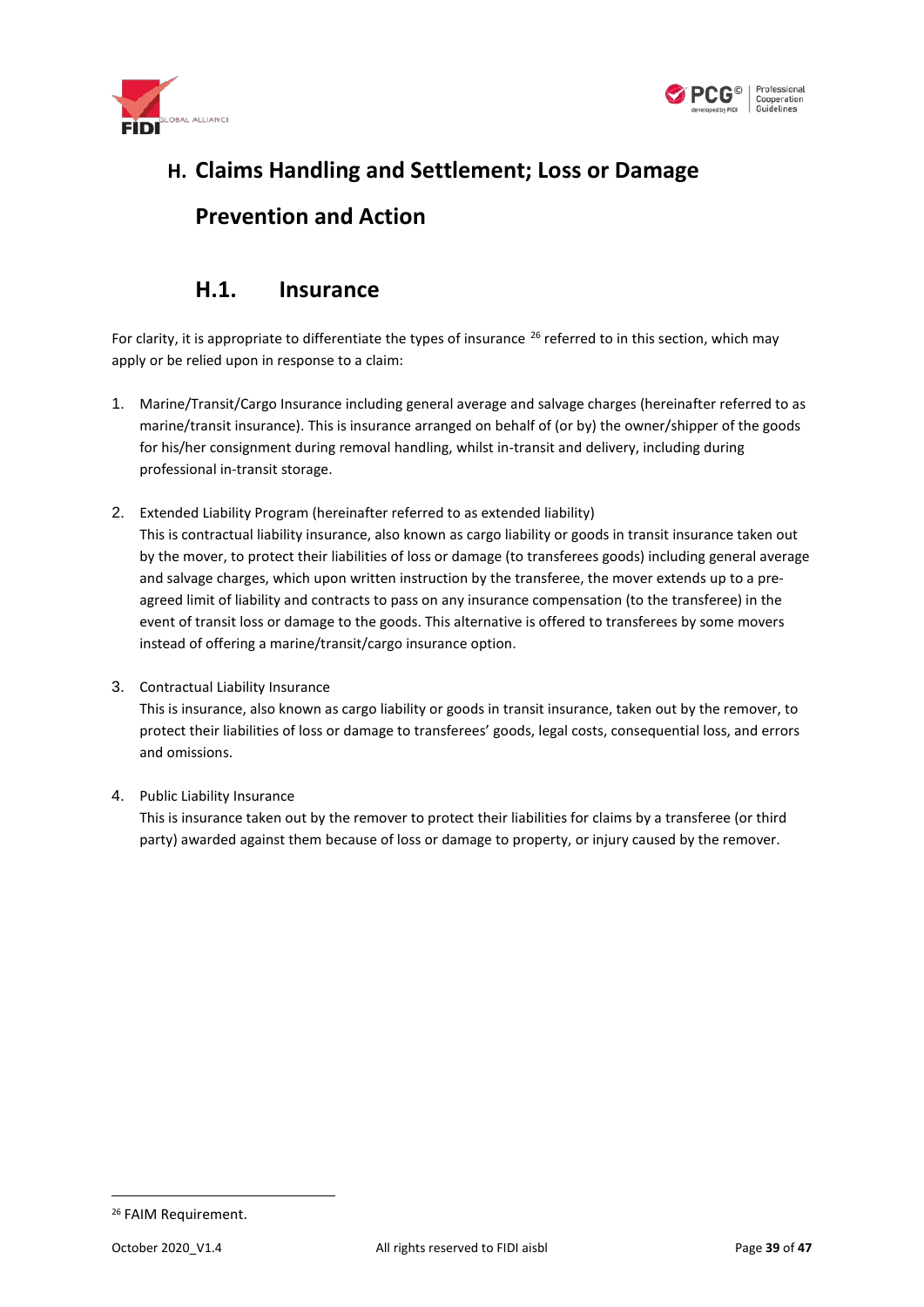



# **H.2. Claims Handling (cargo) and Settlement**

- <span id="page-39-1"></span><span id="page-39-0"></span>1. Responding to a transferee claim notification or complaint for loss or damage to the removal consignment/cargo and subsequent claims handling with the transferee (or his agent or his insurers) is the responsibility of the booker.
- 2. Where a claim notification or complaint is submitted by or on behalf of the transferee to or via the corresponding agent, in writing or verbally, the agent must immediately inform the booker in writing including forwarding any written correspondence received or exchanged with the transferee (or his agent or his insurers).
- <span id="page-39-2"></span>3. Claim handling formalities, the repairs or reimbursement for loss or damage is the responsibility of the party who arranged the marine/transit insurance or extended liability cover. This party may be the booker or the transferee's own insurers. Notwithstanding transferees' own insurance arrangements, the booker shall continue to be responsible to the transferee for claim handling as stated under item  $H.2-1$  above.
- 4. The corresponding agent must provide basic assistance with claims handling to the booker, to enable the booker to fulfil their duties under [H.2-1](#page-39-1) and [H.2-3](#page-39-2) above.
- 5. Where fees and expenses for the provision of claims handling assistance are incurred or likely to be incurred (e.g., for inspections, repair estimates or other third party services) for account of the booker, these must be established in advance by the corresponding agent and approved by the booker before the expense is incurred.
- 6. Obligation to mitigate loss. Notwithstanding item  $H.2-5$  above, the corresponding agent must, when appropriate, take reasonable measures to assist the transferee's legal obligation to mitigate his loss, and also to protect cargo insurers interest, by segregating sound goods from damaged cargo, where, not to do so may cause further damage to cargo, or damage to persons or property, due to discovery (usually on out-turn) of contamination such as (but not limited to) water (or other liquid) damage[, mould or mildew,](#page-32-1) infestation, perishable or dangerous goods and/or other foreseeable risks.
- 7. Notification (to carriers) of intent to claim.<sup>[27](#page-39-3)</sup> Where evidence of a loss or damage is established at time of delivery, which could be attributed to the carrier (e.g., shipping line, airline, road or rail transport operator, NVOCC or freight forwarder), it is the booker's responsibility (on behalf of the transferee and the insurer) to protect the insurer's subrogation rights against the carrier, as (and if) required by the insurer under the terms of the insurance policy. We recommend this is achieved by (1) the booker issuing a formal 'notice of intent to claim' letter to the carrier(s) involved in conveying the consignment from

<span id="page-39-3"></span> $27$ A principle of cargo insurance is to relieve the claimant of any need to pursue recovery (for loss or damage during the transit) from the party(s) responsible (for the loss or damage). Thus, after a claim has been settled (by the insurance company to the claimant) the insurance company acquires the claimant's right of recovery (subrogation right) and is then entitled to pursue the party(s) which they deem to be responsible (for the loss or damage) for recovery of their claim outlay.

In order to preserve subrogation rights, the cargo insurance policy requires that the insured party (usually the claimant) must take steps to ensure that rights of recovery against third parties are fully exercised and protected. Third parties are usually the carrier(s) of the goods, for example the shipping line, airline, rail of road-transport operator or the freight forwarder. It may be necessary to protect insurer's rights of recovery if more than one third party was involved. In practise, for household and personal consignments the insured party is typically represented by the booker, so it is the booker who should exercise insurers rights of recovery.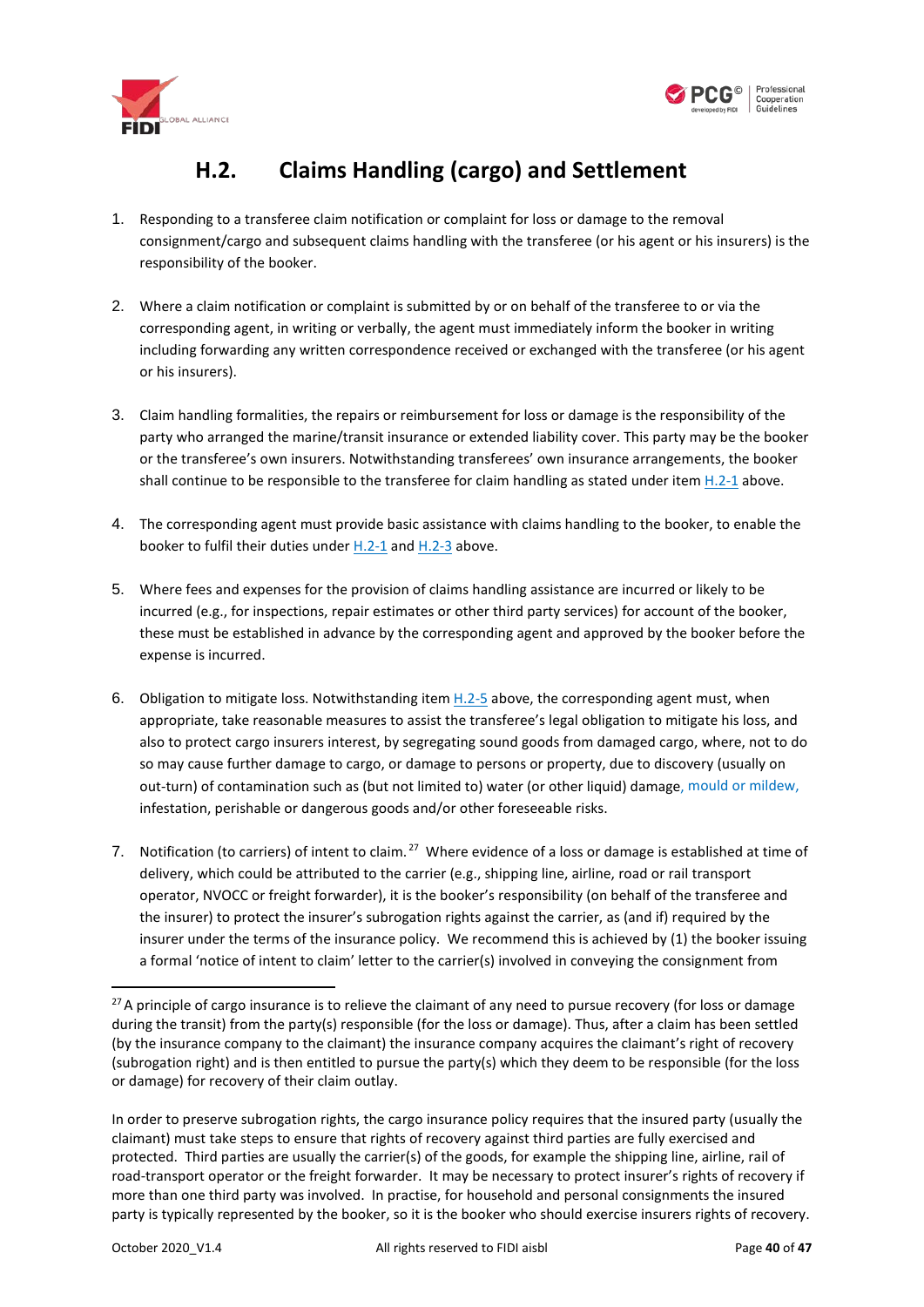



origin to destination within the established time limits, or (2) by prior agreement between the booker and his appointed destination agent, by the destination agent issuing such 'notice of intent to claim' to the local carrier(s) involved, on the booker's behalf. Either way, such written notification should generally be issued immediately following discovery of and/or report of the loss or damage, and certainly within the applicable insurers time limits, or in the absence of clear time limits, within the following time limits set out in international trade law (e.g. International transport conventions):

- Shipping Line (including rail if part of freight contract): Hague Visby Rules stipulate within 3 days from the time of delivery.
- Airline: Warsaw and Montreal Convention's stipulate within 14 days from the time of delivery.
	- CMR [28](#page-40-0) and CIM Rules stipulate within 7 days from the time of delivery.

• Road/Rail:

<span id="page-40-0"></span><sup>&</sup>lt;sup>28</sup> CMR convention does not apply to furniture removals, but the time limit specified in CMR for an initial claim notification may reasonably be expected by the road carrier.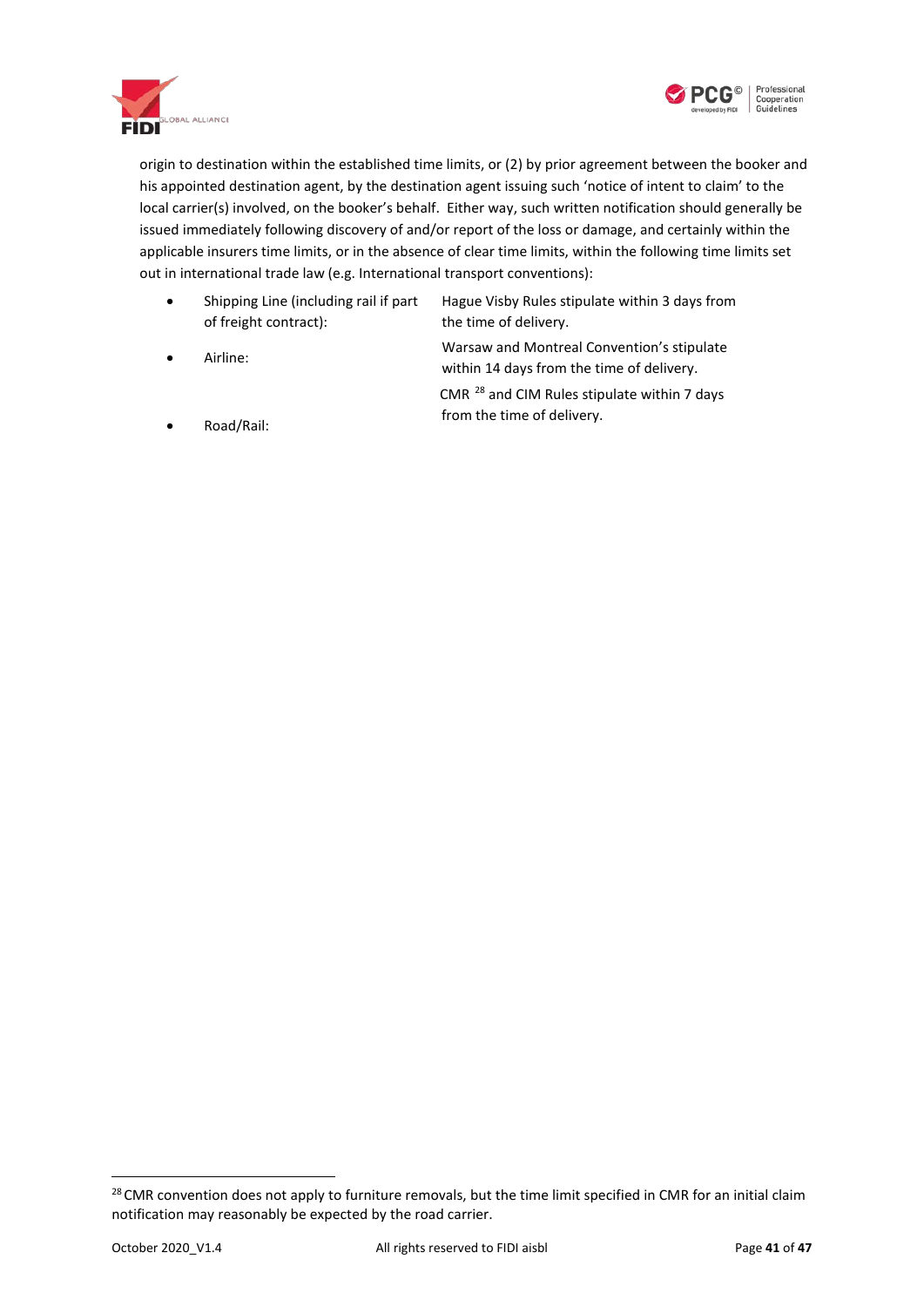



# <span id="page-41-0"></span>**H.3. Claims Handling (public and/or contractual liability, property damage) and Settlement**

- 1. Responding to a transferee claim or complaint (e.g., for alleged property damage, loss, or other potential public or contractual liability, other than loss or damage to goods submitted for removal covered by insurance set out in [H1-1](#page-38-2) or [H1-2](#page-38-4) above against the corresponding agent), is the responsibility of the booker because they hold the contract with the transferee/client <sup>29</sup>.
- <span id="page-41-1"></span>2. Under H3-1 above, it follows that the corresponding agent is responsible to the booker to account for the transferee's claim or complaint with details of his response to the allegation. Such response should be submitted without delay and certainly within seven (7) days.
- 3. If the corresponding agent denies responsibility for the loss or damage claim or complaint or endeavours to limit their liability under their contract trading conditions, they must set out their reasons to the booker clearly and in a manner which will enable the booker to pass on the response to (a) the transferee, and (b) their (the booker's) public and/or contractual liability insurers.
- 4. It should be noted and understood by both the corresponding agent against whom the allegation is made, and the booker, who has the contract with the transferee (or his agent) that if a dispute resolution cannot be reached with the transferee, either or both parties are at risk of being pursued (by the transferee or his agent), possibly resulting in legal action by the transferee against either or both agents.
- 5. If the corresponding agent accepts responsibility for the claim or complaint made against them, they must set out their proposed action plan to the booker to bring about a resolution, or, with the booker's agreement, they may set out their proposed action plan and resolution directly with the transferee.
- 6. For similar public liability complaints or claims alleged by a third party (i.e., not by the transferee or his agent) against the corresponding agent, the complaint or claim handling response to the third party is the responsibility of the corresponding agent, unless (a) the booker also has a contract with that third party, and/or (b) the third party is claiming against the transferee, in which case item [H3-2](#page-41-1) applies.

<span id="page-41-2"></span> $29$  The claim forms and claim procedure have to be provided to the transferee within two (2) working days of receiving notification of intention to file a claim. The agent has to acknowledge in writing receipt of a formal claim within two (2) working days (FAIM Requirement).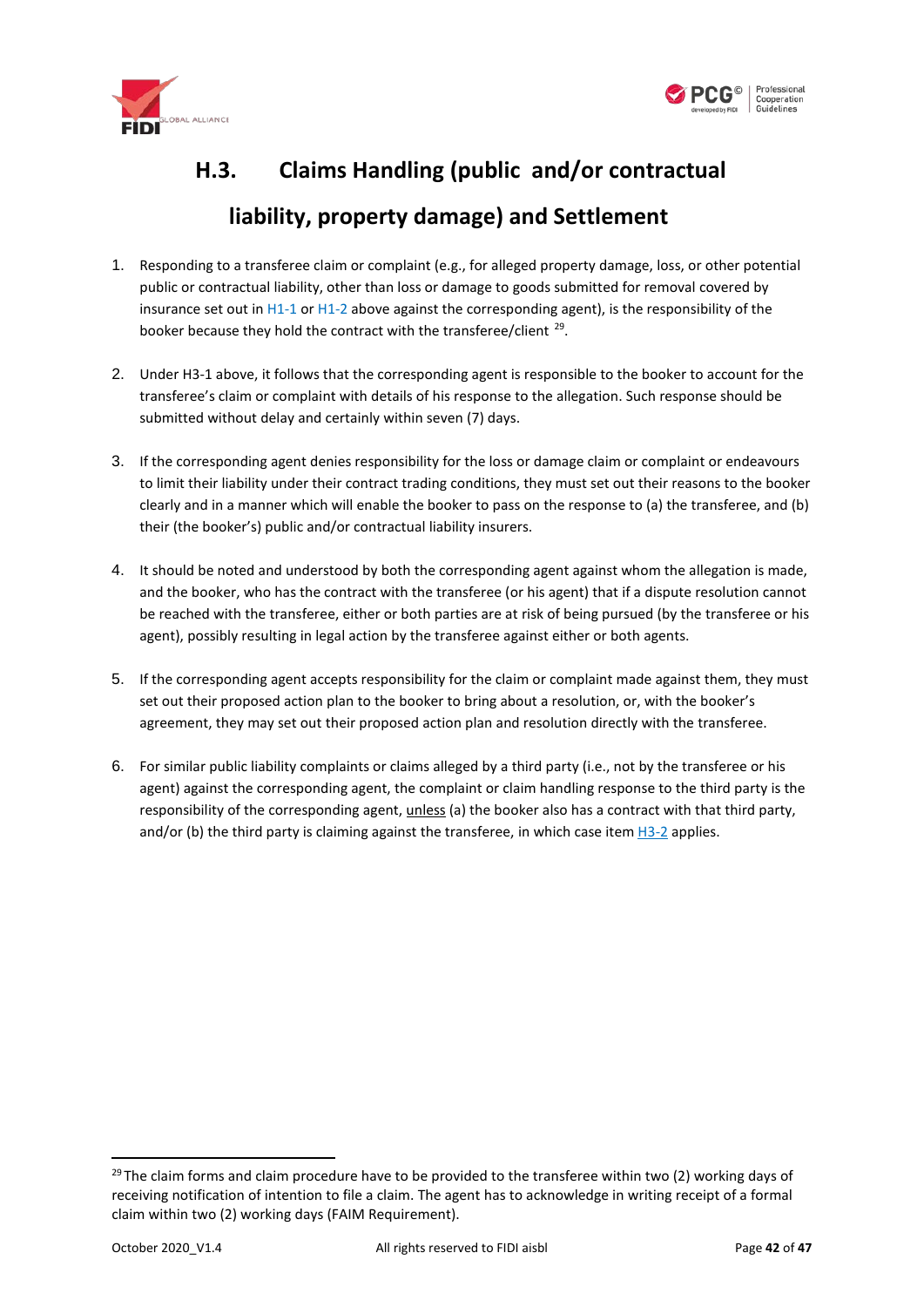<span id="page-42-2"></span>



### **H.4. Loss or Damage Prevention and Action (origin)**

<span id="page-42-0"></span>1. The origin mover's representative (the designated crew member) should conduct a pre and post move 'walk through' inspection at origin residence with the transferee, noting (on the Work Order) any evidence of pre-existing and/or post move property damage; the work order should subsequently be signed  $30$  (in the presence of the other) by both the mover's representative and the transferee.

Recommendation:

- With the transferee permission, take digital photograph(s) of any property damage;
- <span id="page-42-1"></span>● Notify the booker immediately, if any property damage is established either before commencement, during, or following completion of the work, and include digital photographs where available.
- 2. The origin agent's representative must prepare the residence prior to commencing work to ensure adequate protection of areas at risk (of property damage) such as but not limited to protective covering of carpet and other floor surface areas, exposed banisters, rails, wall areas and corners.
- 3. Record all visible 'exceptions' (i.e., pre-existing damage or fault) to any item(s) submitted for the move on the packing inventory prior to obtaining transferee's signature.

Recommendation:

- With the transferee permission, take digital photograph(s) of any pre-existing damage to items submitted for the move and notify the booker immediately.
- 4. Verify the cargo-worthiness of the conveying container (e.g., steel Container, truck, wooden liftvan, shipping case and/or Tri-Wall container and/or Airline container) prior to commencing loading and stowage of the consignment.

Do not proceed with loading if the container, truck or case is damaged, wet or damp, contaminated (e.g. odour), and therefore not cargo-worthy.

5. Record the container/truck unit Seal Number (to be affixed to the sea-container or truck unit) if applicable; and record the unique serial number (of the seal) on the Bill of Lading or applicable alternative Transport Document.

Recommendation:

- Take digital photograph(s) showing both affixed seal number and container/truck unit number.
- Use High Security ISO/PAS 17712 Seals.
- 6. The corresponding agent must send the signed (by transferee) inventory and/or Vehicle Condition Report and if applicable the signed Work Order with details of any 'exceptions' noted in writing or verbally by the transferee, to the booker [31](#page-42-4).

<span id="page-42-3"></span><sup>&</sup>lt;sup>30</sup> FAIM Requirement.

<span id="page-42-4"></span><sup>&</sup>lt;sup>31</sup> FAIM Requirement.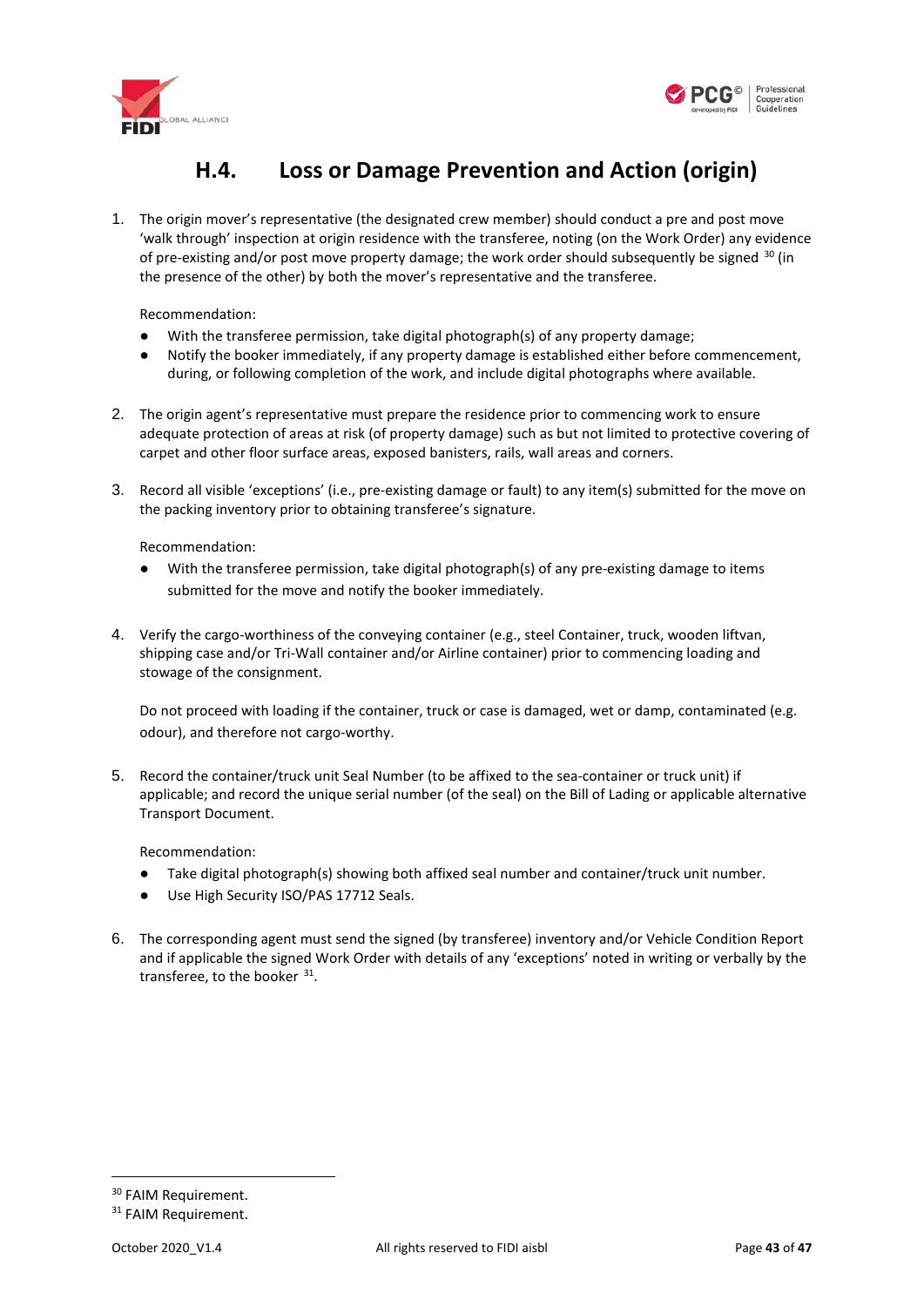



# <span id="page-43-1"></span><span id="page-43-0"></span>**H.5. Loss or Damage Prevention and Action (destination)**

1. The destination agent's representative (the designated crew member) should conduct a pre and postdelivery 'walk through' inspection at destination residence with the transferee, noting (on the Work or Delivery Order) any evidence of pre-existing and/or post-delivery property damage; the work/delivery order should subsequently be signed <sup>[32](#page-43-2)</sup> (in the presence of the other) by both the mover's representative and the transferee.

Recommendation:

- With the transferee's permission, take digital photograph(s) of any property damage;
- Notify the booker immediately, if any property damage is established either before commencement, during, or following completion of the work, and include digital photographs where available.
- 2. Verify the sea-Container or truck unit Seal Number (against the Bill of Lading or other Transport Document) and the integrity of the seal prior to removal from the container/truck unit.

Recommendation:

- Take digital photograph(s) of the affixed seal prior to removing it from the container/truck unit.
- Report any seal discrepancy to the booker and shipping line agent or carrier immediately.
- 3. Verify the cargo-worthiness of the container (e.g., steel container, truck, wooden liftvan or case and/or air-freight tri-wall case and/or airline container) at the point it comes into your care.
- 4. Prior to removing seal and unloading, record the external condition of the container, noting any apparent pre-existing damage, fault, rust, repairs; and,
- 5. On completion of unloading, examine and record internal condition of the container to verify the clean, wind and watertight condition.

Recommendation:

- Take digital photograph(s) of damaged (or suspected damaged) container.
- Report any discrepancy to the booker and shipping line agent or carrier immediately.
- 6. Check-off/account for each and every item, piece, package, box unloaded from the container truck, liftvan, case … against the packing inventory, noting any visible exceptions such as open packages, exposed contents, impact damage, water-damage, damp, mould or mildew, apparently missing (or extra) items, package number discrepancies against inventory.

Recommendation:

- Use of a separate Checklist / Bingo sheet to check-off packages when transhipping via warehouse.
- Take digital photograph(s) of apparently damaged packages, package number discrepancies.
- 7. Notify the booker immediately (in writing, transmitted by e-mail) when it is known that the transferee consignment has or may have suffered a loss or damage possibly resulting from the packing, transit or delivery service. The nature of the loss or damage should be described as fully as possible, based on the transferee's initial exception(s) noted at time of discovering the loss or damage.

Recommendation:

<span id="page-43-2"></span><sup>&</sup>lt;sup>32</sup> FAIM Requirement.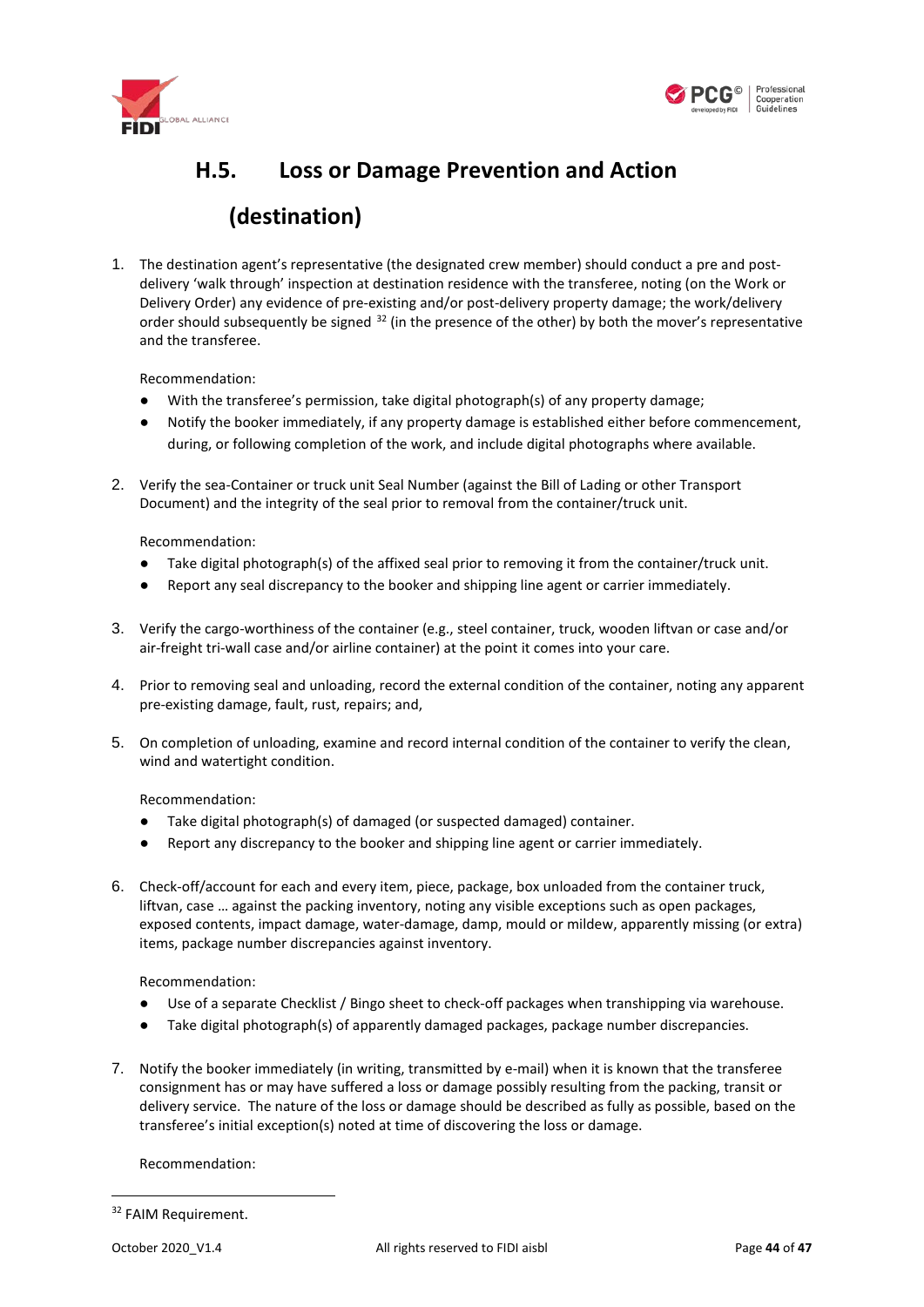



- If the corresponding agent offers additional information to the booker about the loss or damage, or the circumstances not noted specifically by the transferee, they should make this clear in the notification.
- 8. The corresponding agent must send the signed (receipted by transferee) inventory and/or Vehicle Condition Report and if applicable the signed Work Order or Delivery Receipt with details of any 'exceptions' noted in writing or verbally by the transferee, to the booker.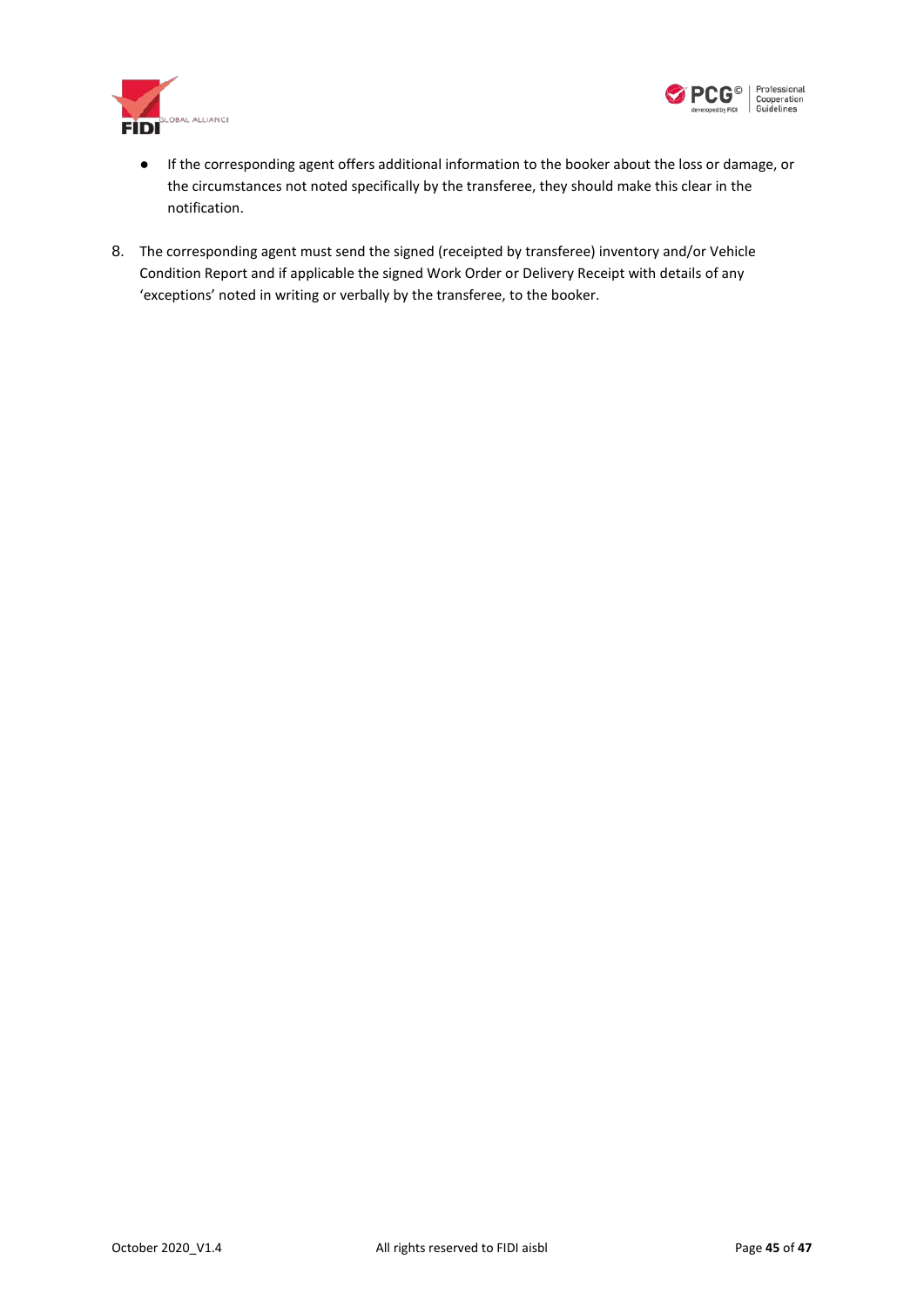



#### **I. Resolution of disputes**

- <span id="page-45-0"></span>1. Disputes between the parties arising out of or in connection with the service(s) or action(s) by either party within the framework of their professional international moving and storage activities shall to the extent possible be settled amicably by negotiation between the parties within thirty (30) days from the date of written notice by either party of the existence of such a dispute.
- 2. If the parties are unable to reach settlement within thirty (30) days, either party should refer the dispute to their respective trading associations. If both parties are affiliated to FIDI, both parties must refer the dispute to FIDI subject to FIDI Dispute Resolution Scheme. FIDI will attempt help the parties to reach a compromise and mutually agreed outcome.